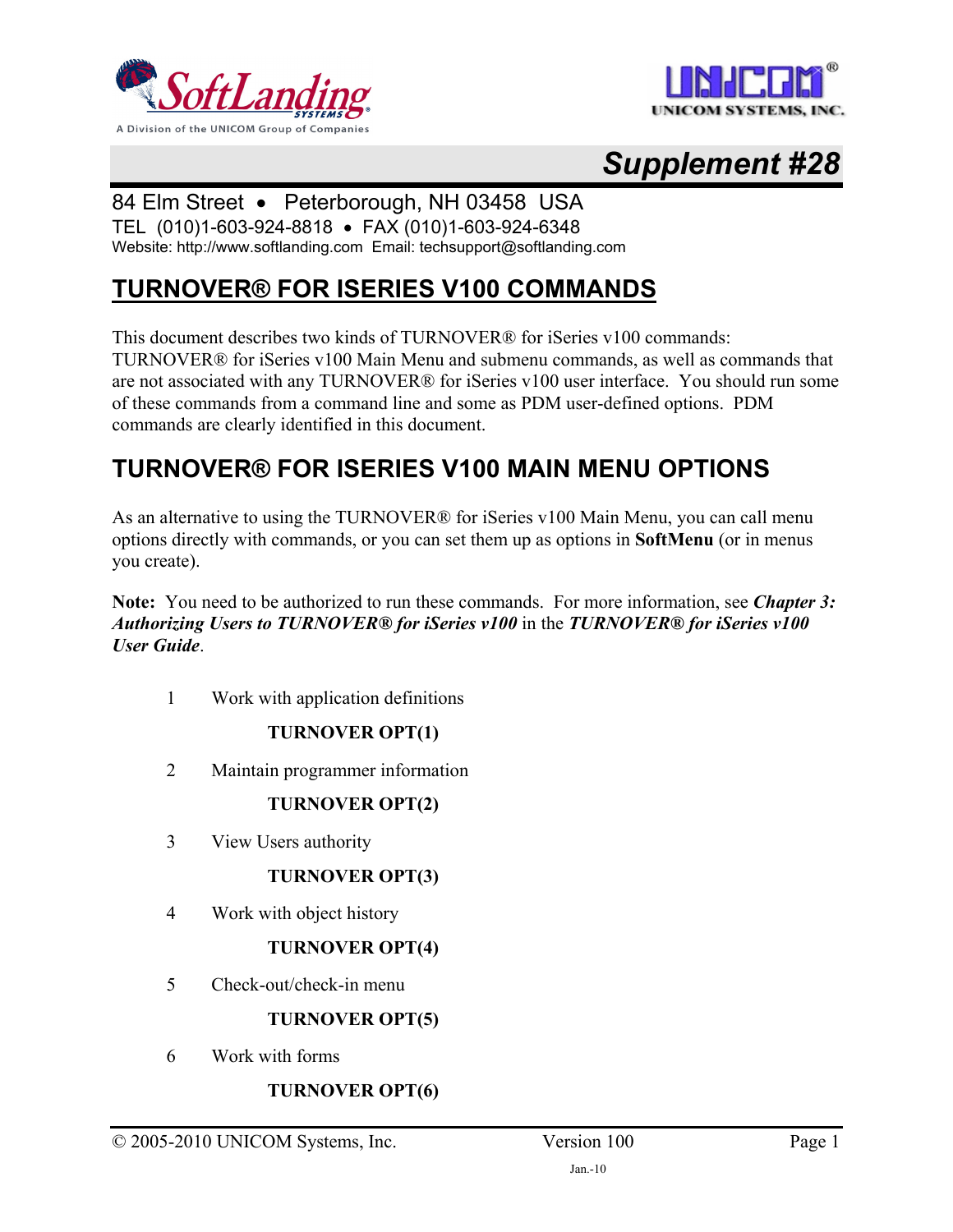7 Submit a form to run

**TURNOVER OPT(7)**

8 Utility menu

### **TURNOVER OPT(8)**

9 Work with Projects and Tasks

### **TURNOVER OPT(9)**

10 Reporting menu

# **TURNOVER OPT(10)**

11 Distribution menu

# **TURNOVER OPT(11)**

12 User-defined option

(depends on contents of data area SOFTTURND/CASECMD)

set to **STRPWM** when shipped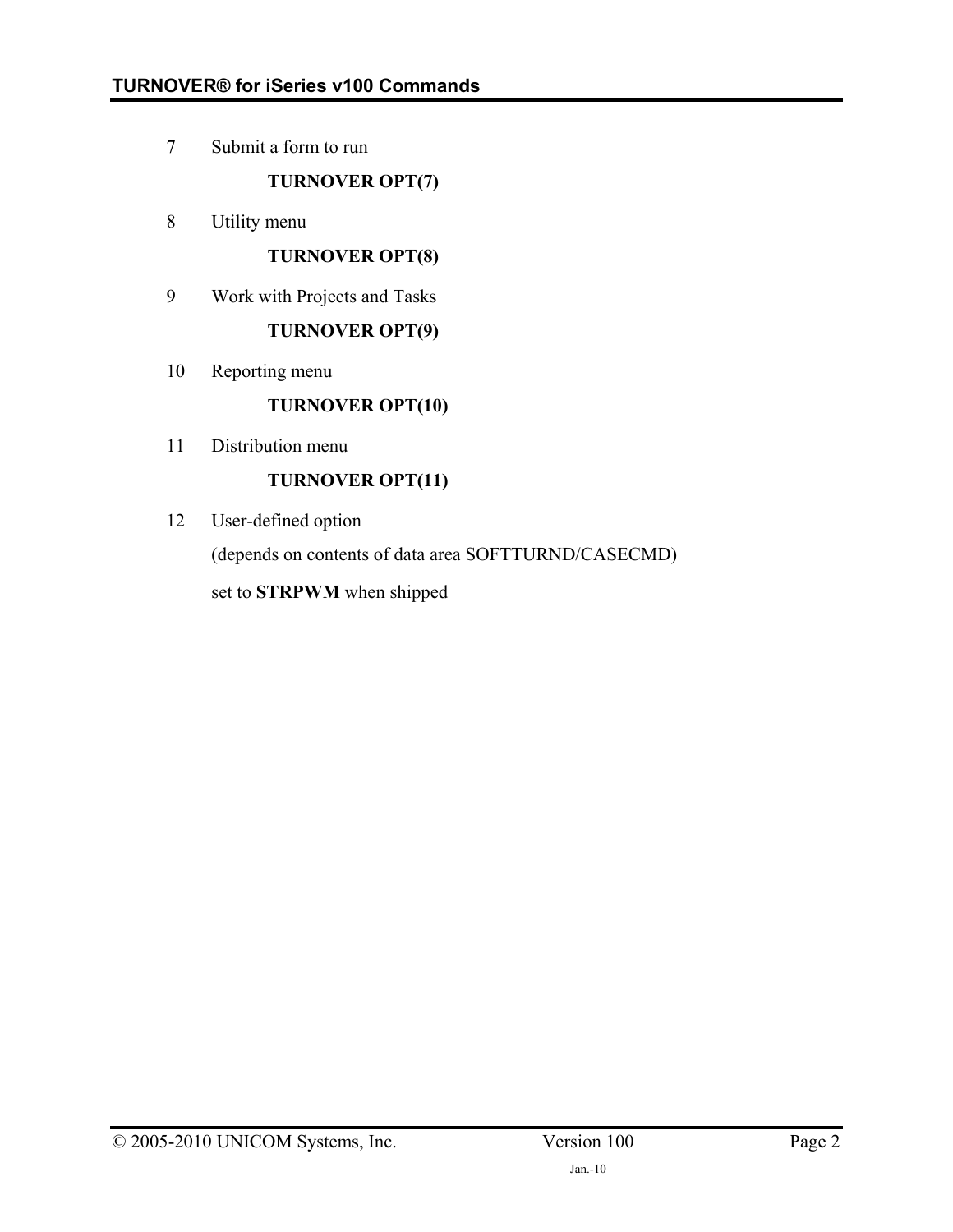# **TURNOVER® FOR ISERIES V100 SUBMENUS**

# **Checkout/Check-in Menu**

1 View checked out objects/members

# **DSPCHKOUT**

2 Check-in by object

# **CHKINOBJ**

3 Check-in by member

### **CHKINMBR**

4 Checkout

# **CHECKOUT**

10 View checked out IFS objects

### **no command**

11 Check-in IFS object

## **TCHKINIFS**

12 Checkout IFS object

# **TCHKOUTIFS**

20 Work with object references

# **WRKOBJREF**

21 Work with user-defined references

# **WRKUSRREF**

22 Programmer Worklist Manager

# **STRPWM**

30 Work with \*DATA definitions

# **WRKTODATA**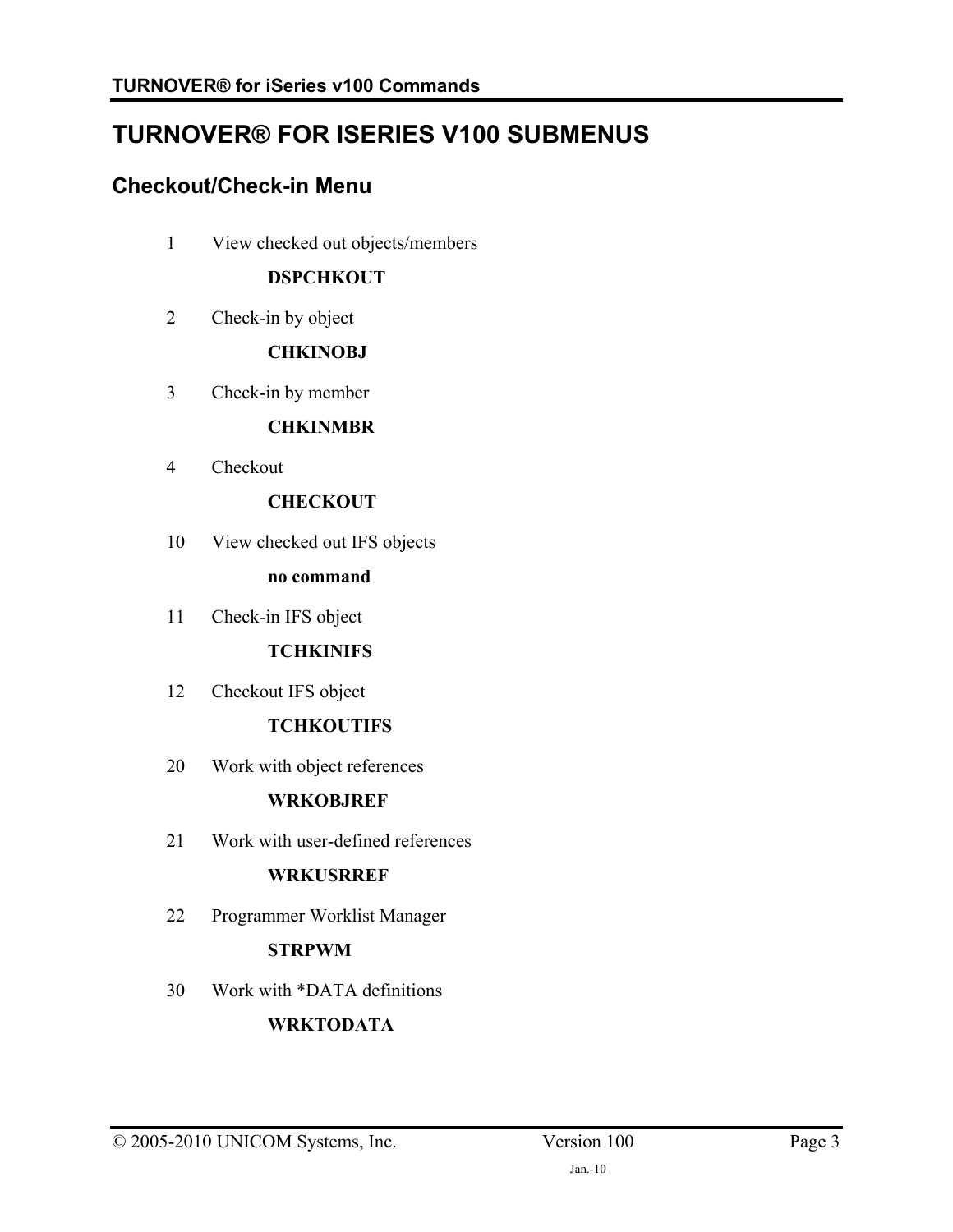31 Checkout S/36 Menu

# **CHKOUTMEN**

32 Checkout S/36 DFU

**CHKOUTDFU**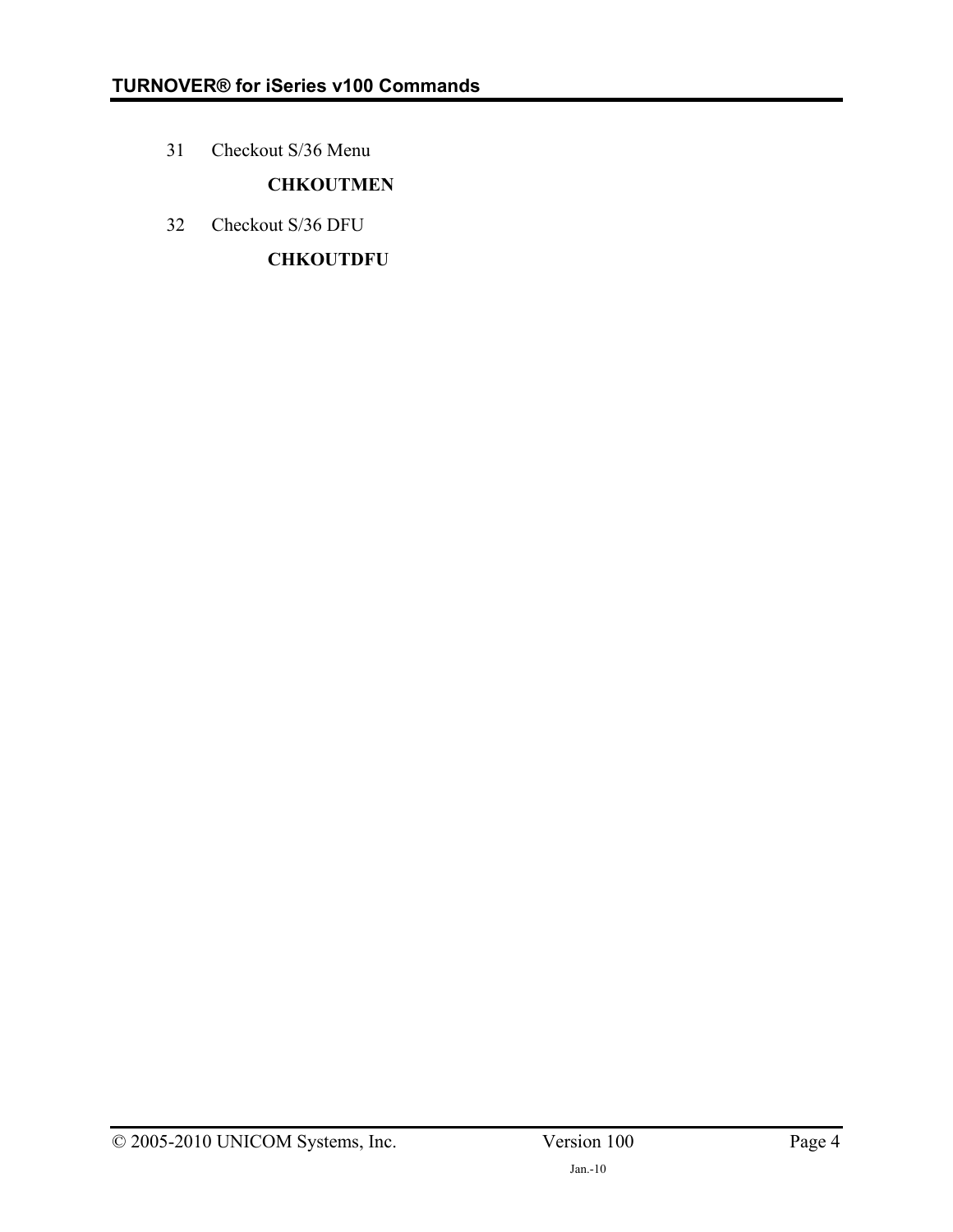# **Utility Menu**

1 Submit file purge

# **PURFOR**

2 Work with source archive files

# **SAVARCS**

4 Work with type code definitions

### **WRKTOTYP**

5 Set global defaults

### **SETGLOBE**

6 Display current release level

# **DSPRELTO**

7 Work with exits

### **WRKTOEXIT**

8 Submit reorganize of files

### **RGZTOFILES**

9 Submit save of archived objects

# **SAVARCO**

10 Lookup archived objects

### **no command**

11 Set source compare defaults

### **no command**

12 Global Programmer Worklist session defaults

### **no command**

13 Work with type code conversion table

# **TCVTOBJTYP**

14 Submit IFS archive save

# **TSAVIFSARC**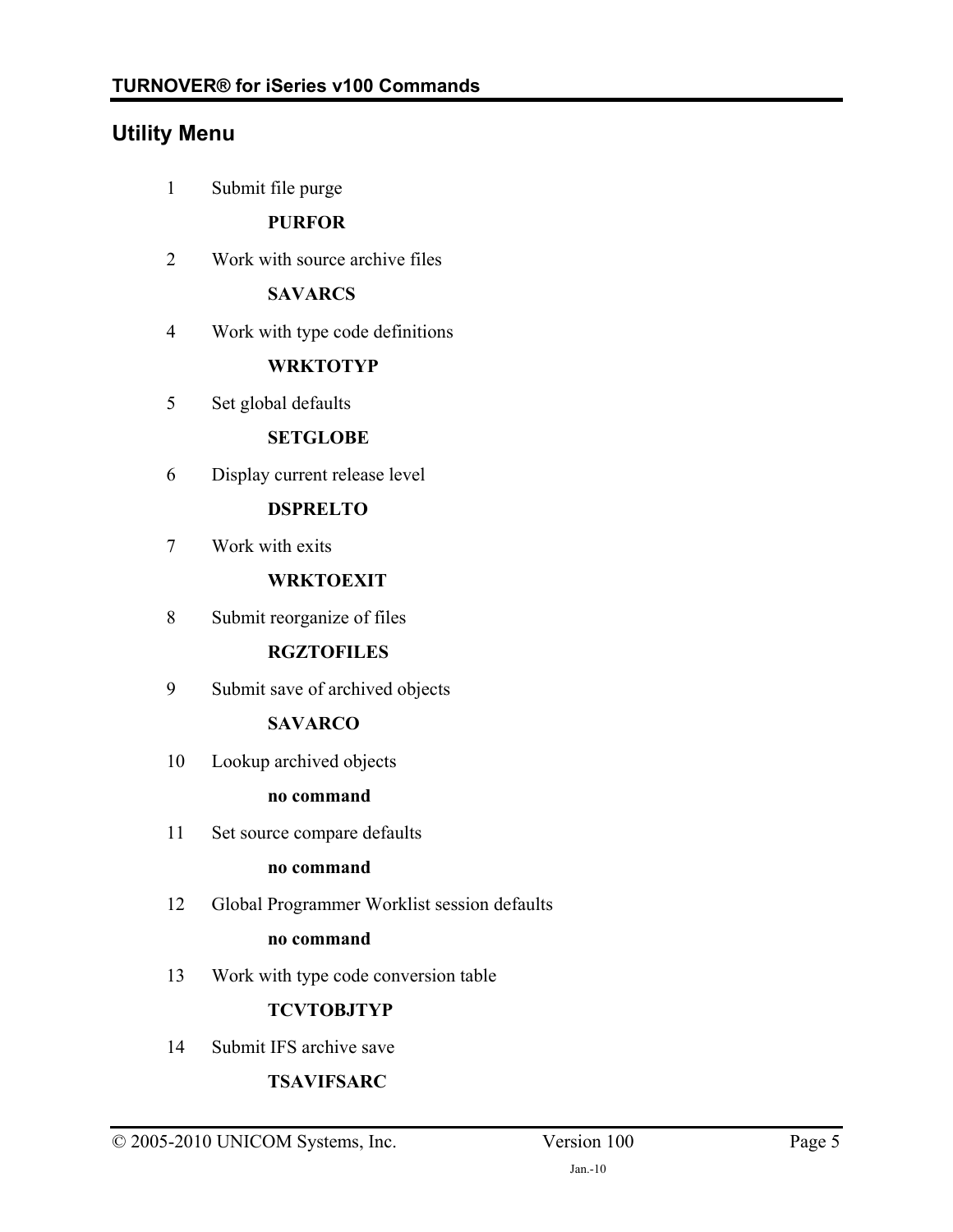# **Reporting Menu**

1 Print application definition

## **LISTDFTS**

2 Check application definition

### **CHKAPPDFN**

3 Audit report

### **AUDITRPT**

4 Audit adjustments and report

# **AUDITADJ**

10 Projects and tasks

# **PRJTSKRPT**

11 Resource time report

### **PRJRSRTIM**

12 Project timesheet report

# **TIMERPT**

13 Projects and tasks by priority

# **PRJPTYRPT**

14 Project cost report

### **PRJCSTRPT**

15 Task aging report

### **TSKAGERPT**

16 Project definition report

# **PRJDEFRPT**

20 List Forms

# **LISTFORMS**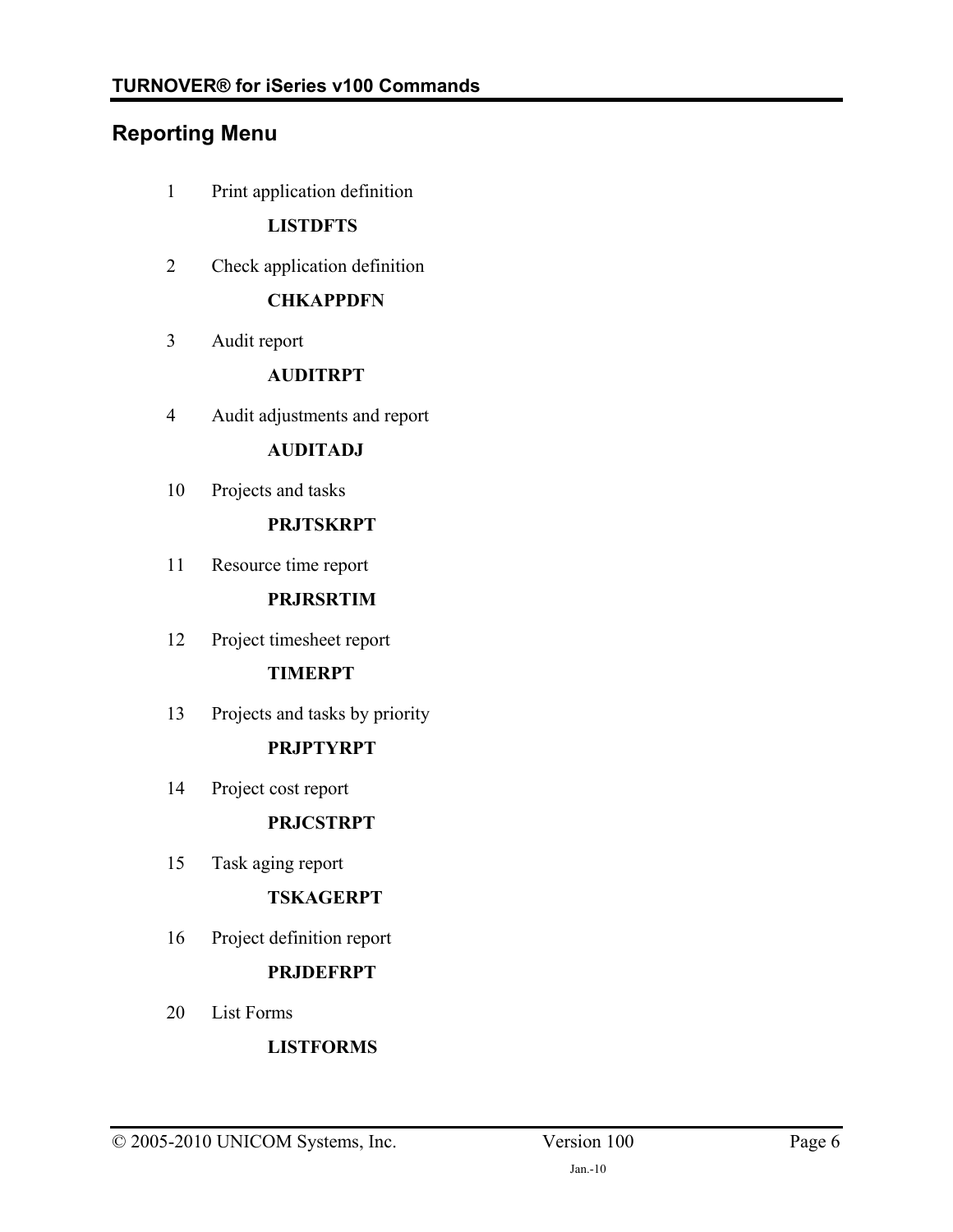21 Object history

# **RPTOBJHST**

22 Programmer history

# **RPTPGMRHST**

23 Source checkout history

# **RPTSRCUSE**

24 Reference activity report

# **REFACTRPT**

25 Related application conflict report

# **TRPTCON**

30 Form distribution report

# **RPTFORMDST**

31 Object distribution report

# **RPTOBJDST**

40 List authorized users

# **LISTUSERS**

41 Programmer profile information

# **LISTPGMRS**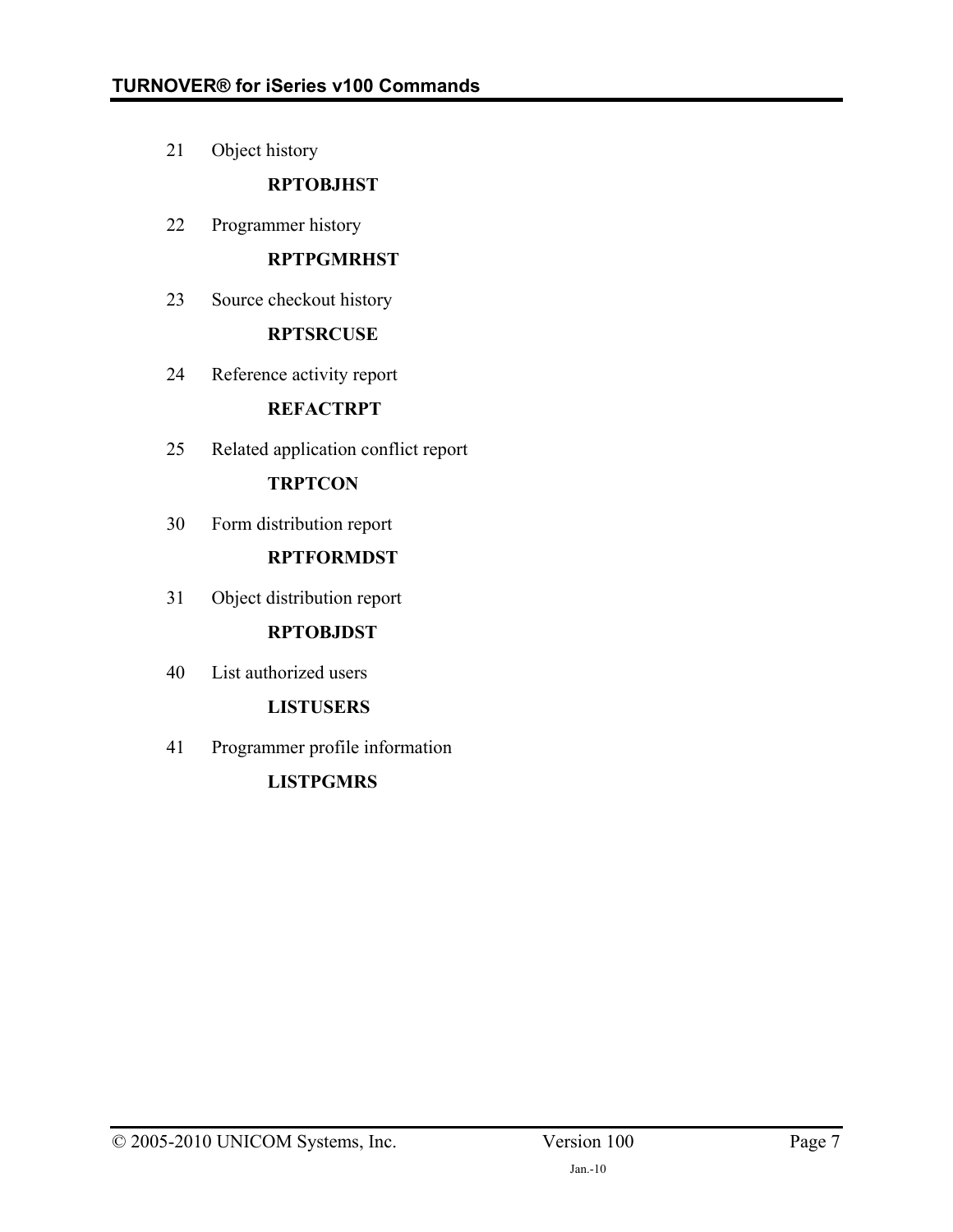# **Distribution Menu**

1 Maintain system definitions

# **WRKDSTSYS**

2 Distribute form

# **DSTFOR**

3 Receive Distribution

### **RCVFOR**

4 Work with form log

# **WRKFORMLOG**

5 Work with remote application definitions

### **WRKRMTAPP**

6 Override network distribution method

# **TCFGNETDST**

7 Remote Configuration Wizard

# **TRMTCFGWIZ**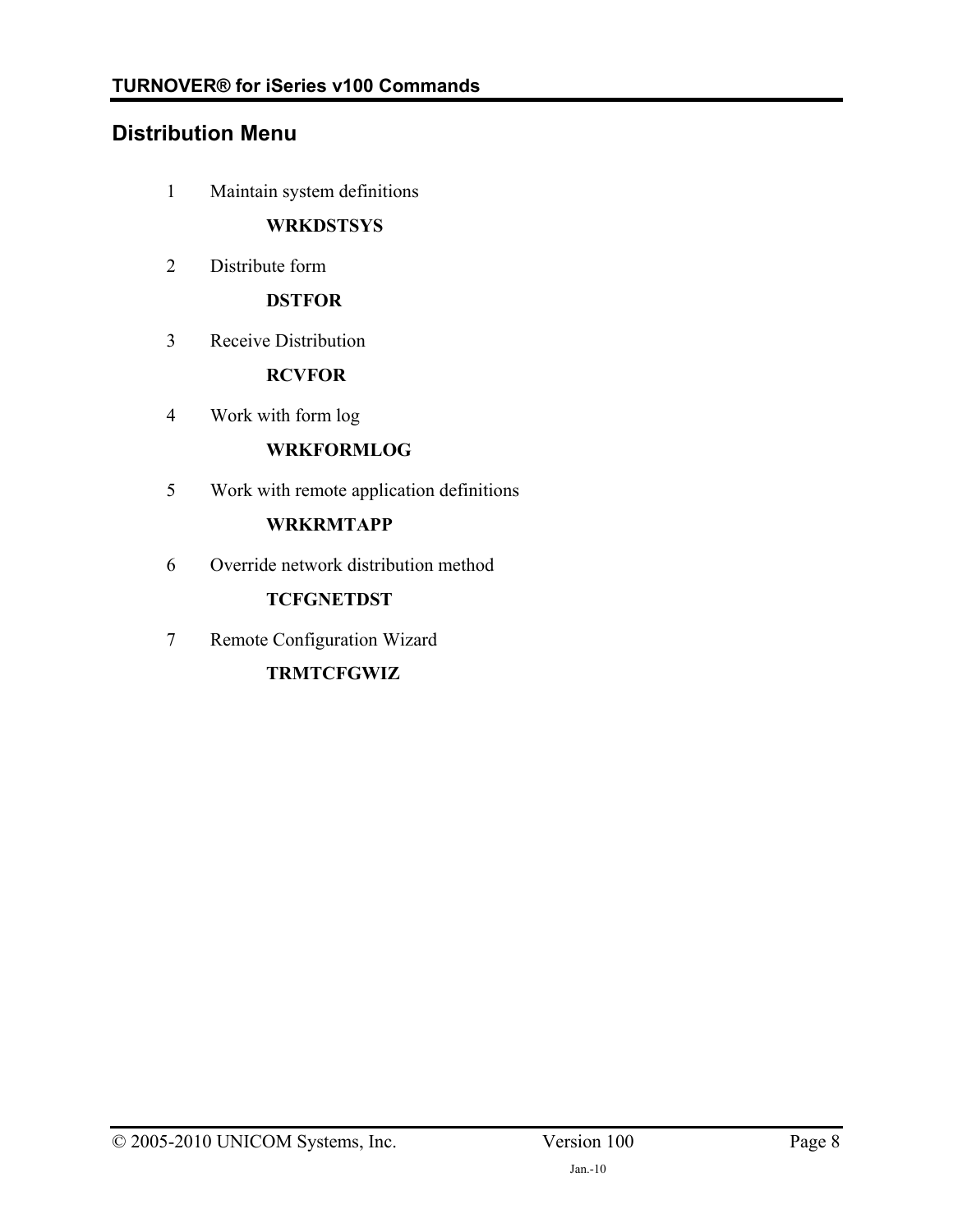# **ADDITIONAL MENU COMMANDS**

Access Helpdesk Requester panel

# **HELPDESK**

Access Helpdesk request entry panel

# **FASTTASK**

Access work task coordinator's review panel

# **WORKTASK**

Access Wisedesk help trees

# **WRKHLPTREE**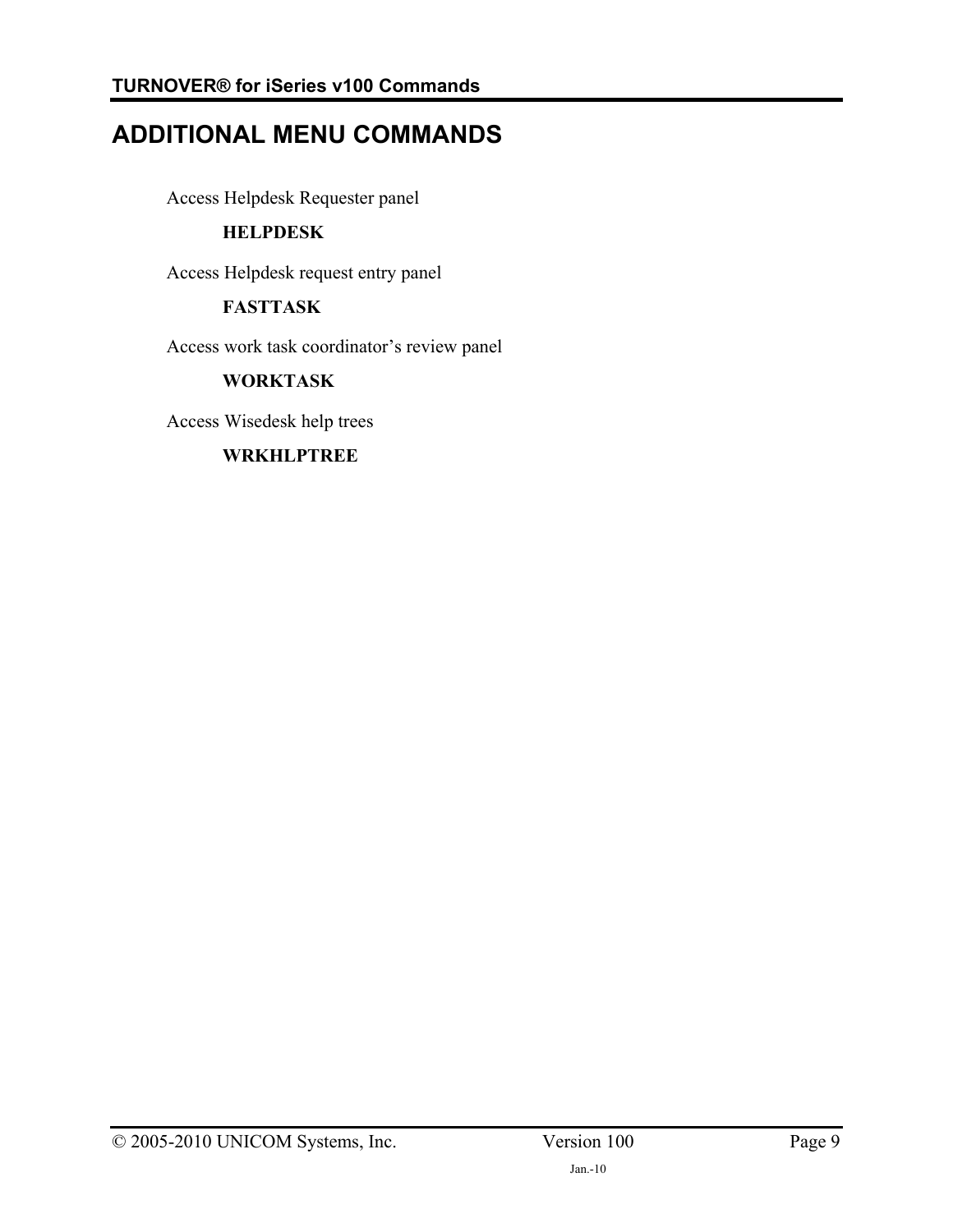# **TURNOVER® FOR ISERIES V100 COMMANDS**

On the following pages, the TURNOVER® for iSeries v100 commands that are listed (and not all commands are listed) are in alphabetic order. Some commands are considered application program interfaces (APIs) and are discussed in their respective online Help. Fields are also described in the online Help.

### **UNICOM Systems, Inc. Note**

For many of the panels shown in this document, additional parameters will appear if you press **F10**. The panels in this document show all parameters, including the additional parameters.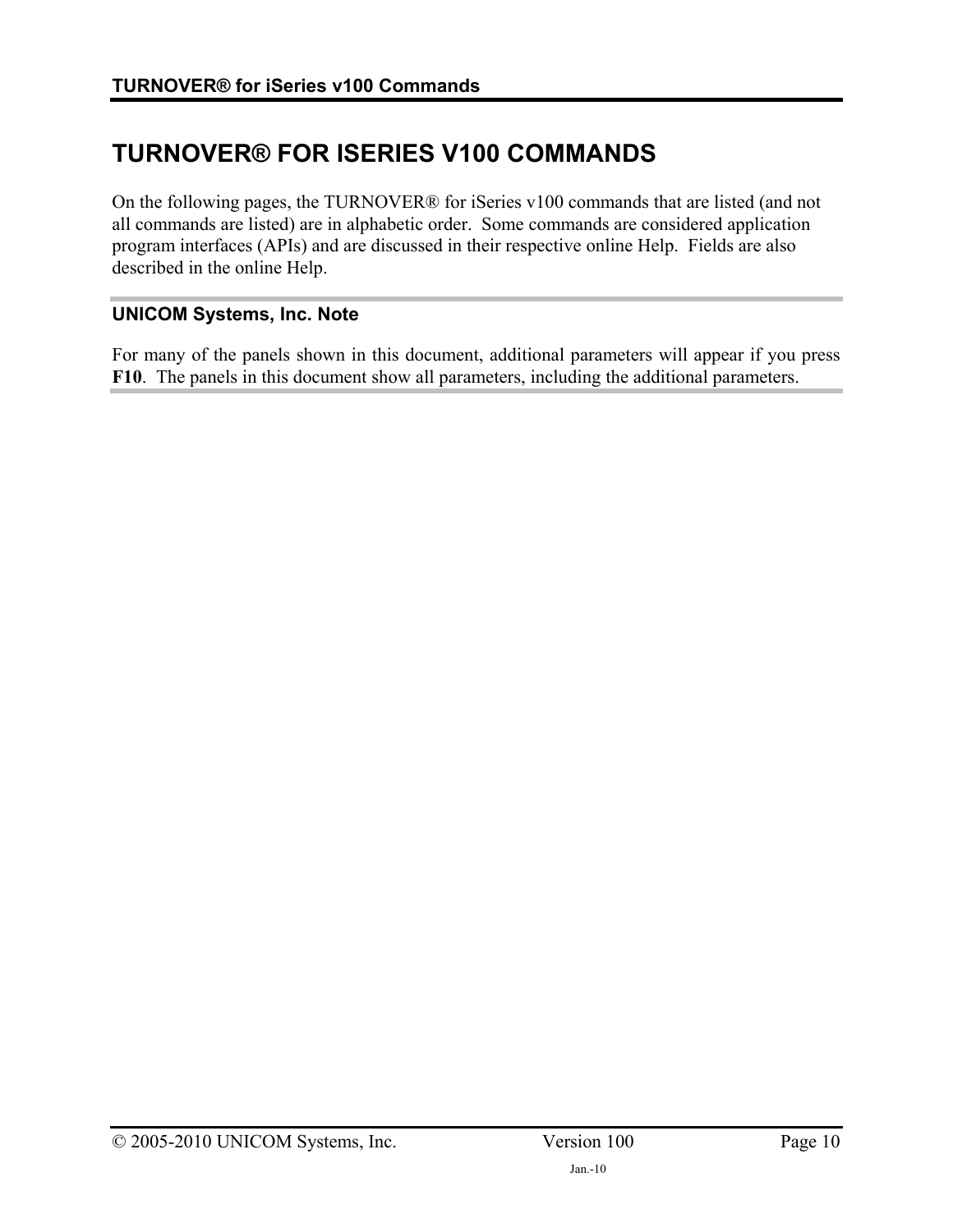### **ADDCATSTR Add Category Search String**

This command is used to add search strings to a category or subcategory's task selection criteria. This is the same as using option **1=Add** on the *Work with Category Search Strings* panel. For more information about help trees, see the *Wisedesk* topic in *Chapter 9: Working with Projects and Tasks* of the *TURNOVER® for iSeries v100 User Guide*. For more information about this command, see the online Help.

| Add Category Search String (ADDCATSTR)                                               |                               |                                                     |
|--------------------------------------------------------------------------------------|-------------------------------|-----------------------------------------------------|
| Type choices, press Enter.                                                           |                               |                                                     |
| Tree <u>.</u><br>Path                                                                |                               | Name                                                |
| Search String<br>Sequence<br>Scope of search<br>Case sensitive search                | $*$ NEXT<br>$*$ BOTH<br>*NO – | Number, *NEXT<br>*BOTH, *DESC, *DTLS<br>$*YES, *NO$ |
| F3=Exit F4=Prompt F5=Refresh F12=Cancel F13=How to use this display<br>F24=More keys |                               | <b>Bottom</b>                                       |

### **ADDHLPCAT Add Help Tree Category**

This command is used from the command line to add a category or subcategory to a help tree. For more information about help trees, see the *Wisedesk* topic in *Chapter 9: Working with Projects and Tasks* of the *TURNOVER® for iSeries v100 User Guide*. For more information about this command, see the online Help.

|                                                           | Add Help Tree Category (ADDHLPCAT)                                                 |
|-----------------------------------------------------------|------------------------------------------------------------------------------------|
| Type choices, press Enter.                                |                                                                                    |
|                                                           | Name                                                                               |
| Description                                               | Name                                                                               |
| Search Strings<br>+ for more values<br>Submit build * YES | $*YES. *NO$                                                                        |
| F13=How to use this display F24=More keys                 | <b>Bottom</b><br>F3=Exit F4=Prompt F5=Refresh F10=Additional parameters F12=Cancel |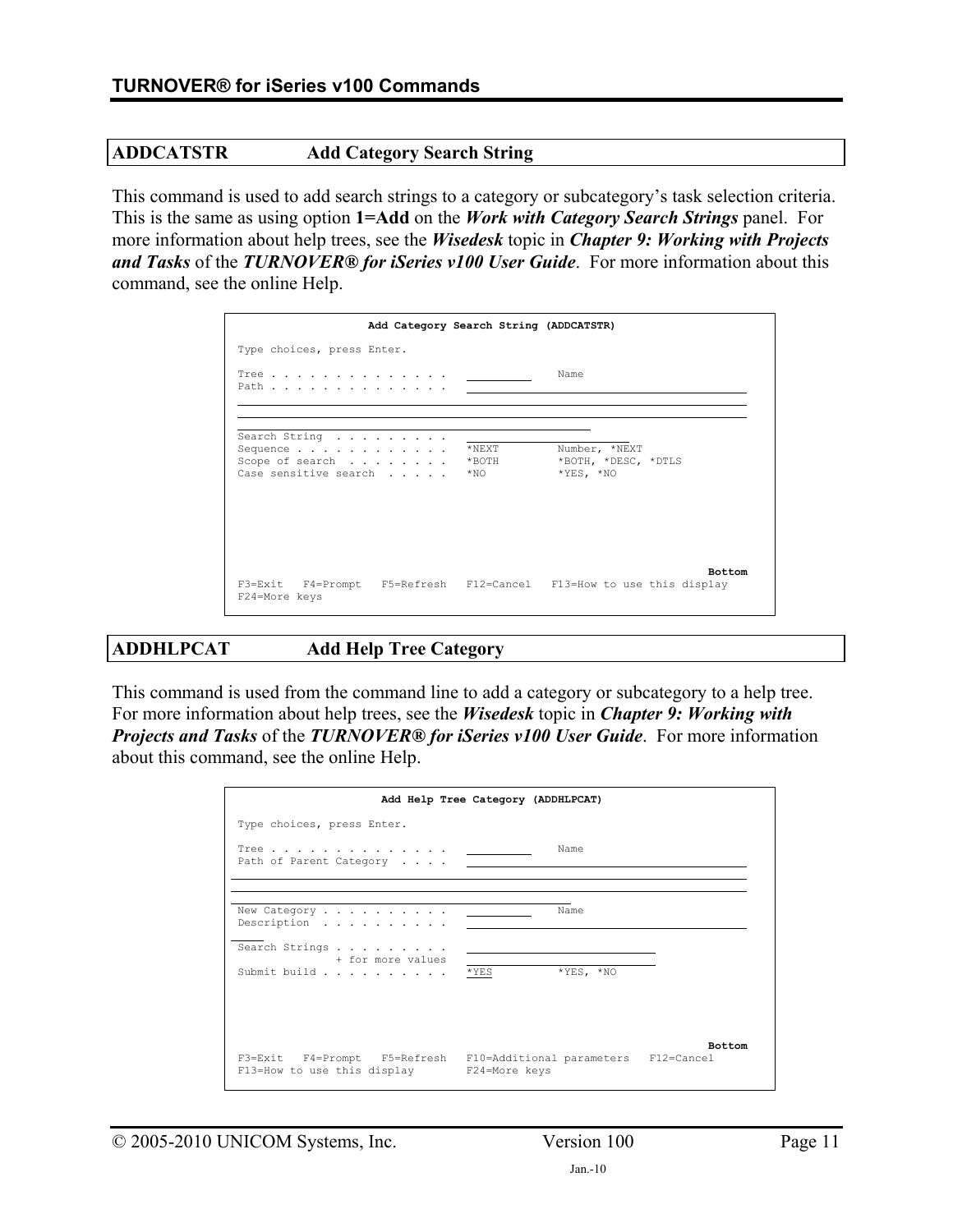## **ADDHLPTREE Add Help Tree**

This command is executed when you use option **1** on the *Work with Help Trees* panel, to create a new help tree on your system. For more information about help trees, see the *Wisedesk* topic in *Chapter 9: Working with Projects and Tasks* of the *TURNOVER® for iSeries v100 User Guide*. For more information about this command, see the online Help.

| Add Help Tree (ADDHLPTREE)                                                           |               |
|--------------------------------------------------------------------------------------|---------------|
| Type choices, press Enter.                                                           |               |
| Help tree $\ldots$ > ___________<br>Description $\ldots \ldots \ldots \ldots$        | Name          |
|                                                                                      |               |
|                                                                                      |               |
|                                                                                      |               |
|                                                                                      |               |
|                                                                                      |               |
|                                                                                      |               |
| F3=Exit F4=Prompt F5=Refresh F12=Cancel F13=How to use this display<br>F24=More keys | <b>Bottom</b> |

### **ADDPWLITM Add Programmer Worklist Item**

Add an item (object or source member name) to a programmer's worklist during the preliminary stages of a project task.

|                                                                                                                       | Add Programmer Worklist Item (ADDPWLITM)                                                |                                                                                                                                              |
|-----------------------------------------------------------------------------------------------------------------------|-----------------------------------------------------------------------------------------|----------------------------------------------------------------------------------------------------------------------------------------------|
| Type choices, press Enter.                                                                                            |                                                                                         |                                                                                                                                              |
| List<br>Object<br>Attribute<br>Checkout item<br>Description                                                           | $*$ SELECT<br>$*_{\rm NO}$<br>*OBJD                                                     | Name, *SELECT, *ACTIVE<br>Character value, *FORM<br>*SELECT, *ALL, AAUDIT, ABPG.<br>$*NO. *YES$                                              |
| Programmer<br>Reference<br>User defined status<br>Application<br>Release<br>Version<br>Create worklist<br>Form number | $^{\star}$ LIST<br>$*$ LIST<br>NEW<br>$*_{\tt LIST}$<br>$*_{\rm NO}$<br>$^{\star}$ NONE | Name, *LIST<br>*LIST, Char<br>Character value<br>Character value, *LIST<br>Number<br>Number<br>$*_{\rm NO}$ , $*_{\rm YES}$<br>Number, *NONE |
| F3=Exit F4=Prompt F5=Refresh F10=Additional parameters F12=Cancel<br>F13=How to use this display F24=More keys        |                                                                                         | <b>Bottom</b>                                                                                                                                |

When you specify **\*ACTIVE** value for the *List* parameter, the item is added to the active worklist, unless there isn't one, in which case it's added to the worklist that was last active.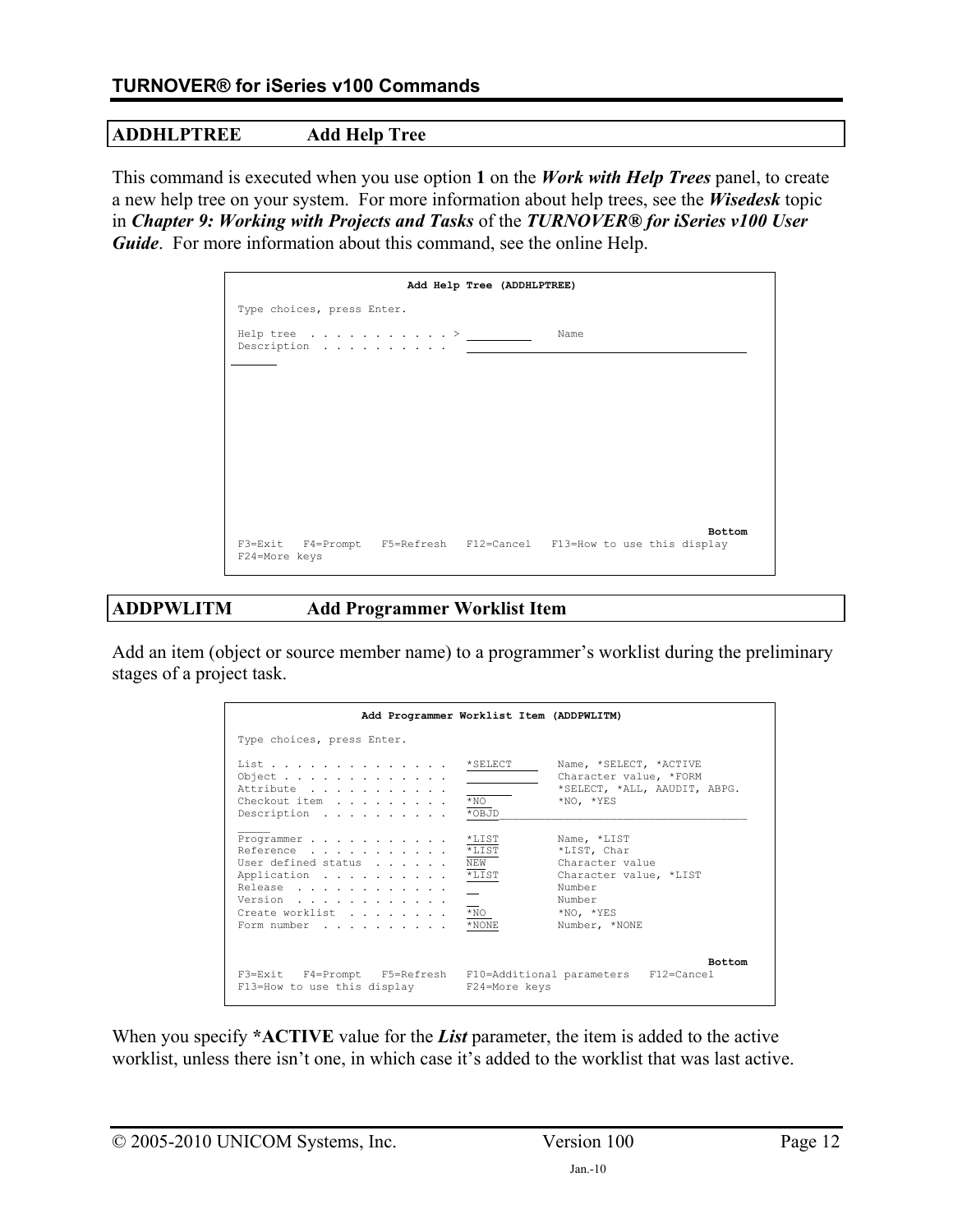# **ADDTIMSHT Add Timesheet Entry**

Add a timesheet entry to a resource's online timesheet.

| Add Time Sheet Entry (ADDTIMSHT)                                                                                                 |
|----------------------------------------------------------------------------------------------------------------------------------|
| Type choices, press Enter.                                                                                                       |
| Resource *CURRENT<br>Name, *CURRENT<br>Date $(000000 = Today) 000000$<br>000000-999999<br>Project reference<br>Project reference |
|                                                                                                                                  |
|                                                                                                                                  |
| <b>Bottom</b>                                                                                                                    |
| F3=Exit F4=Prompt F5=Refresh F12=Cancel F13=How to use this display<br>F24=More keys                                             |

**AUDITADJ Application Audit Adjustments and Report** 

This report is run to adjust TURNOVER® for iSeries v100's audit control file. See *Chapter 10: TURNOVER® for iSeries v100 Reports* in the *TURNOVER® for iSeries v100 User Guide*.

|                                                                                                                                                               | TurnOver Audit Adjustments (AUDITADJ) |                                                                                                       |
|---------------------------------------------------------------------------------------------------------------------------------------------------------------|---------------------------------------|-------------------------------------------------------------------------------------------------------|
| Type choices, press Enter.                                                                                                                                    |                                       |                                                                                                       |
| Application <u>. .</u><br>Release 0<br>Version $\ldots$ 0<br>Level * PROD<br>Object *ALL<br>Object Type *ALL<br>Starting Date. 000000 Date, 000000<br>Comment |                                       | Character value, *ALL<br>Number<br>Number<br>Number, *PROD, *ALL<br>Name, Generic*<br>Character value |
| F24=More keys                                                                                                                                                 |                                       | <b>Bottom</b><br>F3=Exit F4=Prompt F5=Refresh F12=Cancel F13=How to use this display                  |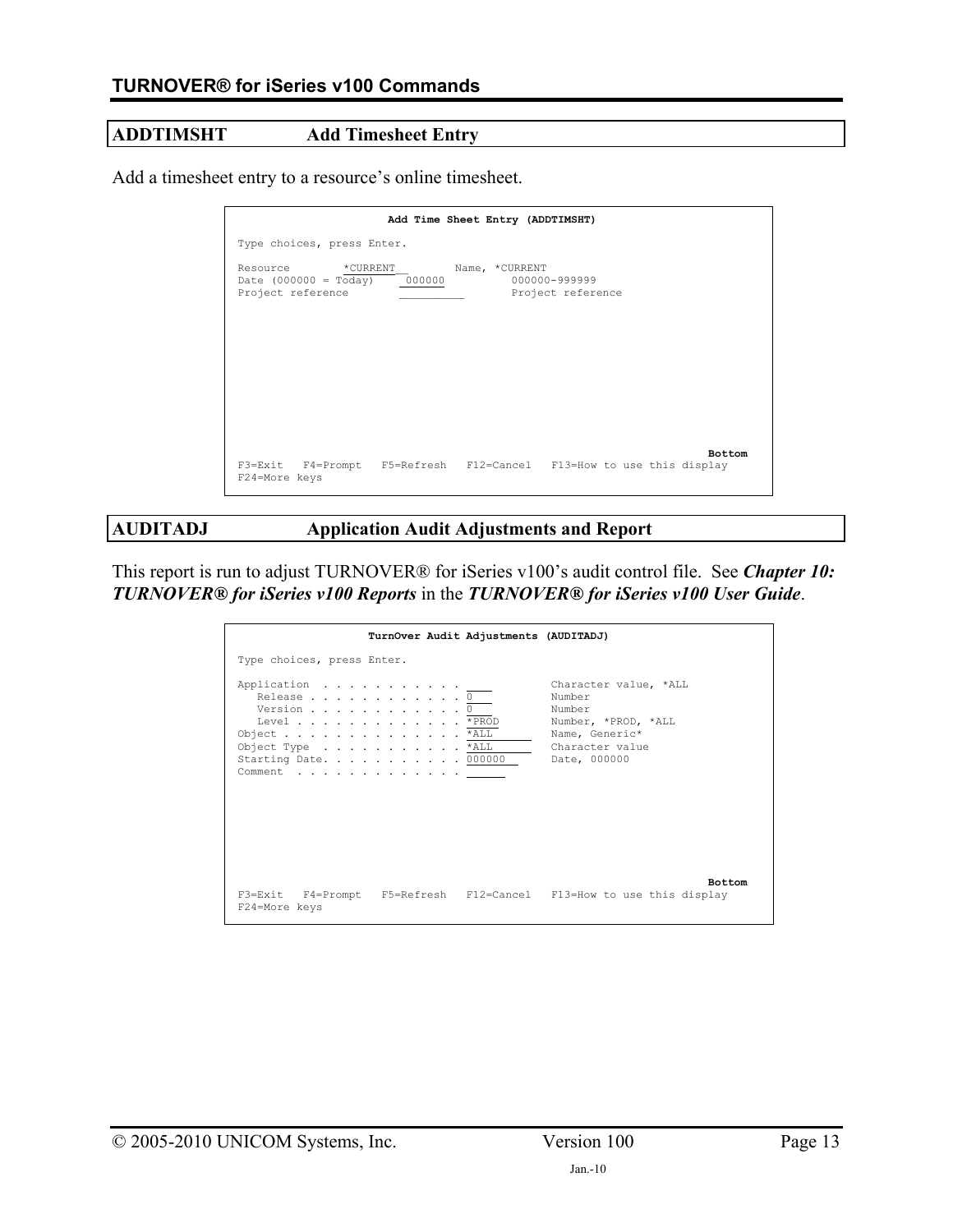### **AUDITRPT Application Audit Report**

This report prints any object or source member changed outside of TURNOVER® for iSeries v100's scope of control for the specified application. See *Chapter 10: TURNOVER® for iSeries v100 Reports* in the *TURNOVER® for iSeries v100 User Guide*.

|                                                                                                                                                             | Application Audit Report (AUDITRPT)                         |                                                                                                                                                               |
|-------------------------------------------------------------------------------------------------------------------------------------------------------------|-------------------------------------------------------------|---------------------------------------------------------------------------------------------------------------------------------------------------------------|
| Type choices, press Enter.                                                                                                                                  |                                                             |                                                                                                                                                               |
| Application<br>Release<br>Version<br>Level<br>Object $\ldots$<br>Object Type $\ldots$<br>Starting Date<br>Outfile<br>Library name<br>Replace or add records | *ALL<br>0<br>* PROD<br>$*$ ALL<br>$*$ ALL<br>000000<br>*ADD | Character value, *ALL<br>Number<br>Number<br>Number, *PROD, *ALL<br>Name, generic*, *ALL<br>Character value<br>Date, 000000<br>Name<br>Name<br>*ADD, *REPLACE |
| F3=Exit F4=Prompt F5=Refresh F12=Cancel F13=How to use this display<br>F24=More keys                                                                        |                                                             | <b>Bottom</b>                                                                                                                                                 |

# **BLDHLPCAT Build Help Tree Category**

Use this command to build a help tree category if you've changed it. This command is the same as selecting a help tree, category, or subcategory with option **14=Build**. (The contents of the tree and path fields vary depending on which one you select.) For more information about help trees, see the *Wisedesk* topic in *Chapter 9: Working with Projects and Tasks* of the *TURNOVER® for iSeries v100 User Guide*. For more information about this command, see the online Help.

|                                                                     | Build Help Tree Category (BLDHLPCAT) |             |               |
|---------------------------------------------------------------------|--------------------------------------|-------------|---------------|
| Type choices, press Enter.                                          |                                      |             |               |
| Tree<br>Path > *ALL                                                 |                                      | Name, *ALL  |               |
| Replace Manual Matches                                              | $*NO$                                | $*YES, *NO$ |               |
| Remove excluded matches                                             | $*NO$                                | $*YES, *NO$ |               |
| Reset Match                                                         | $*_{\text{NO}}$                      | $*YES, *NO$ |               |
|                                                                     |                                      |             | <b>Bottom</b> |
| F3=Exit F4=Prompt F5=Refresh F12=Cancel F13=How to use this display |                                      |             |               |
| F24=More keys                                                       |                                      |             |               |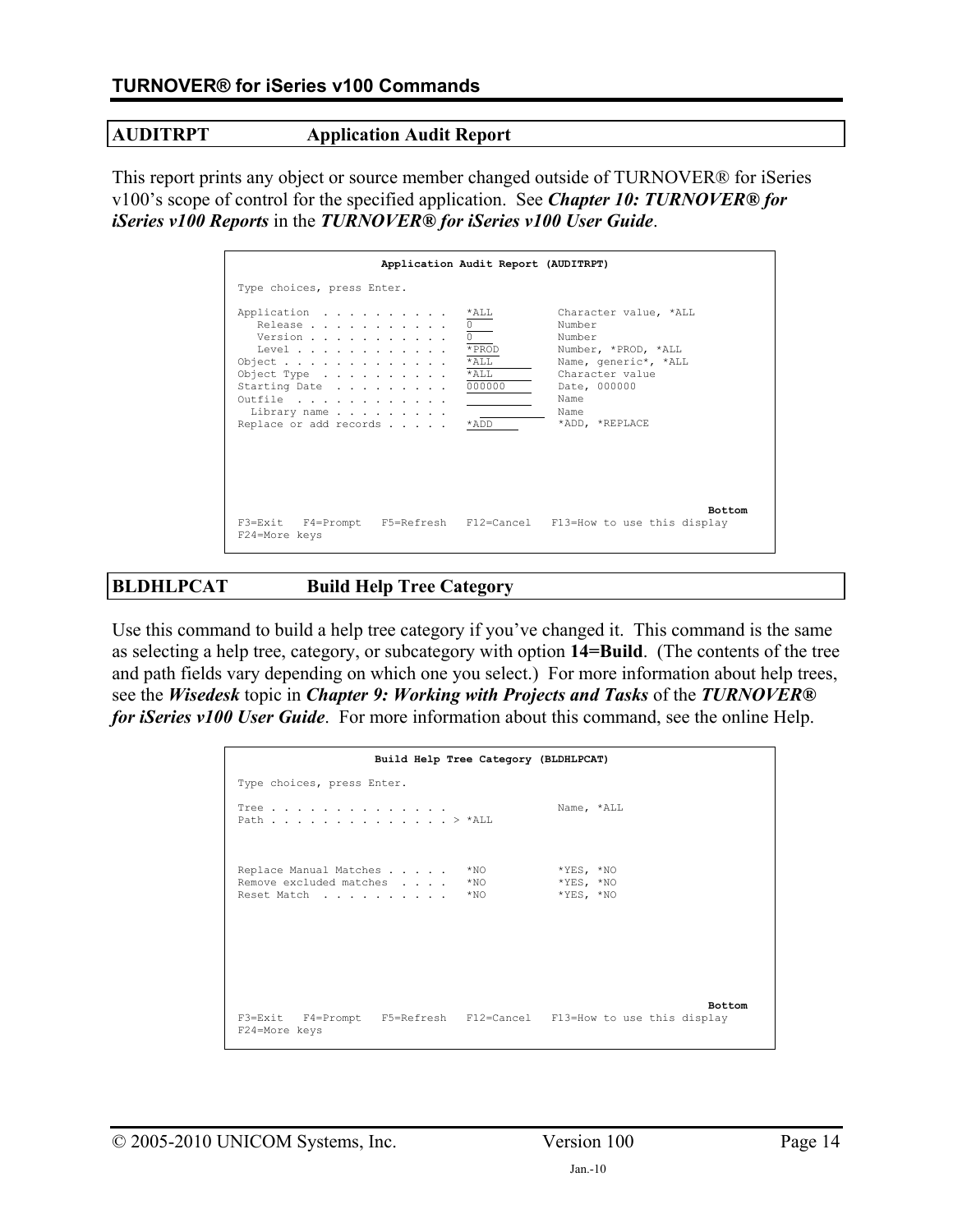### **CHECKOUT Check Out Source**

Use this command for both batch and interactive checkout processing from the Programmer Worklist (using option **21**). You can also use this command from the TURNOVER® for iSeries v100 command line to check out source by object or by source member.

|                                                                                                                                              | Add TurnOver Checkout (CHECKOUT)                          |                                                                                                                                    |
|----------------------------------------------------------------------------------------------------------------------------------------------|-----------------------------------------------------------|------------------------------------------------------------------------------------------------------------------------------------|
| Type choices, press Enter.                                                                                                                   |                                                           |                                                                                                                                    |
| Object<br>Type code $\ldots$ , $\ldots$ , $\ldots$ , $\ldots$<br>Application<br>Level $\ldots$ , $\ldots$ , $\ldots$ , $\ldots$<br>Reference |                                                           | Name<br>AAUDIT, ABPGM, ADMDL, ADPGM<br>CHAR<br>Number<br>Char                                                                      |
|                                                                                                                                              | Additional Parameters                                     |                                                                                                                                    |
| Library<br>Source Member<br>Source File<br>Source Library<br>Source copy option $\cdots$<br>Duplicate non-src object<br>Release<br>Version   | *APPL<br>*OBJ<br>*APPL<br>$*APPI.$<br>$*$ NONE<br>$*$ YES | *APPL, name<br>Name, *OBJ, *OBJD<br>Name, *APPL<br>Name, *APPL<br>*NONE, *ADD, *REPLACE<br>$*YES, *NO$<br>Number<br>Number<br>More |
| F3=Exit F4=Prompt F5=Refresh F12=Cancel F13=How to use this display<br>F24=More keys                                                         |                                                           |                                                                                                                                    |

### **CHGCATSTR Change Category Search String**

Use this command to change an existing search string in a category's task selection criteria. This is the same as using option **2=Change** on the *Work with Category Search Strings* panel. For more information about help trees, see the *Wisedesk* topic in *Chapter 9: Working with Projects and Tasks* of the *TURNOVER® for iSeries v100 User Guide*. For more information about this command, see the online Help.

|                                                                                      |                                      | Change Category Search String (CHGCATSTR)                                 |
|--------------------------------------------------------------------------------------|--------------------------------------|---------------------------------------------------------------------------|
| Type choices, press Enter.                                                           |                                      |                                                                           |
| Tree<br>Path                                                                         |                                      | Name                                                                      |
| Sequence<br>New String<br>New Sequence<br>Scope of search<br>Case sensitive search   | * SAME<br>* SAME<br>* SAME<br>* SAME | Number<br>Number, *SAME<br>*BOTH, *DESC, *DTLS, *SAME<br>*YES, *NO, *SAME |
| F3=Exit F4=Prompt F5=Refresh F12=Cancel F13=How to use this display<br>F24=More keys |                                      | <b>Bottom</b>                                                             |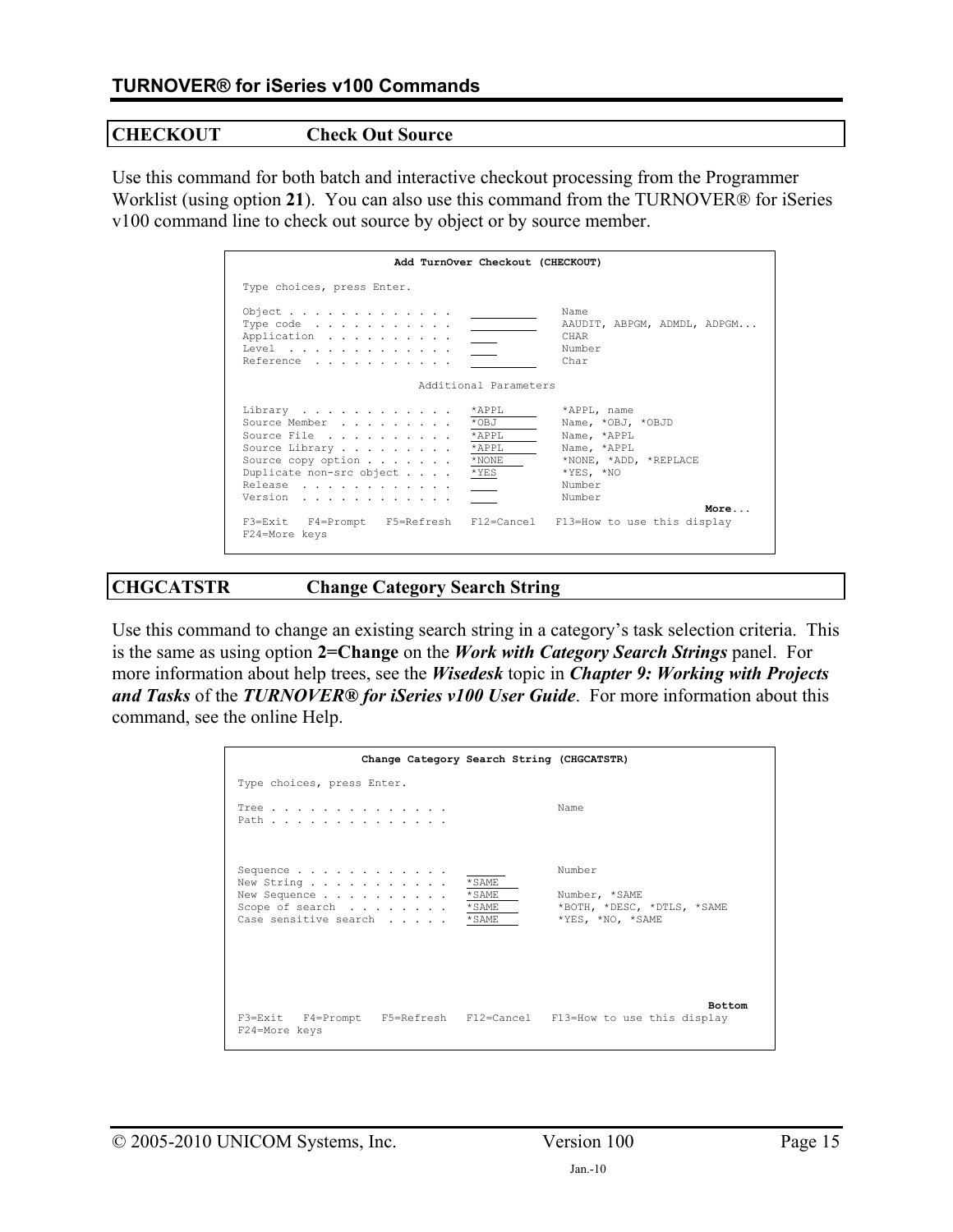### **CHGHLPCAT Change Help Tree Category**

Use this command to change the task selection criteria for an existing help tree category. This command is the same as selecting either a help tree category or subcategory with option **2=Change**. (The tree and path fields vary depending on which one you select.) For more information about help trees, see the *Wisedesk* topic in *Chapter 9: Working with Projects and Tasks* of the *TURNOVER® for iSeries v100 User Guide*. For more information about this command, see the online Help.

| Change Help Tree Category (CHGHLPCAT)                                                                                                                                                                                                                                                                                                                            |
|------------------------------------------------------------------------------------------------------------------------------------------------------------------------------------------------------------------------------------------------------------------------------------------------------------------------------------------------------------------|
| Type choices, press Enter.                                                                                                                                                                                                                                                                                                                                       |
| Tree $\ldots$ $\ldots$ $\ldots$ $\ldots$ $\ldots$ $\ldots$ $\ldots$ $\ldots$ $\ldots$ $\ldots$ $\ldots$ $\ldots$ $\ldots$ $\ldots$ $\ldots$ $\ldots$ $\ldots$ $\ldots$ $\ldots$ $\ldots$ $\ldots$ $\ldots$ $\ldots$ $\ldots$ $\ldots$ $\ldots$ $\ldots$ $\ldots$ $\ldots$ $\ldots$ $\ldots$ $\ldots$ $\ldots$ $\ldots$ $\ldots$ $\ldots$<br>Path > '/USERGUIDE/' |
|                                                                                                                                                                                                                                                                                                                                                                  |
| Description *SAME                                                                                                                                                                                                                                                                                                                                                |
| Additional Parameters                                                                                                                                                                                                                                                                                                                                            |
| Character value, *ALL<br>Project *SAME<br>+ for more values                                                                                                                                                                                                                                                                                                      |
| Resource *SAME<br>Character value, *ALL, *SAME<br>+ for more values                                                                                                                                                                                                                                                                                              |
| Requester *SAME<br>Character value, *ALL, *SAME<br>+ for more values                                                                                                                                                                                                                                                                                             |
| More<br>F3=Exit F4=Prompt F5=Refresh F12=Cancel F13=How to use this display<br>F24=More keys                                                                                                                                                                                                                                                                     |

# **CHGHLPTREE Change Help Tree**

Use this command to change the description of a help tree. This command is the same as selecting a help tree with option **2=Change**. For more information about help trees, see the *Wisedesk* topic in *Chapter 9: Working with Projects and Tasks* of the *TURNOVER® for iSeries v100 User Guide*. For more information about this command, see the online Help.

|                                         | Change Help Tree (CHGHLPTREE) |                                                                                      |
|-----------------------------------------|-------------------------------|--------------------------------------------------------------------------------------|
| Type choices, press Enter.              |                               |                                                                                      |
| Help tree $\ldots$<br>Description *SAME |                               | Name                                                                                 |
|                                         |                               |                                                                                      |
|                                         |                               |                                                                                      |
|                                         |                               |                                                                                      |
|                                         |                               |                                                                                      |
| F24=More keys                           |                               | <b>Bottom</b><br>F3=Exit F4=Prompt F5=Refresh F12=Cancel F13=How to use this display |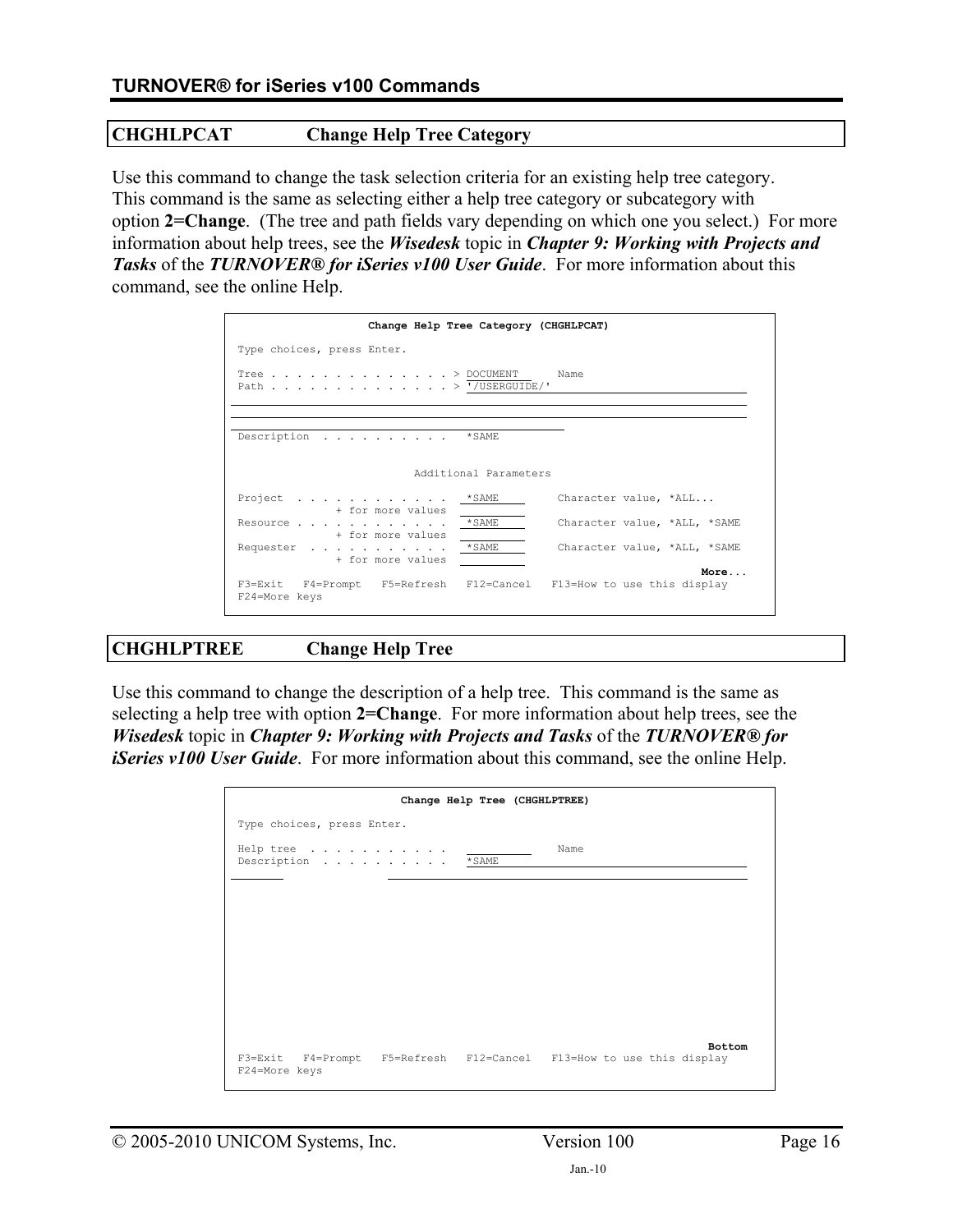# **CHGPWL Change Programmer Worklist**

Use this command to change a programmer's worklist. For more information, see the topic *Programmer WorkList Manager* in the *TURNOVER® for iSeries v100 Developer's Guide*.

|                                                           | Change Programmer Worklist (CHGPWL)                                                                  |
|-----------------------------------------------------------|------------------------------------------------------------------------------------------------------|
| Type choices, press Enter.                                |                                                                                                      |
| List<br>$*$ SAME<br>Description                           | <b>NAME</b>                                                                                          |
| Application<br>Release<br>Version<br>* SAME<br>Programmer | * SAME<br>Character value, *SAME<br>* SAME<br>Number, *SAME<br>*SAME<br>Number, *SAME<br>Name, *SAME |
| F24=More keys                                             | <b>Bottom</b><br>F3=Exit F4=Prompt F5=Refresh F12=Cancel F13=How to use this display                 |

### **CHGPWLITM Change Programmer Worklist Item**

Use this command to change an item (object or source entry) on the Programmer's Worklist. For more information, see the *Programmer WorkList Manager* topic in the *TURNOVER® for iSeries v100 Developer's Guide*.

| Change Pgmr Worklist Item (CHGPWLITM)                                                                                                                                                        |                                                   |                                                                                                                                              |
|----------------------------------------------------------------------------------------------------------------------------------------------------------------------------------------------|---------------------------------------------------|----------------------------------------------------------------------------------------------------------------------------------------------|
| Type choices, press Enter.                                                                                                                                                                   |                                                   |                                                                                                                                              |
| List<br>Object<br>Attribute<br>Application<br>Release<br>Version<br>Level $\ldots$<br>New programmer<br>New reference<br>New description                                                     | $*_{\texttt{LIST}}$<br>* SAME<br>* SAME<br>* SAME | Name<br>Character value<br>AAUDIT, ABPGM, ADMDL, ADPGM<br>Character value, *LIST<br>Number<br>Number<br>Number<br>Name, *SAME<br>*SAME, Char |
| New user defined status<br>X-Ref checked<br>Related applications checked *SAME<br>Sequence<br>*Change all levels * NO<br>F3=Exit F4=Prompt F5=Refresh F12=Cancel F13=How to use this display | * SAME<br>* SAME<br>1                             | *SAME, Char<br>*SAME, Y, N<br>*SAME, Y, N<br>1, 2<br>*YES, *NO<br>Bottom                                                                     |
| F24=More keys<br>* visible when you press F10                                                                                                                                                |                                                   |                                                                                                                                              |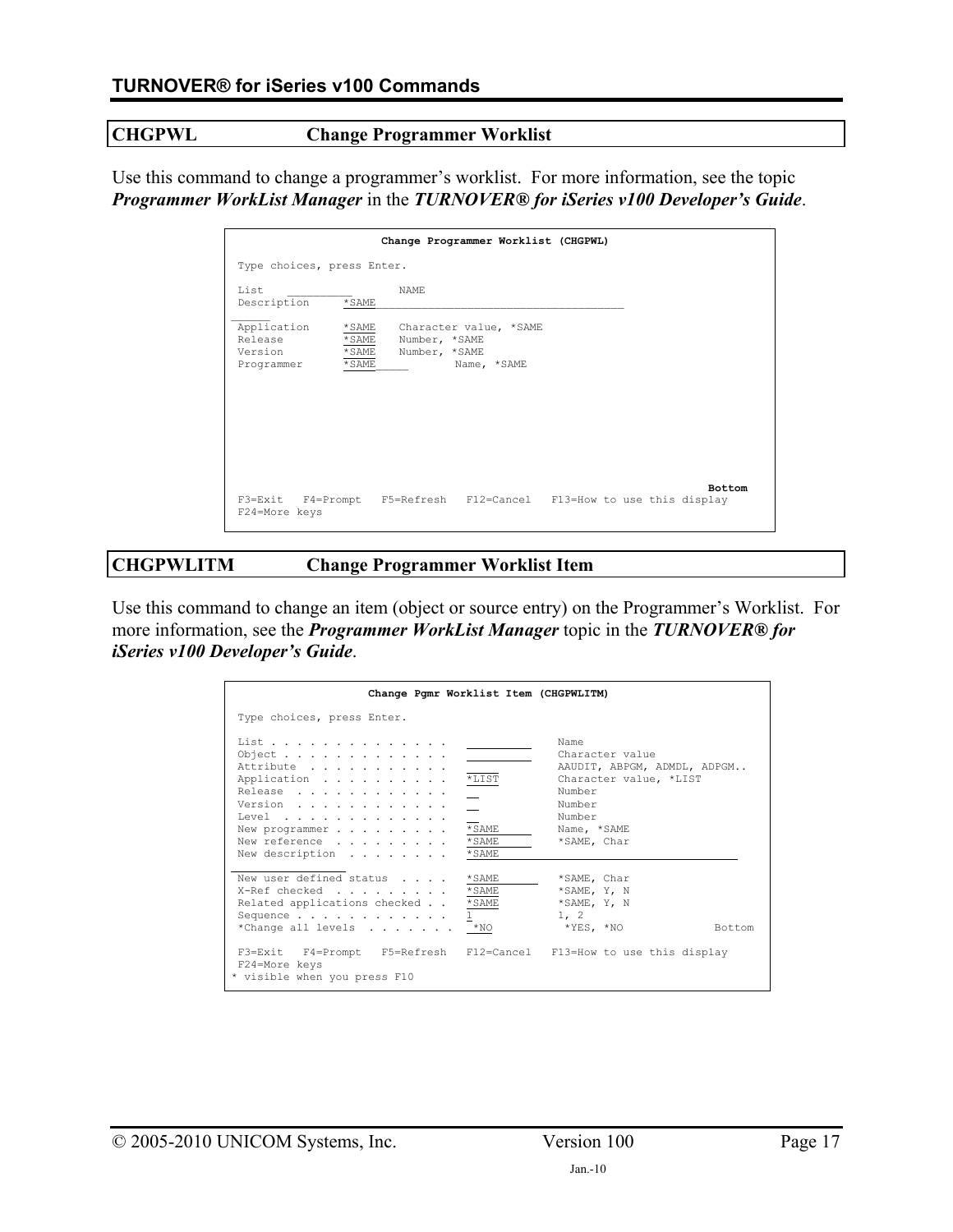### **CHGPWLPGMR Change Worklist Programmer**

Use this command to reassign the programmer associated with a given worklist. Depending on the parameters you specify, TURNOVER® for iSeries v100 might make changes to the Worklist programmer and the Worklist item programmer for all lines on the worklist and checkout records. For more information about this command, see the online Help.

|                                                                          | Change Worklist Programmer (CHGPWLPGMR) |                                                                                      |
|--------------------------------------------------------------------------|-----------------------------------------|--------------------------------------------------------------------------------------|
| Type choices, press Enter.                                               |                                         |                                                                                      |
| List<br>To programmer<br>From programmer * ALL<br>Copy test source * YES |                                         | Character value<br>Name<br>Name, *ALL, *ITEM<br>$*YES, *NO$                          |
| F24=More keys                                                            |                                         | <b>Bottom</b><br>F3=Exit F4=Prompt F5=Refresh F12=Cancel F13=How to use this display |

### **CHGTOLIBL Change TURNOVER® for iSeries Liblist**

Use this command to edit and change library list object names.

| Change TURNOVER® Library List (CHGTOLIBL)                                                                           |                                               |
|---------------------------------------------------------------------------------------------------------------------|-----------------------------------------------|
| Type choices, press Enter.                                                                                          |                                               |
| Library list object > *APPL Lib list name, *FORM, *APPL<br>Application > AP<br>Release<br>Version<br>Level $\ldots$ | Character value<br>Number<br>Number<br>Number |
| F3=Exit F4=Prompt F5=Refresh F12=Cancel F13=How to use this display<br>F24=More keys                                | <b>Bottom</b>                                 |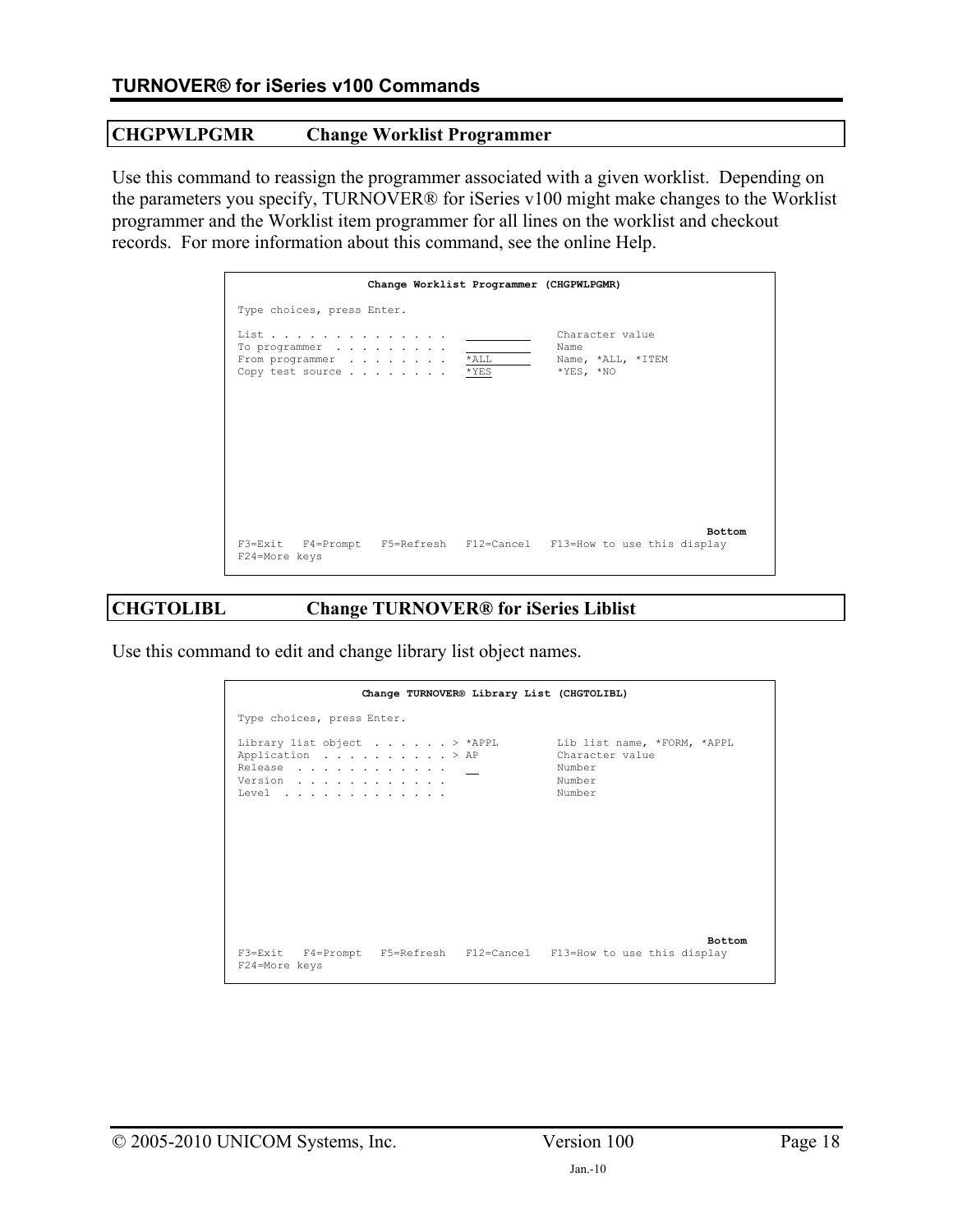### **CHKAPPDFN Check Application Definition**

This command can be run to verify objects in an application's library(s). For more information, see *Chapter 10: TURNOVER® for iSeries v100 Reports* in the *TURNOVER® for iSeries v100 User Guide*.

|                            | Check Application Definition (CHKAPPDFN)                                                |                                  |                                                                                                                  |
|----------------------------|-----------------------------------------------------------------------------------------|----------------------------------|------------------------------------------------------------------------------------------------------------------|
| Type choices, press Enter. |                                                                                         |                                  |                                                                                                                  |
|                            | Application<br>Release<br>Version<br>Level $\ldots$<br>Detail *ALL<br>+ for more values | $*$ LAST<br>$*$ LAST<br>$*$ PROD | Character value<br>*LAST, Release Number<br>Number, *LAST<br>Number, *PROD<br>*ALL, *OBJNAMSTD, *JOBD $^{\perp}$ |
| F24=More keys              |                                                                                         |                                  | <b>Bottom</b><br>F3=Exit F4=Prompt F5=Refresh F12=Cancel F13=How to use this display                             |

### **CHKCHGOBJ Check Changed Object**

This command checks for objects that are currently checked out to one programmer (usually the person who runs it) which were changed by another programmer during to the time the first programmer had the objects checked out. For more information, see the *Multiple Programmer Checkout Facility* topic in the TURNOVER® for iSeries v100 Supplement entitled *Emergency Changes in TURNOVER® for iSeries v100* (**#24**).

|                                                                                      | Check Changed Objects (CHKCHGOBJ) |               |
|--------------------------------------------------------------------------------------|-----------------------------------|---------------|
| Type choices, press Enter.                                                           |                                   |               |
| Programmer *USRPRF Name, *USRPRF                                                     |                                   |               |
|                                                                                      |                                   |               |
|                                                                                      |                                   |               |
|                                                                                      |                                   |               |
|                                                                                      |                                   |               |
|                                                                                      |                                   |               |
|                                                                                      |                                   |               |
|                                                                                      |                                   |               |
|                                                                                      |                                   | <b>Bottom</b> |
| F3=Exit F4=Prompt F5=Refresh F12=Cancel F13=How to use this display<br>F24=More keys |                                   |               |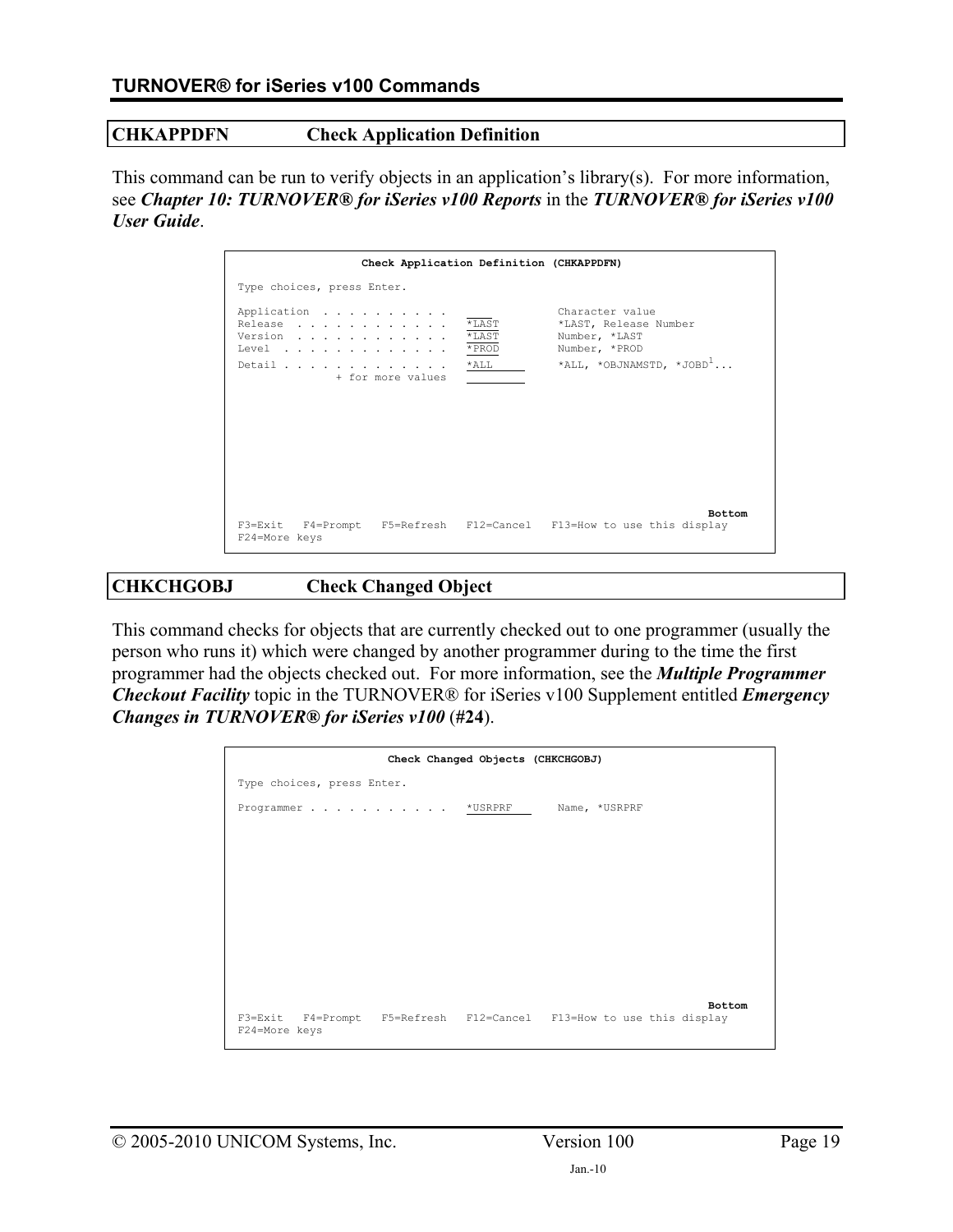| <b>CHKINMBR</b> | <b>Check-in by Member</b> |  |
|-----------------|---------------------------|--|
|                 |                           |  |

No command parameters. This command provides an alternate path to the *Check in Source Members* panel. See *Chapter 5: Checking Out/Checking In Source* in the *TURNOVER® for iSeries v100 User Guide*.

| <b>CHKINOBJ</b> | <b>Check-in by Object</b> |  |
|-----------------|---------------------------|--|
|                 |                           |  |

No command parameters. This command provides an alternate path to the *Check in Source for Production Object* panel. See *Chapter 5: Checking Out/Checking In Source* in the *TURNOVER® for iSeries v100 User Guide*.

|  | <b>CHKOUTDFU</b> | <b>Check Out DFU</b> |  |
|--|------------------|----------------------|--|
|--|------------------|----------------------|--|

This command is used exclusively for checking out S/36 DFU types. See *Chapter 5: Checking Out/Checking In Source* in the *TURNOVER® for iSeries v100 User Guide*.

|                                                                                                 | Checkout DFU (CHKOUTDFU)                                                           |  |
|-------------------------------------------------------------------------------------------------|------------------------------------------------------------------------------------|--|
| Type choices, press Enter.                                                                      |                                                                                    |  |
| DFU<br>والمناور والمناور والمناور والمناور والمناور<br>Application code<br>Release<br>Reference | Name<br>Name<br>Number<br>Number<br>Char, *SELECT                                  |  |
| F13=How to use this display F24=More keys                                                       | <b>Bottom</b><br>F3=Exit F4=Prompt F5=Refresh F10=Additional parameters F12=Cancel |  |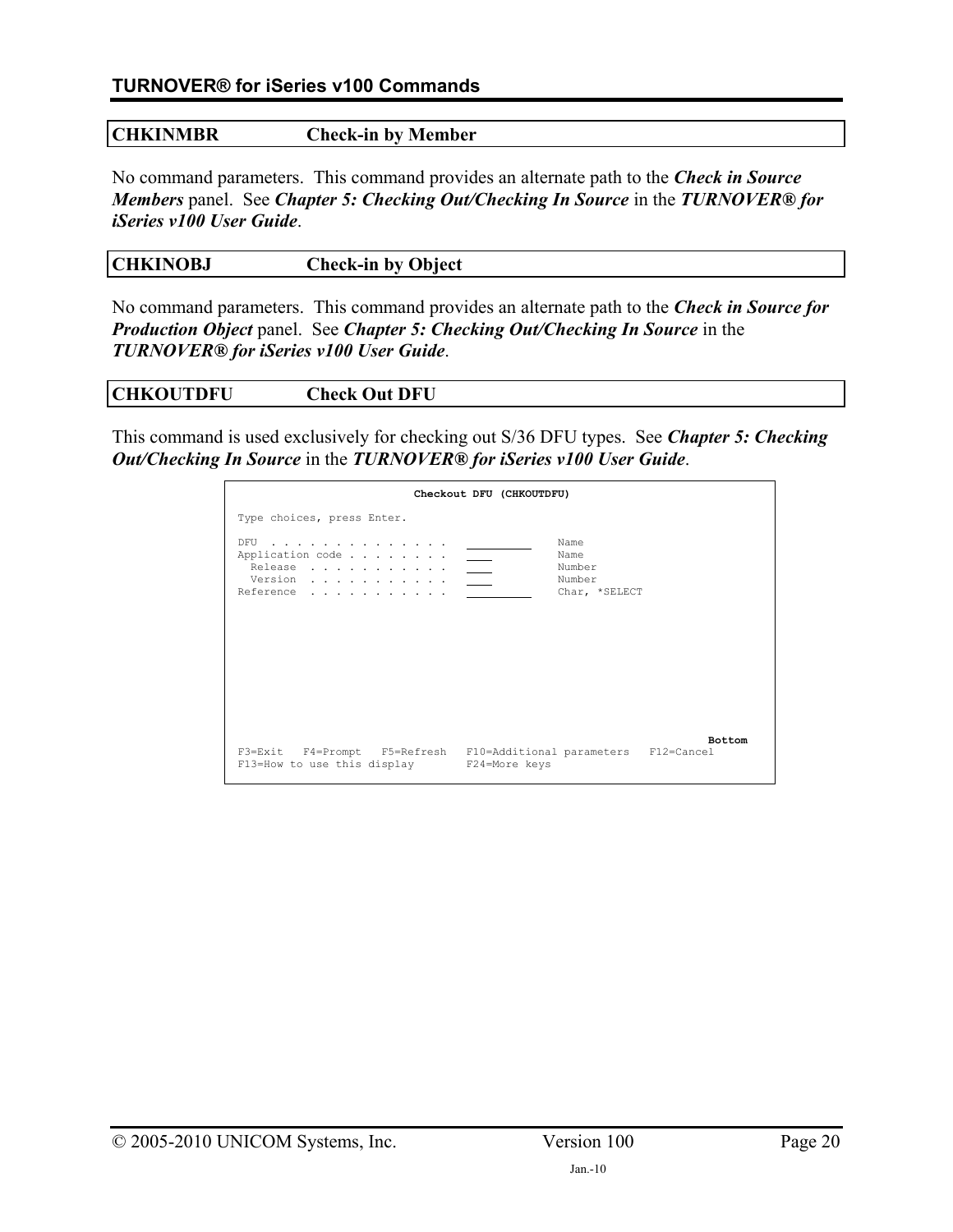### **CHKOUTMEN Check Out S/36 Menu**

This command is used exclusively for checking out S/36 menu types. See *Chapter 5: Checking Out/Checking In Source* in the *TURNOVER® for iSeries v100 User Guide*.

| Checkout S/36 Menu (CHKOUTMEN)                                                                                                                                   |                                                                                                                                   |
|------------------------------------------------------------------------------------------------------------------------------------------------------------------|-----------------------------------------------------------------------------------------------------------------------------------|
| Type choices, press Enter.                                                                                                                                       |                                                                                                                                   |
| MENU<br>$*$ APPL<br>Library<br>*USRPRF<br>Programmer<br>Source checkout library * APPL<br>Application code<br>Release<br>$\sim$<br>Version<br>Level<br>Reference | Name<br>Name, *APPL, *LIBL<br>Name, *USRPRF, *SELECT<br>Name, *PGMR, *APPL<br>Name<br>Number<br>Number<br>Number<br>Char, *SELECT |
| Additional Parameters                                                                                                                                            |                                                                                                                                   |
| Bypass Prompt                                                                                                                                                    | Y.N                                                                                                                               |
| F3=Exit F4=Prompt F5=Refresh F12=Cancel F13=How to use this display<br>F24=More keys                                                                             | <b>Bottom</b>                                                                                                                     |

## **CHKOUTMSG Check Out Message ID**

This command checks out one or more message IDs from a message file. This command, which you can enter on a command line, is used for checking out messages within PWM. See the TURNOVER® for iSeries v100 Supplement entitled *Handling Message IDs in TURNOVER® for iSeries v100 (***#61**).

|                                                                                                                                                               | Checkout Message ID (CHKOUTMSG)                                                   |                                                                                                           |
|---------------------------------------------------------------------------------------------------------------------------------------------------------------|-----------------------------------------------------------------------------------|-----------------------------------------------------------------------------------------------------------|
| Type choices, press Enter.                                                                                                                                    |                                                                                   |                                                                                                           |
| Message ID<br>Type code $\ldots$ , $\ldots$ , $\ldots$<br>Application<br>Release<br>Version<br>Level $\ldots$ , $\ldots$ , $\ldots$ , $\ldots$ ,<br>Reference | * SELECT<br>$\sim$<br>$\frac{1}{2}$ and $\frac{1}{2}$<br>$\overline{\phantom{a}}$ | Message ID, *SELECT<br>MSGTD<br>Character value<br>Number<br>Number<br>Number<br>Character value, *SELECT |
|                                                                                                                                                               | Additional Parameters                                                             |                                                                                                           |
| Programmer *USRPRF<br>Copy option * ADD                                                                                                                       |                                                                                   | User profile, *USRPRF<br>*NONE, *ADD, *REPLACE                                                            |
| F3=Exit F4=Prompt F5=Refresh F12=Cancel F13=How to use this display<br>F24=More keys                                                                          |                                                                                   | <b>Bottom</b>                                                                                             |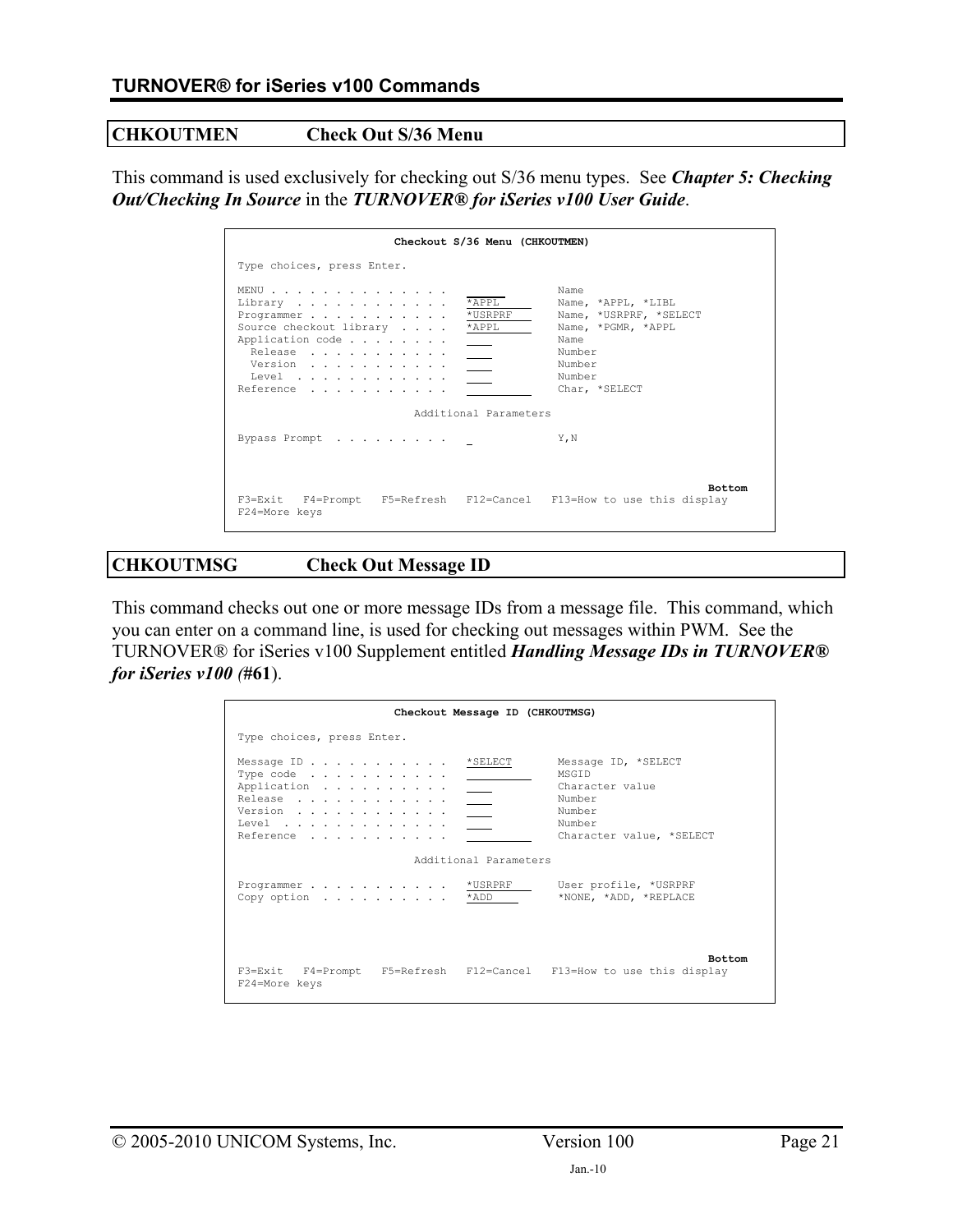### **CMPSRCMBR Compare Source Members**

This command compares two source members, producing a delta of the two members. Use this command to produce a report or an outfile containing the delta.

| Compare Source Members (CMPSRCMBR)                                                                                                                                                                                                                                                                                                                                                                                                                                                                |
|---------------------------------------------------------------------------------------------------------------------------------------------------------------------------------------------------------------------------------------------------------------------------------------------------------------------------------------------------------------------------------------------------------------------------------------------------------------------------------------------------|
| Type choices, press Enter.                                                                                                                                                                                                                                                                                                                                                                                                                                                                        |
| Reference file<br>Name<br>Name, *LIBL<br>Library<br>Reference member<br>Name<br>Compare file<br>Name<br>Library<br>Name, *LIBL<br>Compare member<br>Name, *REFMBR<br>Lines of context<br>Number<br>$*$ YES<br>$*YES. *NO$<br>Include comments<br>$*_{\rm NO}$<br>$*YES. *NO$<br>Display output $\ldots$<br>$*$ YES<br>$*YES, *NO$<br>Print output<br>$*_{\rm NO}$<br>Produce outfile<br>$*YES. * NO$<br>$*$ YES<br>$*YES, *NO$<br>Print cover page<br>$*$ YES<br>Print statistics<br>$*YES. * NO$ |
| <b>Bottom</b><br>F3=Exit F4=Prompt F5=Refresh F12=Cancel F13=How to use this display<br>F24=More keys                                                                                                                                                                                                                                                                                                                                                                                             |

### **CPYHLPTREE Copy Wisedesk Tree**

Use this command to copy a help tree and all of its categories to create a new tree. You must have **Add** project authority to perform this operation. For more information about help trees, see the *Wisedesk* topic in *Chapter 9: Working with Projects and Tasks* of the *TURNOVER® for iSeries v100 User Guide*. For more information about this command, see the online Help.

|                                         | Copy Wisedesk Tree (CPYHLPTREE)                                                      |  |
|-----------------------------------------|--------------------------------------------------------------------------------------|--|
| Type choices, press Enter.              |                                                                                      |  |
| From tree<br>To Tree<br>New description | Name<br>Name                                                                         |  |
|                                         |                                                                                      |  |
|                                         |                                                                                      |  |
|                                         |                                                                                      |  |
|                                         |                                                                                      |  |
| F24=More keys                           | <b>Bottom</b><br>F3=Exit F4=Prompt F5=Refresh F12=Cancel F13=How to use this display |  |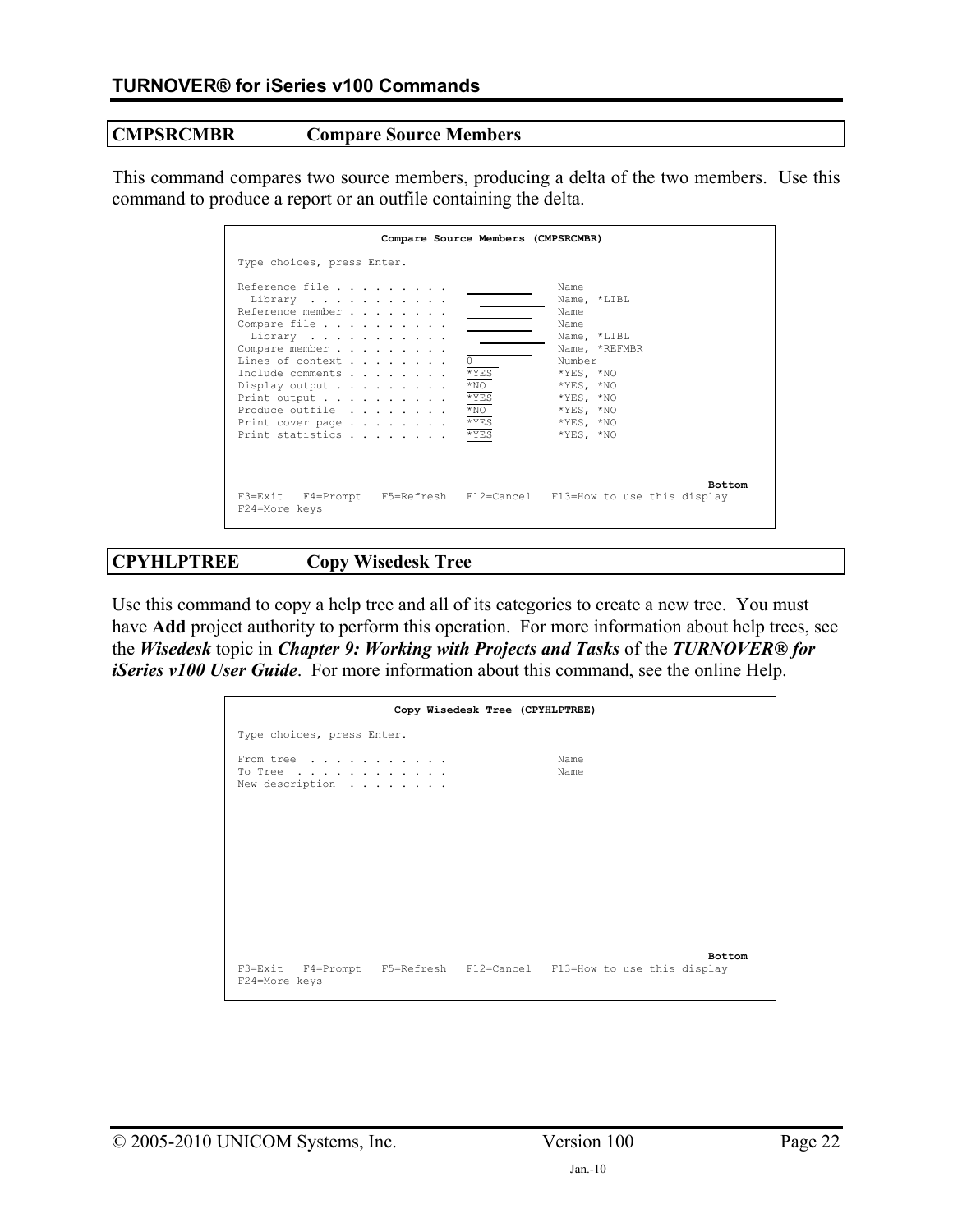### **CPYPWL Copy Programmers Worklist**

Use this command to copy an existing Programmer Worklist to a new worklist. See the *Programmer Worklist Manager* topic in the *TURNOVER® for iSeries v100 Developer's Guide*.

|                            | Copy Programmer Worklist (CPYPWL) |                                                                               |
|----------------------------|-----------------------------------|-------------------------------------------------------------------------------|
| Type choices, press Enter. |                                   |                                                                               |
|                            |                                   | Name<br>Name                                                                  |
|                            |                                   |                                                                               |
|                            |                                   |                                                                               |
|                            |                                   |                                                                               |
|                            |                                   |                                                                               |
| F24=More keys              |                                   | Bottom<br>F3=Exit F4=Prompt F5=Refresh F12=Cancel F13=How to use this display |

# **CPYPWLITM Copy Programmer Worklist Item**

Use this command to copy an item from one worklist to another. See the *Programmer Worklist Manager* topic in the *TURNOVER® for iSeries v100 Developer's Guide*.

|                                                                                  | Copy Pgmr Worklist Item (CPYPWLITM) |                                                                                                              |
|----------------------------------------------------------------------------------|-------------------------------------|--------------------------------------------------------------------------------------------------------------|
| Type choices, press Enter.                                                       |                                     |                                                                                                              |
| List<br>Copy to list<br>Object<br>Attribute<br>Application<br>Release<br>Version | $*_{\texttt{LIST}}$                 | Name<br>Name<br>Character value<br>AAUDIT, ABPGM, ADMDL, ADPGM<br>Character value, *LIST<br>Number<br>Number |
| F24=More keys                                                                    |                                     | <b>Bottom</b><br>F3=Exit F4=Prompt F5=Refresh F12=Cancel F13=How to use this display                         |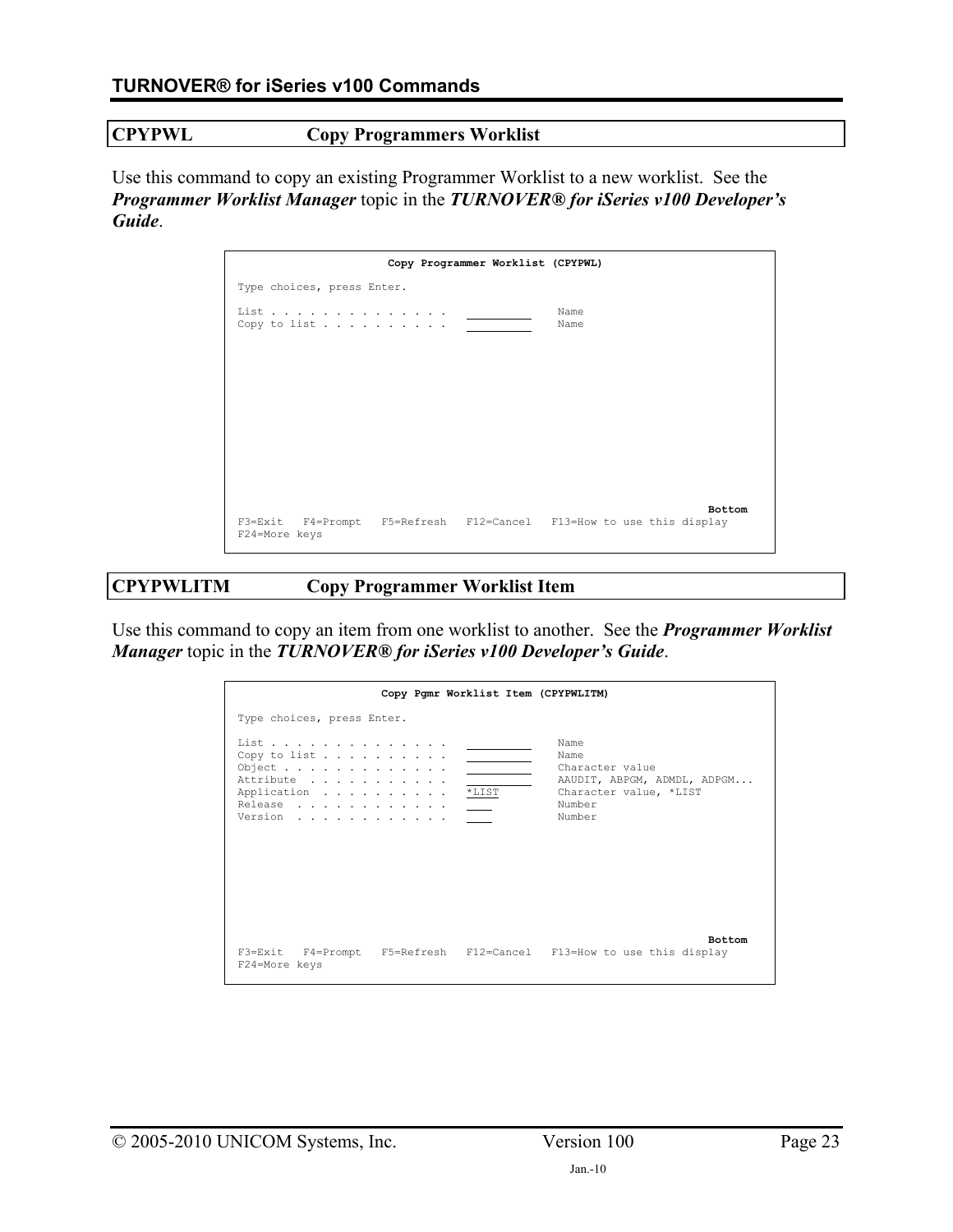### **CPYTOLLO Copy TURNOVER® Library List**

Use this command to copy a library list object to create a new library list object.

| Copy Library List Object (CPYTOLLO)                                                                   |
|-------------------------------------------------------------------------------------------------------|
| Type choices, press Enter.                                                                            |
| From library list object<br>Library list name<br>Library list name<br>To library list object          |
|                                                                                                       |
|                                                                                                       |
|                                                                                                       |
|                                                                                                       |
| <b>Bottom</b><br>F3=Exit F4=Prompt F5=Refresh F12=Cancel F13=How to use this display<br>F24=More keys |

# **CPYTSTDTA Copy Test Data to Production File**

Use this command only as a post-run command on a TURNOVER® for iSeries v100 form to copy data from a test file to a production file. This command does *not* distribute data. (To do that, set the parameter on the TURNOVER® for iSeries v100 form line, *Copy file FMTOPT*, to **\*FROMFILE**.)

|                                                                 | Copy Test Data (CPYTSTDTA) |        |  |
|-----------------------------------------------------------------|----------------------------|--------|--|
| Type choices, press Enter.                                      |                            |        |  |
| File                                                            |                            | Name   |  |
|                                                                 |                            |        |  |
|                                                                 |                            |        |  |
|                                                                 |                            |        |  |
|                                                                 |                            |        |  |
|                                                                 |                            |        |  |
|                                                                 |                            |        |  |
|                                                                 |                            |        |  |
|                                                                 |                            |        |  |
| F9=All parameters F11=Keywords F14=Command string F24=More keys |                            | Bottom |  |
|                                                                 |                            |        |  |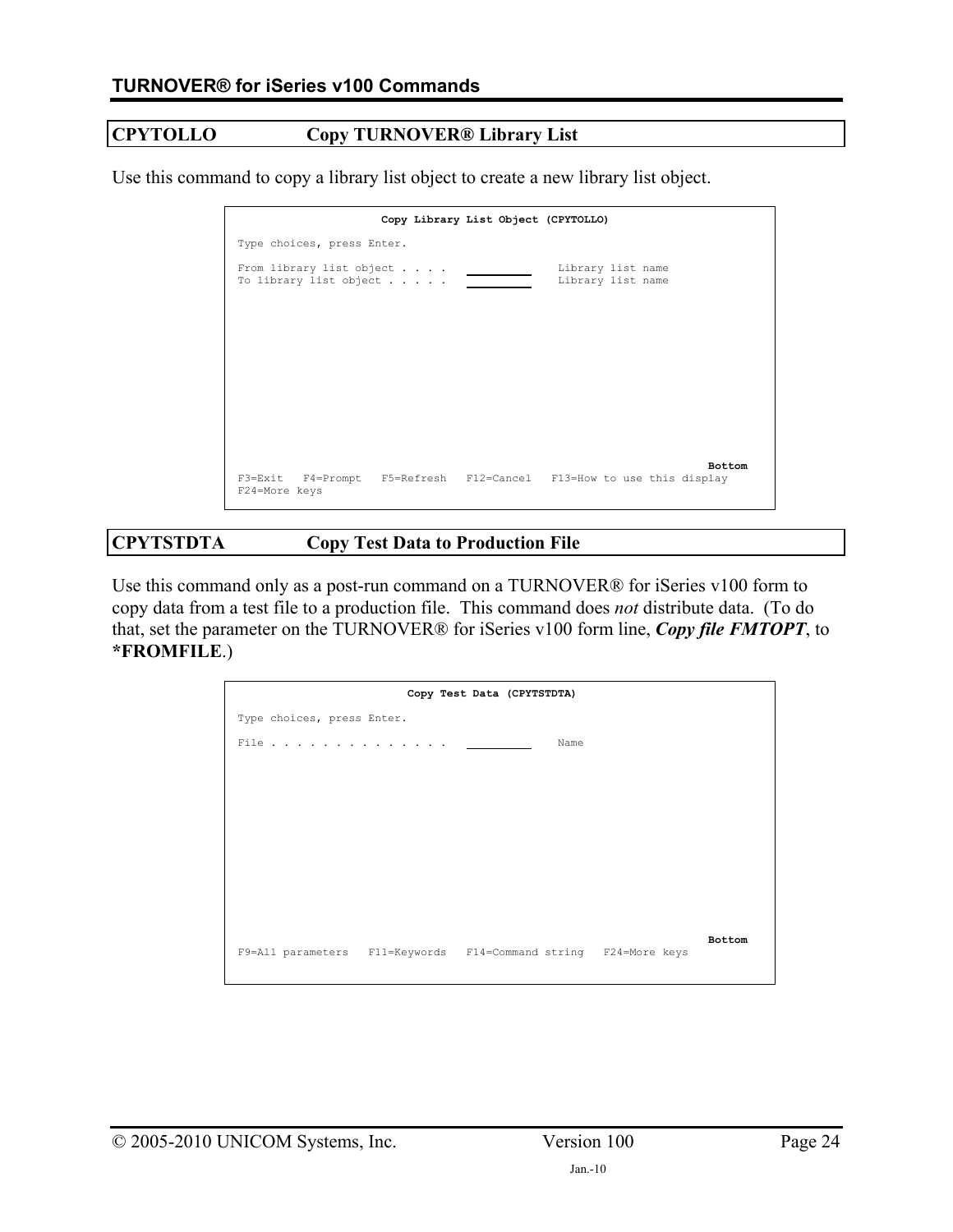### **CRTAPPDFN Create Application Definition**

This command creates application definitions based on models provided with your system. See the *TURNOVER® for iSeries v100 Application Planning Guide*.

| Create Application Definition (CRTAPPDFN)                                                                                                                                                                                                                                                                                                     |                                                                                                                                                         |
|-----------------------------------------------------------------------------------------------------------------------------------------------------------------------------------------------------------------------------------------------------------------------------------------------------------------------------------------------|---------------------------------------------------------------------------------------------------------------------------------------------------------|
| Type choices, press Enter.                                                                                                                                                                                                                                                                                                                    |                                                                                                                                                         |
| New Application<br>Release<br>Version<br>*SELECT<br>Model on<br>Release<br>Version<br>*MODEL<br>New application description<br>Edit Authority<br>$*$ YES<br>$*YES$<br>Edit Distribution List<br>$*$ YES<br>Edit Approval List<br>Submit Initial Build<br>$*$ YES<br>Create remote appl. definition<br>$*$ YES<br>Show missing items<br>$*YES$ | CHAR<br>Number<br>Number<br>CHAR, *SELECT<br>Number<br>Number<br>$*YES, *NO$<br>$*YES. *NO$<br>$*YES. *NO$<br>$*YES, *NO$<br>$*YES, *NO$<br>$*YES, *NO$ |
| F3=Exit F4=Prompt F5=Refresh F12=Cancel F13=How to use this display<br>F24=More keys                                                                                                                                                                                                                                                          | <b>Bottom</b>                                                                                                                                           |

### **CRTDEMOENV Create Demo Environment**

This command is to create demonstration/training environments for a TURNOVER® for iSeries v100 Training Workshop. This command requires additional libraries from UNICOM Systems, Inc. and can be used only by permission.

|                                                                                      | CREATE DEMO ENVIRONMENT (CRTDEMOENV) |                             |               |
|--------------------------------------------------------------------------------------|--------------------------------------|-----------------------------|---------------|
| Type choices, press Enter.                                                           |                                      |                             |               |
| Demo Prefix $\cdots$ $\cdots$ $\cdots$ $\cdots$                                      |                                      | Demo Prefix i.e. "T1", "ZP" |               |
|                                                                                      |                                      |                             |               |
|                                                                                      |                                      |                             |               |
|                                                                                      |                                      |                             |               |
|                                                                                      |                                      |                             |               |
|                                                                                      |                                      |                             |               |
|                                                                                      |                                      |                             | <b>Bottom</b> |
| F3=Exit F4=Prompt F5=Refresh F12=Cancel F13=How to use this display<br>F24=More keys |                                      |                             |               |
|                                                                                      |                                      |                             |               |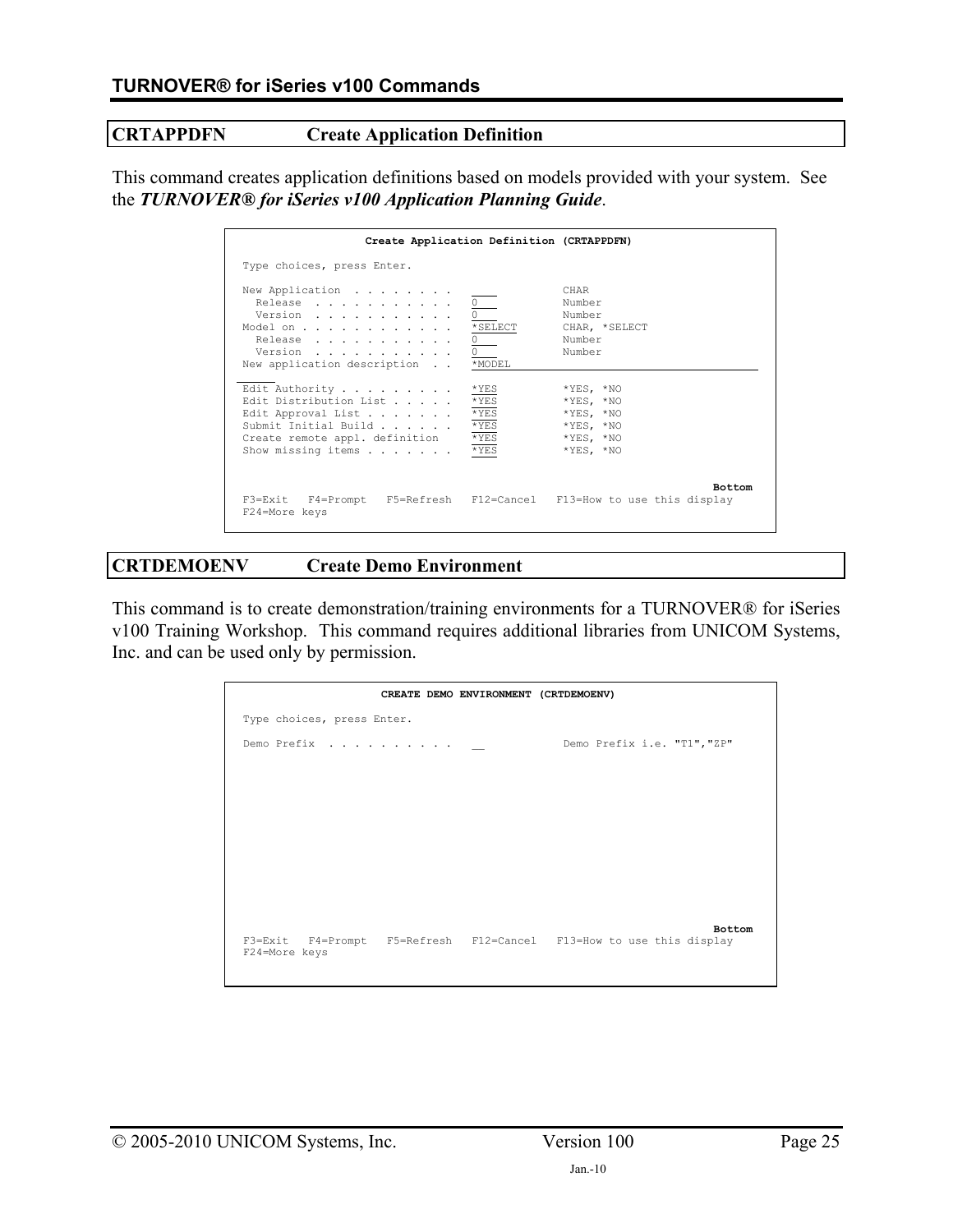### **CRTFTFIL Create FASTTASK Files on Production Computer**

Use this command to set up DDM files so you can enter problems and requests into your production computer's project system that point back to project files on your development computer.

| Create Fasttask DDM Files (CRTFTFIL)                                                                  |
|-------------------------------------------------------------------------------------------------------|
| Type choices, press Enter.                                                                            |
| Remote location name<br>Name<br>DDM file library<br>Name<br>Hold file library<br>Name                 |
|                                                                                                       |
|                                                                                                       |
|                                                                                                       |
| <b>Bottom</b><br>F3=Exit F4=Prompt F5=Refresh F12=Cancel F13=How to use this display<br>F24=More keys |

### **CRTPWL Create a Programmer Worklist**

Use this command to create a Programmer Worklist. You can also do so by selecting option **20** on the *Work with Project* panel and **F6** on *Work with Programmer Worklists*.

| Create Programmer Worklist (CRTPWL)                                                  |                                                                          |
|--------------------------------------------------------------------------------------|--------------------------------------------------------------------------|
| Type choices, press Enter.                                                           |                                                                          |
| List<br>$*$ SELECT<br>* PROJECT<br>Description                                       | Name, *SELECT                                                            |
| Application * PROJECT<br>Release<br>Version<br>Programmer * PROJECT                  | Character value, *PROJECT<br>Number<br>Number<br>Name, *PROJECT, *USRPRF |
| F3=Exit F4=Prompt F5=Refresh F12=Cancel F13=How to use this display<br>F24=More keys | <b>Bottom</b>                                                            |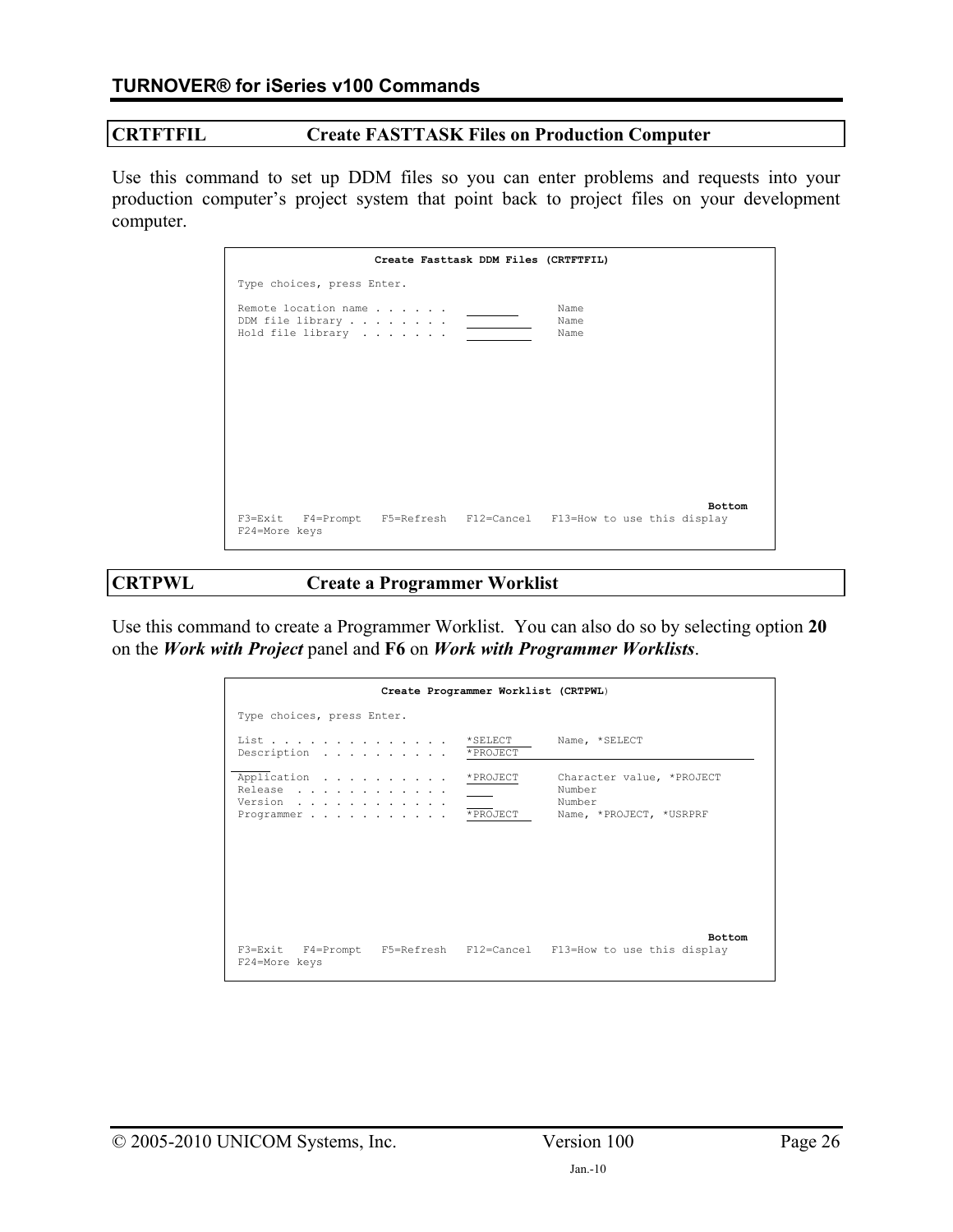# **CRTRCVFORMI Create Recovery Form (Interactively)**

This command lets you interactively build a recovery form to undo changes that were installed by a previously run form. When you run the recovery form, it reverses the changes made by the first run.

| Create Recovery Form (CRTRCVFRMI)                                                                                                                                                                                           |
|-----------------------------------------------------------------------------------------------------------------------------------------------------------------------------------------------------------------------------|
| Type choices, press Enter.                                                                                                                                                                                                  |
| Form number<br>Form to recover<br>$*_{\rm NO}$<br>*YES, *NO, *INTER<br>Run recovery form<br>Error-check form<br>$*$ YES<br>$*YES, *NO$<br>Distribute form * APPL<br>*APPL, *YES, *NO<br>*NO, *BATCH, *INTER<br>Checkout *NO |
| <b>Bottom</b><br>F3=Exit F4=Prompt F5=Refresh F12=Cancel F13=How to use this display<br>F24=More keys                                                                                                                       |

# **CUSTFKEY Set Custom Fkey (F15) on PWM Panel**

This command customizes the **F15** key on the *Programmer Worklist Manager* panel. For example, you may want to use it to obtain quick access to the Pathfinder or Abstract/Probe system.

|                                                            | Customize FKey Definition (CUSTFKEY) |                    |                                                                                      |
|------------------------------------------------------------|--------------------------------------|--------------------|--------------------------------------------------------------------------------------|
| Type choices, press Enter.                                 |                                      |                    |                                                                                      |
| User<br>Program<br>Text *SAME<br>Command to execute * SAME |                                      | $*$ ALL<br>$*$ ALL | Name, *ALL<br>Name, *ALL                                                             |
| Function                                                   |                                      | $*$ SET            | *SET, *CANCEL                                                                        |
| F24=More keys                                              |                                      |                    | <b>Bottom</b><br>F3=Exit F4=Prompt F5=Refresh F12=Cancel F13=How to use this display |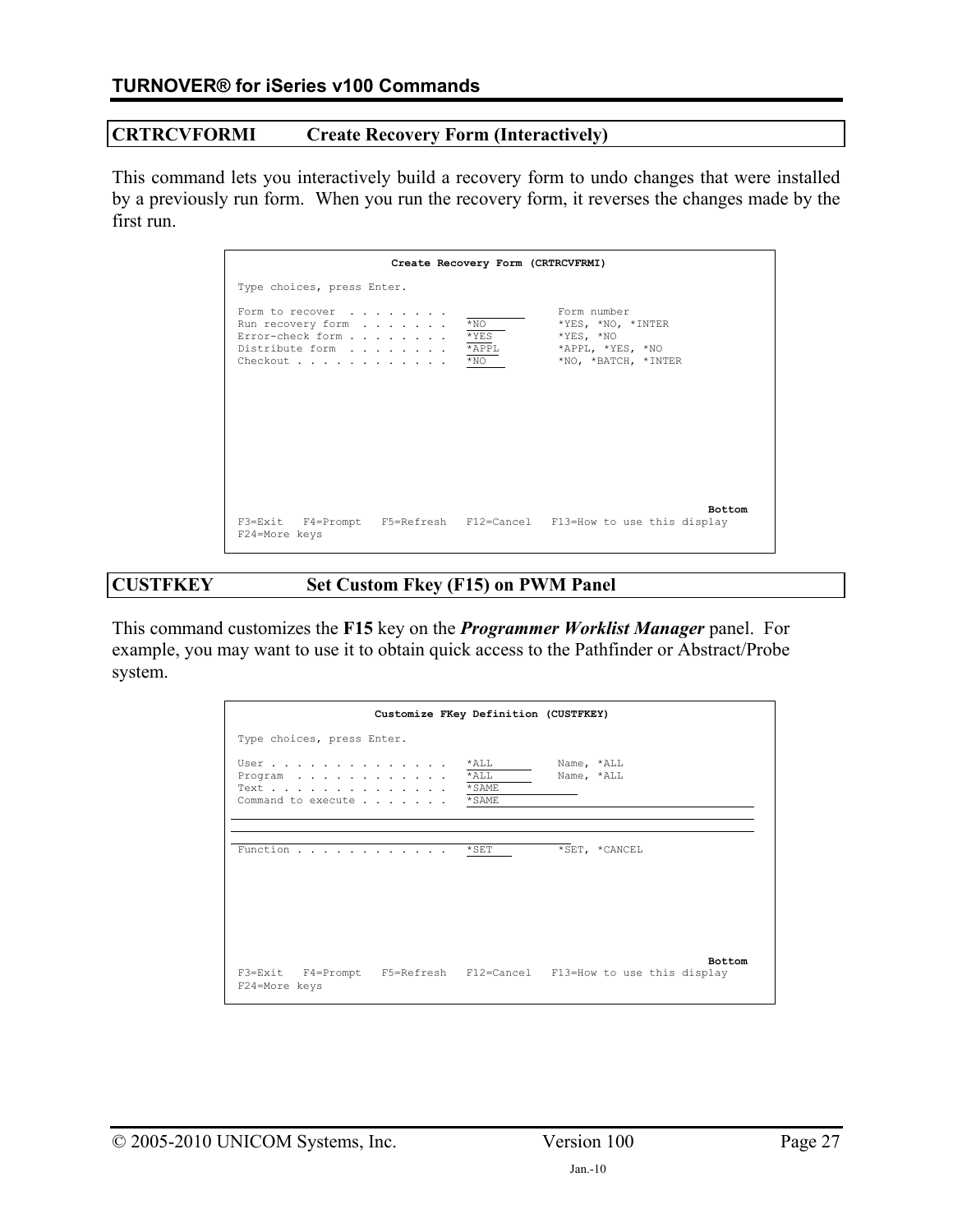### **DISTDATA Distribute Data**

Use this command as a post-run command on a TURNOVER<sup>®</sup> for iSeries v100 form to distribute data with a physical file (PF) to a remote system. TURNOVER® for iSeries v100 will distribute data for the physical file you specify for the *File* parameter. For more information about this command, see the online Help.



### **DLTCATSTR Delete Category Search String**

Use this command to delete an existing search string in a category's task selection criteria. This is the same as using option **4=Delete** on the *Work with Category Search Strings* panel. For more information about help trees, see the *Wisedesk* topic in *Chapter 9: Working with Projects and Tasks* of the *TURNOVER® for iSeries v100 User Guide*. For more information about this command, see the online Help.

| Delete Category Search String (DLTCATSTR)                                            |               |
|--------------------------------------------------------------------------------------|---------------|
| Type choices, press Enter.                                                           |               |
| Character value<br>Tree <u>.</u>                                                     |               |
|                                                                                      |               |
| Number, *ALL                                                                         |               |
| Additional Parameters                                                                |               |
|                                                                                      |               |
|                                                                                      |               |
|                                                                                      |               |
|                                                                                      | <b>Bottom</b> |
| F3=Exit F4=Prompt F5=Refresh F12=Cancel F13=How to use this display<br>F24=More keys |               |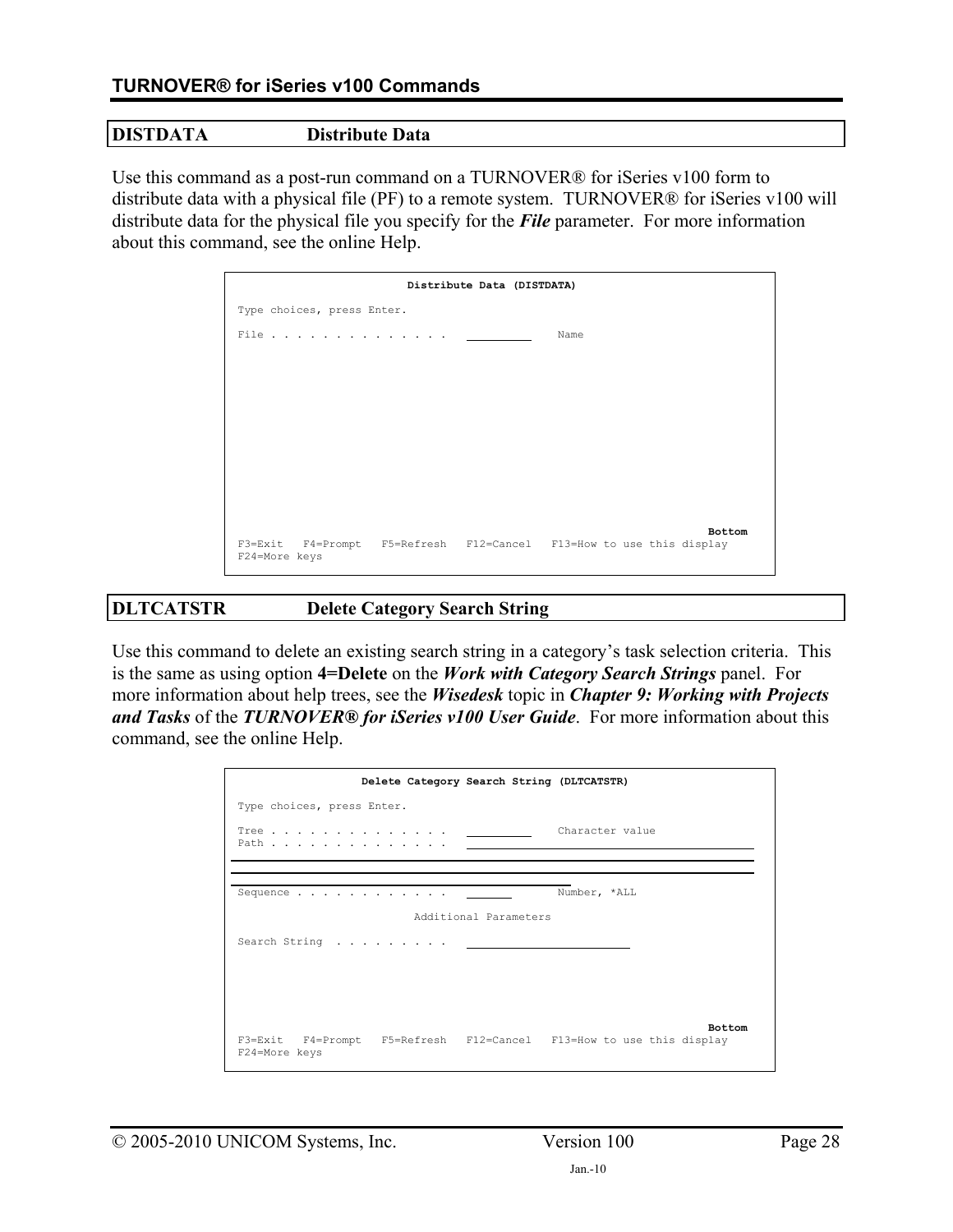### **DLTHLPCAT Delete Help Tree Category**

Use this command to delete an existing help tree category. This command is the same as selecting either a help tree category or subcategory with option **4=Delete**. For more information about help trees, see the *Wisedesk* topic in *Chapter 9: Working with Projects and Tasks* of the *TURNOVER® for iSeries v100 User Guide*. For more information about this command, see the online Help.

|                            |                                                                     | Delete Help Tree Category (DLTHLPCAT) |                 |               |
|----------------------------|---------------------------------------------------------------------|---------------------------------------|-----------------|---------------|
| Type choices, press Enter. |                                                                     |                                       |                 |               |
|                            | Tree $\qquad \qquad \qquad$<br>Path                                 |                                       | Character value |               |
|                            |                                                                     |                                       |                 |               |
|                            |                                                                     |                                       |                 |               |
|                            |                                                                     |                                       |                 |               |
|                            |                                                                     |                                       |                 |               |
|                            |                                                                     |                                       |                 |               |
|                            |                                                                     |                                       |                 |               |
|                            |                                                                     |                                       |                 |               |
| F24=More keys              | F3=Exit F4=Prompt F5=Refresh F12=Cancel F13=How to use this display |                                       |                 | <b>Bottom</b> |

### **DLTHLPTREE Delete Help Tree**

Use this command to delete an existing help tree. This command is the same as selecting a help tree with option **4=Delete** on the *Work with Help Trees* panel. For more information about help trees, see the *Wisedesk* topic in *Chapter 9: Working with Projects and Tasks* of the *TURNOVER® for iSeries v100 User Guide*. For more information about this command, see the online Help.

|                            | Delete Help Tree (DLTHLPTREE) |                                                                               |  |
|----------------------------|-------------------------------|-------------------------------------------------------------------------------|--|
| Type choices, press Enter. |                               |                                                                               |  |
| Help tree                  |                               | Character value                                                               |  |
|                            |                               |                                                                               |  |
|                            |                               |                                                                               |  |
|                            |                               |                                                                               |  |
|                            |                               |                                                                               |  |
|                            |                               |                                                                               |  |
| F24=More keys              |                               | Bottom<br>F3=Exit F4=Prompt F5=Refresh F12=Cancel F13=How to use this display |  |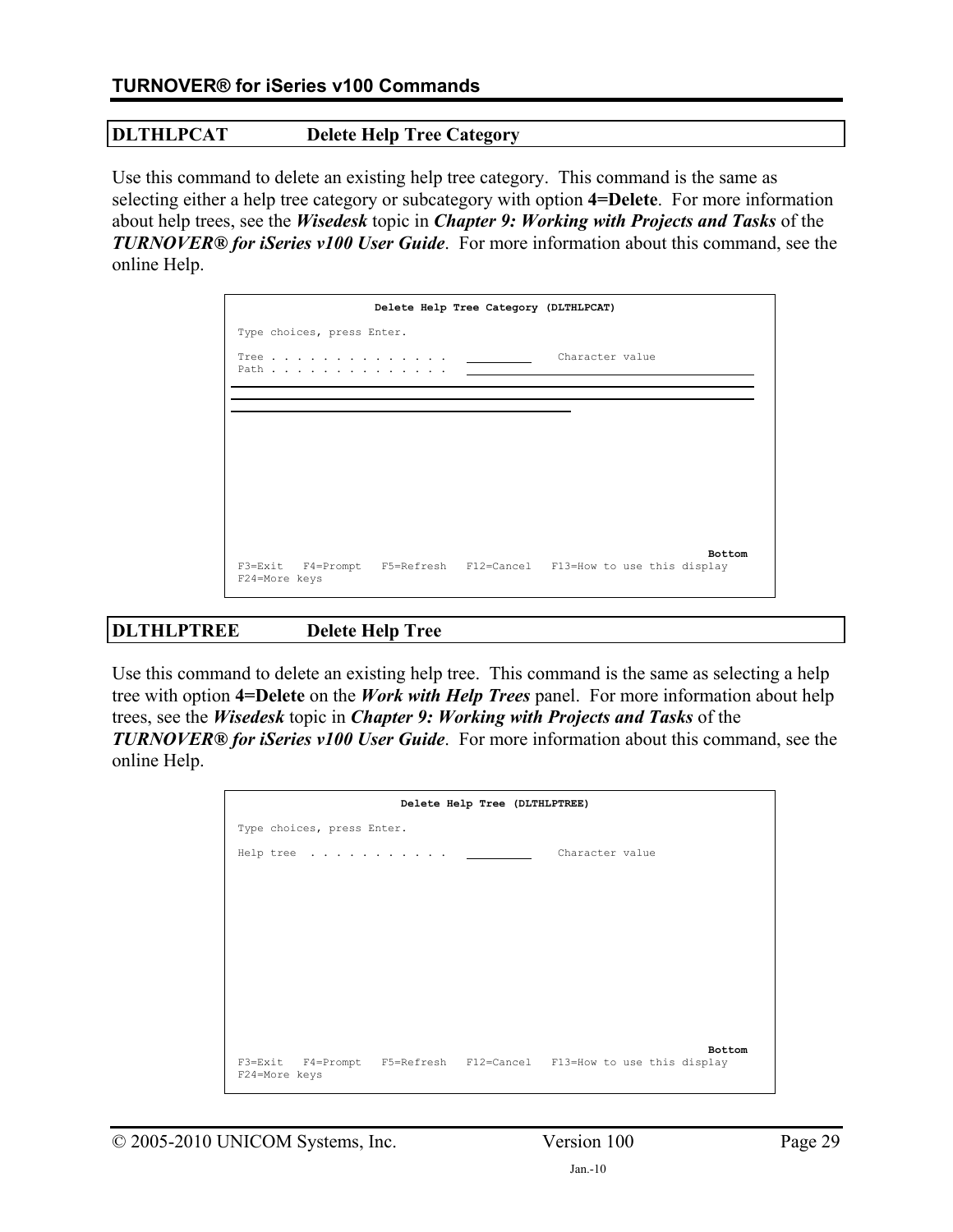### **DLTPWL Delete Programmer's Worklist**

Use this command to delete a programmer's worklist. See the *Programmer Worklist Manager* topic in the *TURNOVER® for iSeries v100 Developer's Guide*.

|                            | Delete Programmer Worklist (DLTPWL) |                                                                     |
|----------------------------|-------------------------------------|---------------------------------------------------------------------|
| Type choices, press Enter. |                                     |                                                                     |
|                            |                                     | Name                                                                |
|                            |                                     |                                                                     |
|                            |                                     |                                                                     |
|                            |                                     |                                                                     |
|                            |                                     |                                                                     |
|                            |                                     |                                                                     |
|                            |                                     |                                                                     |
|                            |                                     |                                                                     |
|                            |                                     | Bottom                                                              |
| F24=More keys              |                                     | F3=Exit F4=Prompt F5=Refresh F12=Cancel F13=How to use this display |

### **DSPCHKOUT Display Checked Out Members**

No command parameters. This command displays the *View Checked Out Members* panel. See *Chapter 5: Checking Out/Checking In Source* in the *TURNOVER® for iSeries v100 User Guide*.

| <b>DSPCOHST</b> | <b>Display Checkout History</b> |
|-----------------|---------------------------------|
|                 |                                 |

This command displays all checkout and check-in history for any object or source member.

| Display Checkout History (DSPCOHST)                                                  |               |
|--------------------------------------------------------------------------------------|---------------|
| Type choices, press Enter.                                                           |               |
| Source File<br>Name<br>Name<br>Library<br>Member<br>Name                             |               |
| Additional Parameters                                                                |               |
| Object <u>_______</u><br>Name<br>Name<br>Library<br>Name<br>Type                     |               |
| F3=Exit F4=Prompt F5=Refresh F12=Cancel F13=How to use this display<br>F24=More keys | <b>Bottom</b> |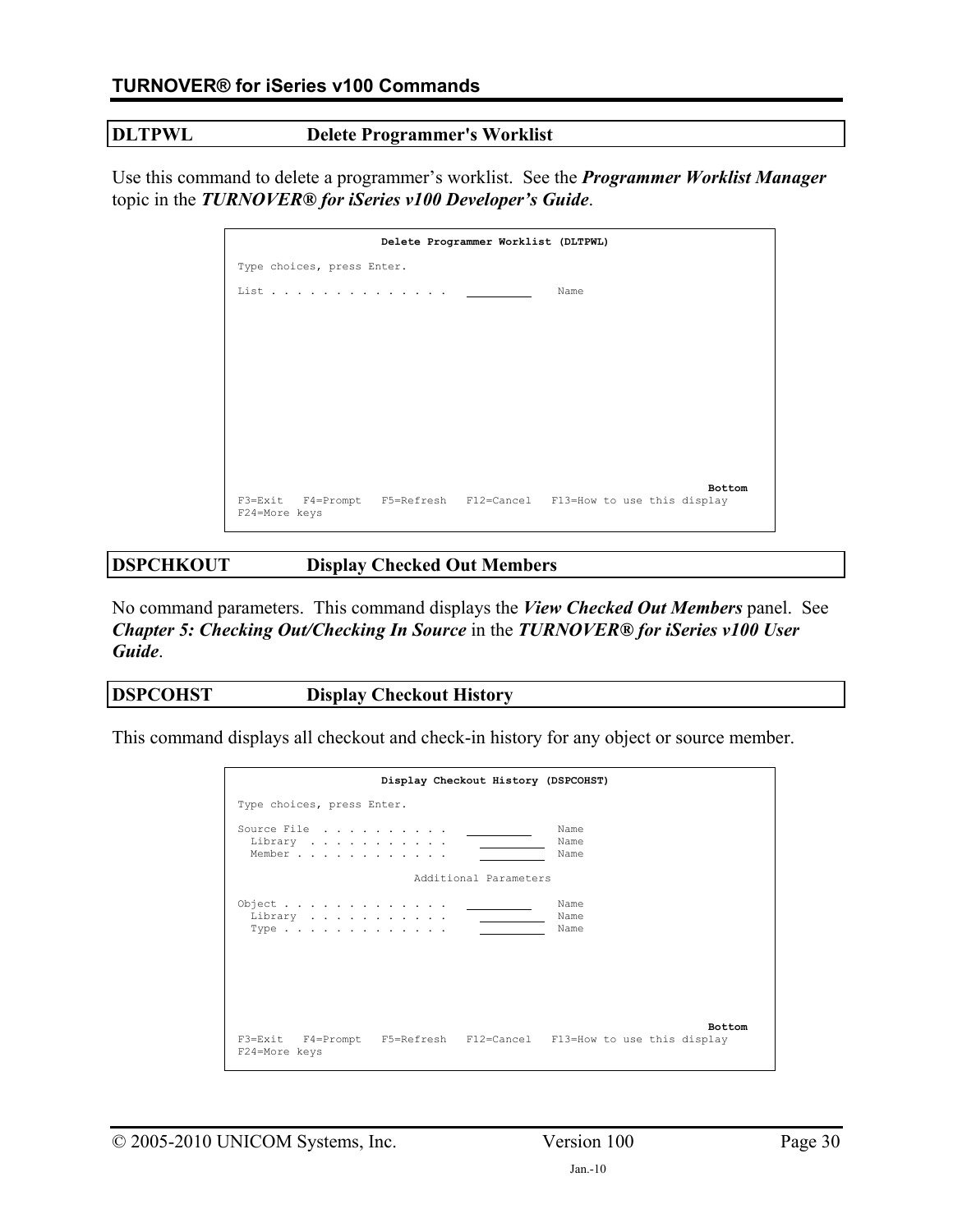## **DSPFRMROL Display Rollover Notification**

This command displays the form number threshold and message frequency information that's contained in the CHKFRMNUM data area. For more information, see the online Help for both this command and the **SETFRMROL** command.

| 11/03/98<br>16:14:37                                                                                                               |             | Display Rollover Notification | Your Company, Inc.<br>SYSTEM: SLS |  |
|------------------------------------------------------------------------------------------------------------------------------------|-------------|-------------------------------|-----------------------------------|--|
| Notify at form number<br>Notify every multiple of $\ldots$ 010<br>Change notification at form # . 9950<br>Notify every multiple of | 9900<br>005 |                               |                                   |  |
| F3=Exit F12=Cancel                                                                                                                 |             |                               |                                   |  |

# **DSPRELTO Display Current Release Information**

No command parameters. This command displays the current release of TURNOVER® for iSeries v100 on your system. Alternate path is Main Menu option **8**, then option **6**.

| <b>DSTFOR</b><br><b>Distribute Forms</b> |  |  |
|------------------------------------------|--|--|
|------------------------------------------|--|--|

No command parameters. Alternate path is Distribution Menu option *2.*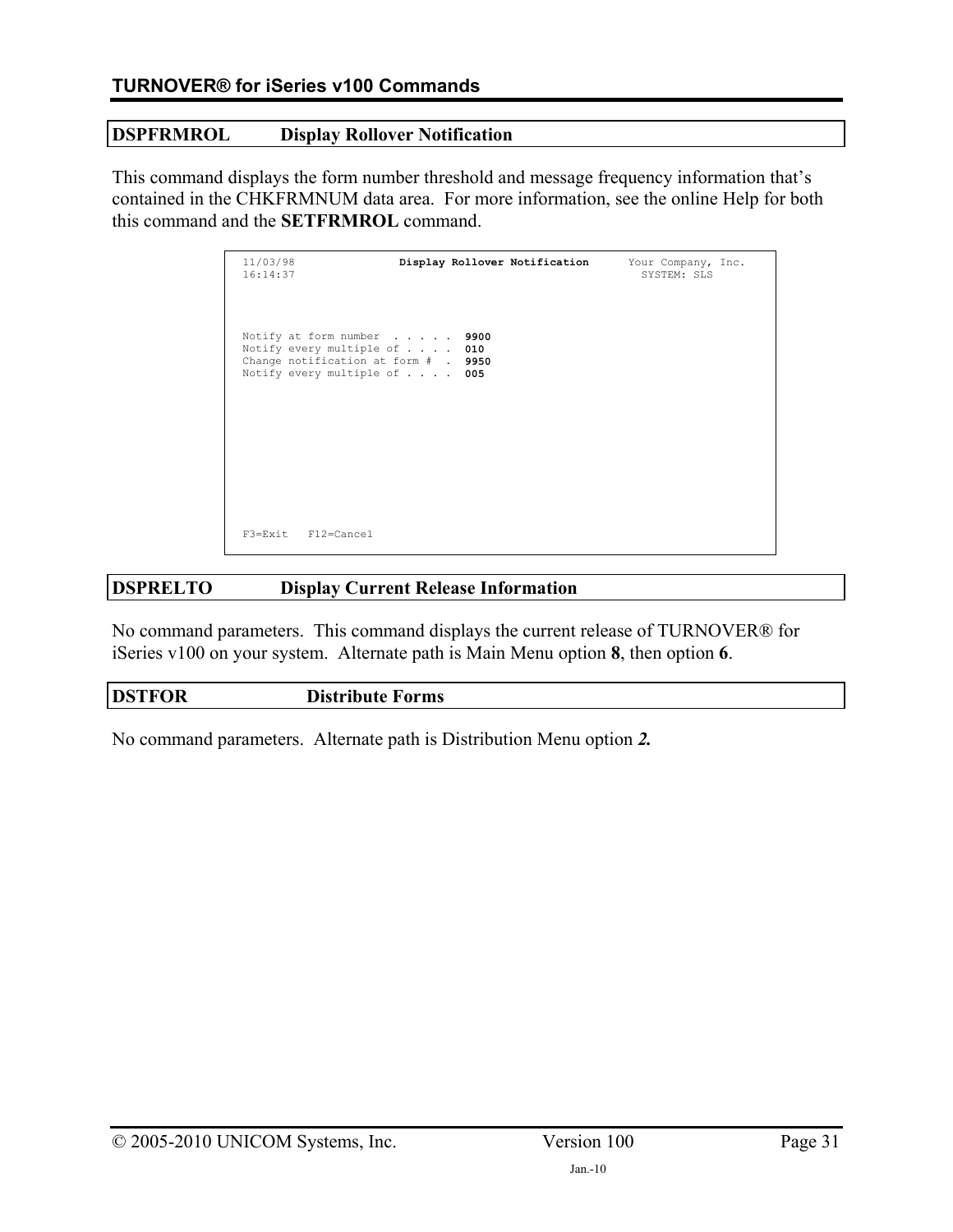### **DUPREFOBJ Create Duplicate Reference Objects in Production Library**

Use this command to copy reference objects from library **SOFTTURN** to a library you specify. TURNOVER® for iSeries v100 changes the object owner to a user profile name you specify. You're prompted to edit the object authority for each of the objects duplicated. For more information, see the *TURNOVER® for iSeries v100 Application Planning Guide*.

|                                                                                      | Create Duplicate Ref Object (DUPREFOBJ) |                         |               |
|--------------------------------------------------------------------------------------|-----------------------------------------|-------------------------|---------------|
| Type choices, press Enter.                                                           |                                         |                         |               |
| To Library $\qquad \qquad \qquad$<br>Object Owner                                    |                                         | Library<br>User Profile |               |
|                                                                                      |                                         |                         |               |
|                                                                                      |                                         |                         |               |
|                                                                                      |                                         |                         |               |
|                                                                                      |                                         |                         |               |
| F3=Exit F4=Prompt F5=Refresh F12=Cancel F13=How to use this display<br>F24=More keys |                                         |                         | <b>Bottom</b> |

# **DUPTSTOBJ Duplicate Test Objects**

Use this command to duplicate test objects delivered with TURNOVER<sup>®</sup> for iSeries v100 from the library SAVETEST to DEVTEST, ACPTTEST, and PRODTEST demonstration test libraries.

No parameters. User must be signed on as QSECOFR or have \*SECOFR authority.

### **FASTTASK FASTTASK Project Entry Command**

No Parameters. Access to the **FASTTASK** Helpdesk problem/request entry function. See *Chapter 9: Working with Projects and Tasks* in the *TURNOVER® for iSeries v100 User Guide*.

### **HELPDESK Enter TURNOVER® Helpdesk Function**

There are no parameters for this command. This command is a menu command that displays the Helpdesk requester database.

### **LISTAUTH List Authorized TURNOVER® Users**

There are no parameters for this command. See *Chapter 10: TURNOVER® for iSeries v100 Reports* in the *TURNOVER® for iSeries v100 User Guide*.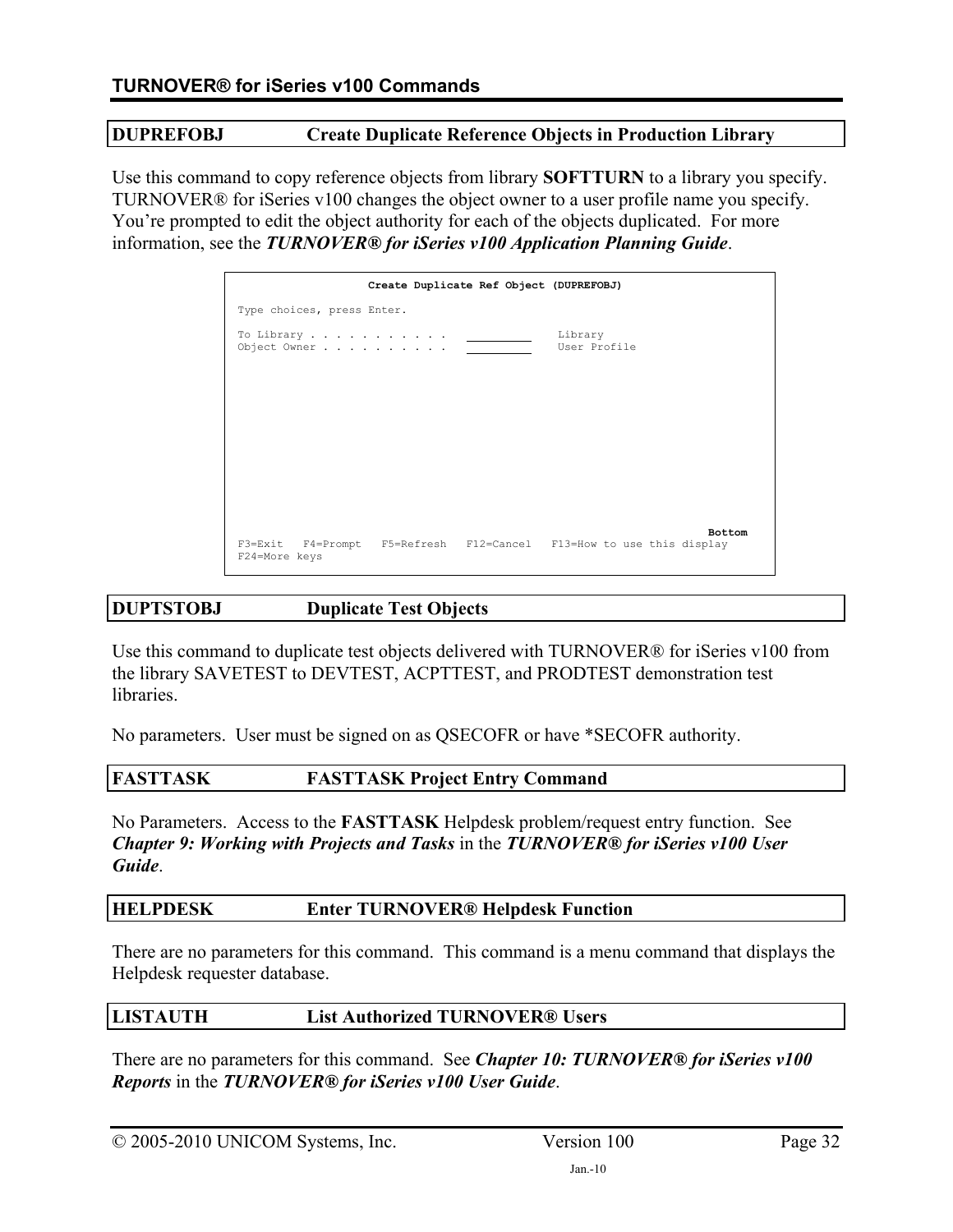## **LISTDFTS List Application Definitions**

This command submits a report to print Application Definitions. See *Chapter 10: TURNOVER® for iSeries v100 Reports* in the *TURNOVER® for iSeries v100 User Guide*.

|                                                                                      | List Default Values (LISTDFTS)                    |                                                                                           |
|--------------------------------------------------------------------------------------|---------------------------------------------------|-------------------------------------------------------------------------------------------|
| Type choices, press Enter.                                                           |                                                   |                                                                                           |
| Application code<br>Release<br>Version<br>Level $\ldots$<br>Defaults to list         | $*$ ALL<br>$\sim$ 100 $\mu$<br>$*$ ALL<br>$*$ ALL | Application code, *ALL<br>Number<br>Number<br>Number, *PROD, *ALL<br>*ALL, *DESC, *SYSTEM |
| F3=Exit F4=Prompt F5=Refresh F12=Cancel F13=How to use this display<br>F24=More keys |                                                   | <b>Bottom</b>                                                                             |

**LISTFORMS List TURNOVER® Forms** 

This command is use to submit a report to list one or more TURNOVER® for iSeries v100 forms. See *Chapter 10: TURNOVER® for iSeries v100 Reports* in the *TURNOVER® for iSeries v100 User Guide*.

|                                                                                                                                                       | List TurnOver Forms (LISTFORMS)                                           |                                                                                                                                          |
|-------------------------------------------------------------------------------------------------------------------------------------------------------|---------------------------------------------------------------------------|------------------------------------------------------------------------------------------------------------------------------------------|
| Type choices, press Enter.                                                                                                                            |                                                                           |                                                                                                                                          |
| Application<br>Release<br>Version<br>Level $\overline{^{\star}\text{ALL}}$<br>Reference<br>From form<br>To form<br>From date<br>To date<br>Programmer | *ALL<br>$*$ ALL<br>$\mathbf{1}$<br>9999999<br>000000<br>999999<br>$*$ ALL | Appl, *ALL<br>Rel<br>Ver<br>Lev, *PROD, *ALL<br>Char, *ALL, generic*<br>number<br>number<br>Date, 000000<br>Date, 999999<br>Usrprf, *ALL |
| + for more values<br>Job accounting code $\ldots$<br>+ for more values                                                                                | $*$ ALL                                                                   |                                                                                                                                          |
| Form status<br>+ for more values                                                                                                                      | $*$ ALL                                                                   | *ALL, APLPN, CANCEL,                                                                                                                     |
| Form Detail Level                                                                                                                                     | $*$ LINE                                                                  | *FORM, *LINE, *FULL<br>More                                                                                                              |
| F3=Exit F4=Prompt F5=Refresh F12=Cancel F13=How to use this display<br>F24=More keys                                                                  |                                                                           |                                                                                                                                          |

**LISTPGMRS List TURNOVER® Programmers** 

No Parameters for this command. See *Chapter 10: TURNOVER® for iSeries v100 Reports* in the *TURNOVER® for iSeries v100 User Guide*.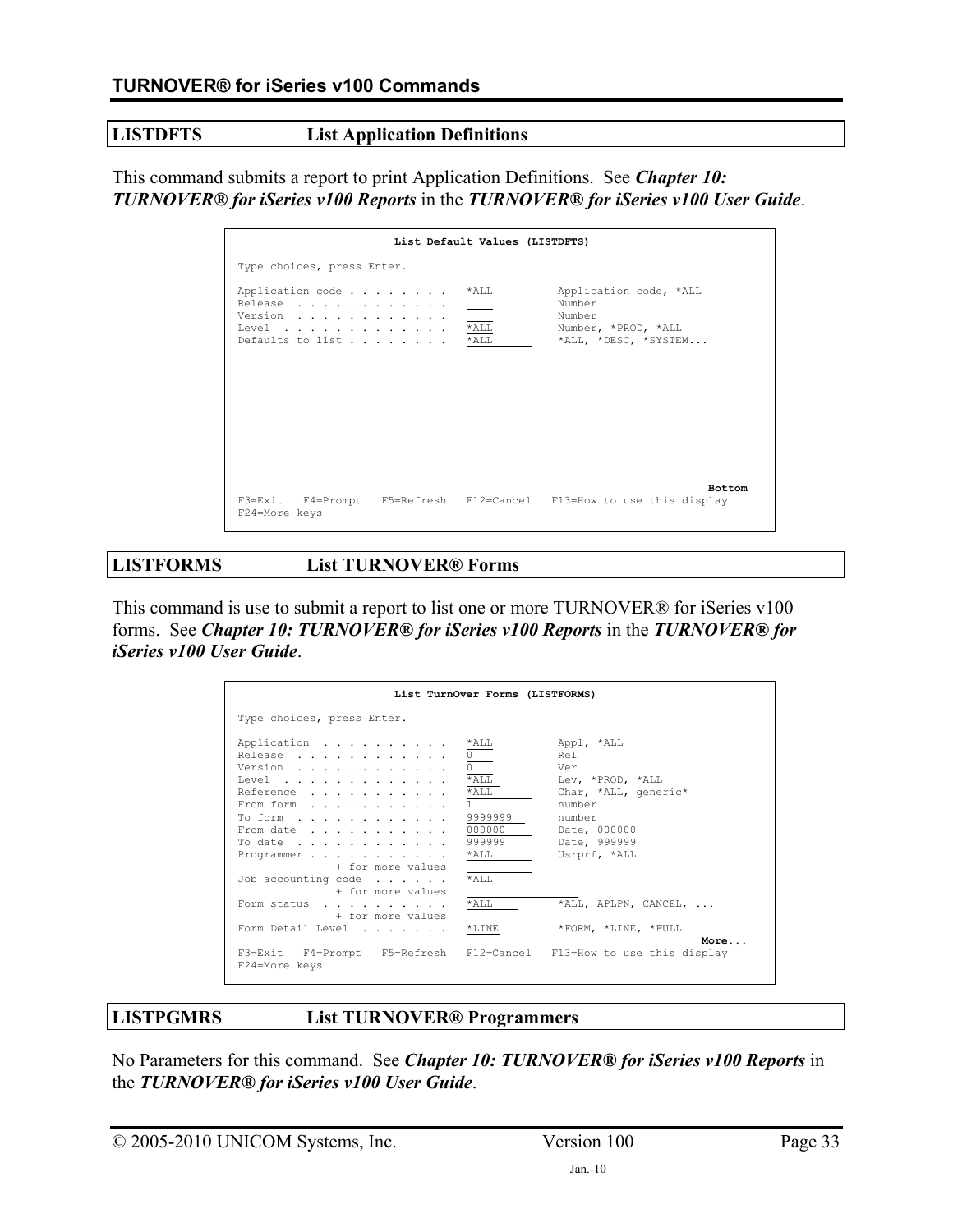### **MOVPWLITM Move Programmer Worklist Item**

This command moves a Programmer's Worklist item from one worklist to another. For more information, see the topic *Programmer Worklist Manager* topic in the *TURNOVER® for iSeries v100 Developer's Guide*.

|                                                                                        | Move Pgmr Worklist Item (MOVPWLITM)                                                                          |
|----------------------------------------------------------------------------------------|--------------------------------------------------------------------------------------------------------------|
| Type choices, press Enter.                                                             |                                                                                                              |
| List<br>Move to list<br>Object<br>Attribute<br>Application *LIST<br>Release<br>Version | Name<br>Name<br>Character value<br>AAUDIT, ABCDTA, ABPGM, ADMD<br>Character value, *LIST<br>Number<br>Number |
| F24=More keys                                                                          | <b>Bottom</b><br>F3=Exit F4=Prompt F5=Refresh F12=Cancel F13=How to use this display                         |

# **MRGSRCMBR Merge Source Member**

This command merges three or more source members into one new member.

|                                                                                                                                                                                                                                                                              | Merge Source Members (MRGSRCMBR) |                                                                                                                                                                                                                                                   |
|------------------------------------------------------------------------------------------------------------------------------------------------------------------------------------------------------------------------------------------------------------------------------|----------------------------------|---------------------------------------------------------------------------------------------------------------------------------------------------------------------------------------------------------------------------------------------------|
| Type choices, press Enter.                                                                                                                                                                                                                                                   |                                  |                                                                                                                                                                                                                                                   |
| Reference file<br>Library<br>Reference member<br>Primary compare file<br>Library<br>Primary compare member<br>Secondary compare file<br>Library<br>Secondary compare member<br>Merge file<br>Library<br>Merge member<br>Merge file option $\ldots$<br>Include merge comments | *REPLACE<br>*YES                 | Name<br>Name, *LIBL<br>Name<br>Name, *REFFILE<br>Name, *LIBL, *REFLIB<br>Name, *REFMBR<br>Name, *REFFILE<br>Name, *LIBL, *REFLIB<br>Name, *REFMBR<br>Name, *REFFILE<br>Name, *LIBL, *REFLIB<br>Name, *REFMBR<br>*REPLACE, *ADD<br>$*$ YES, $*$ NO |
| F3=Exit F4=Prompt F5=Refresh F10=Additional parameters F12=Cancel<br>F13=How to use this display F24=More keys                                                                                                                                                               |                                  | <b>Bottom</b>                                                                                                                                                                                                                                     |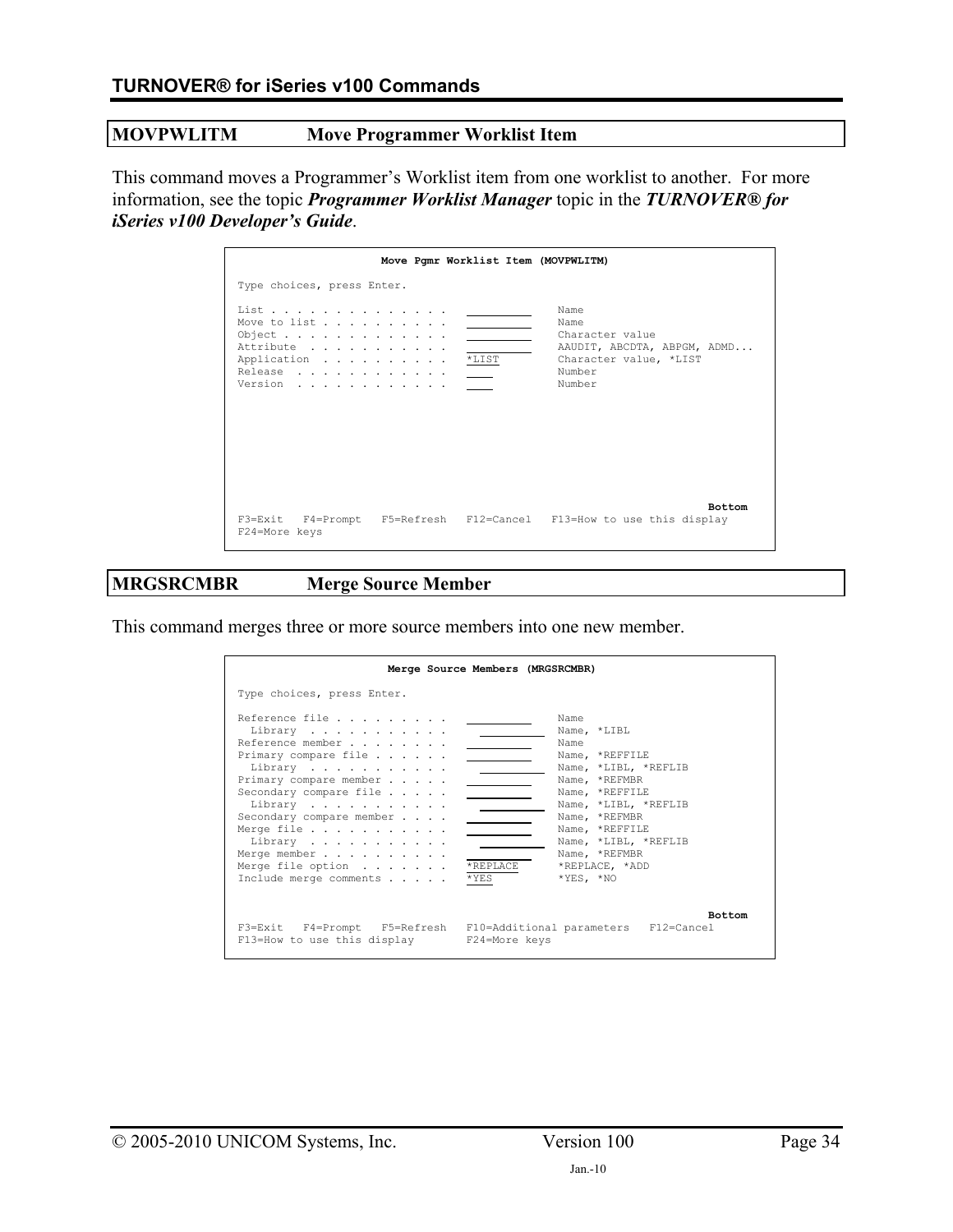### **PRGFOR Purge TURNOVER® Forms**

This command purges history records from TURNOVER® for iSeries v100's files. **Use caution**  to avoid purging important change history. Alternate path: Main Menu option **8**, then option **1**.

|                                                                                      | Purge TurnOver Forms (PRGFOR)                            |                                                                    |
|--------------------------------------------------------------------------------------|----------------------------------------------------------|--------------------------------------------------------------------|
| Type choices, press Enter.                                                           |                                                          |                                                                    |
| Application<br>Release<br>Version<br>Level<br>+ for more values                      | $\frac{00}{00}$<br>$\frac{\frac{1}{100}}{\frac{1}{100}}$ | Name, *ALL<br>$00 - 99$<br>$00 - 99$<br>$00 - 99$                  |
| Purqe Date<br>From Form-#<br>To Form-#<br>Form Status<br>Retain Object History       | 9999999<br>$\frac{C}{Y}$                                 | Date<br>Number<br>Number<br>C=Cncl, R=Run, P=Pend, A=C/R/P<br>Y, N |
| F3=Exit F4=Prompt F5=Refresh F12=Cancel F13=How to use this display<br>F24=More keys |                                                          | <b>Bottom</b>                                                      |

**PRJCSTRPT Project Cost Report** 

This command submits a job to report project task costs, projected or actual. See *Chapter 10: TURNOVER® for iSeries v100 Reports* in the *TURNOVER® for iSeries v100 User Guide*.

| TurnOver Project Cost Report (PRJCSTRPT)                                                                                                                                                                                    |                                                                          |                                                                                                                                                                 |
|-----------------------------------------------------------------------------------------------------------------------------------------------------------------------------------------------------------------------------|--------------------------------------------------------------------------|-----------------------------------------------------------------------------------------------------------------------------------------------------------------|
| Type choices, press Enter.                                                                                                                                                                                                  |                                                                          |                                                                                                                                                                 |
| Project<br>Task<br>SubTask<br>Status<br>+ for more values<br>Resource<br>+ for more values<br>Requestor<br>+ for more values<br>From date<br>To date 999999<br>Calculation method * TIMESHEET<br>Print Selection Criteria Y | $*$ ALL<br>$*$ ALL<br>$*$ ALL<br>$*$ ALL<br>$*$ ALL<br>$*$ ALL<br>000000 | Char, *ALL<br>Char, *ALL<br>Char, *ALL<br>Code, *ALL<br>Resource ID, *ALL<br>Requestor ID, *ALL<br>Date, 000000<br>Date, 999999<br>*TIMESHEET, *PROJECT<br>Y. N |
| F3=Exit F4=Prompt F5=Refresh F12=Cancel F13=How to use this display<br>F24=More keys                                                                                                                                        |                                                                          | <b>Bottom</b>                                                                                                                                                   |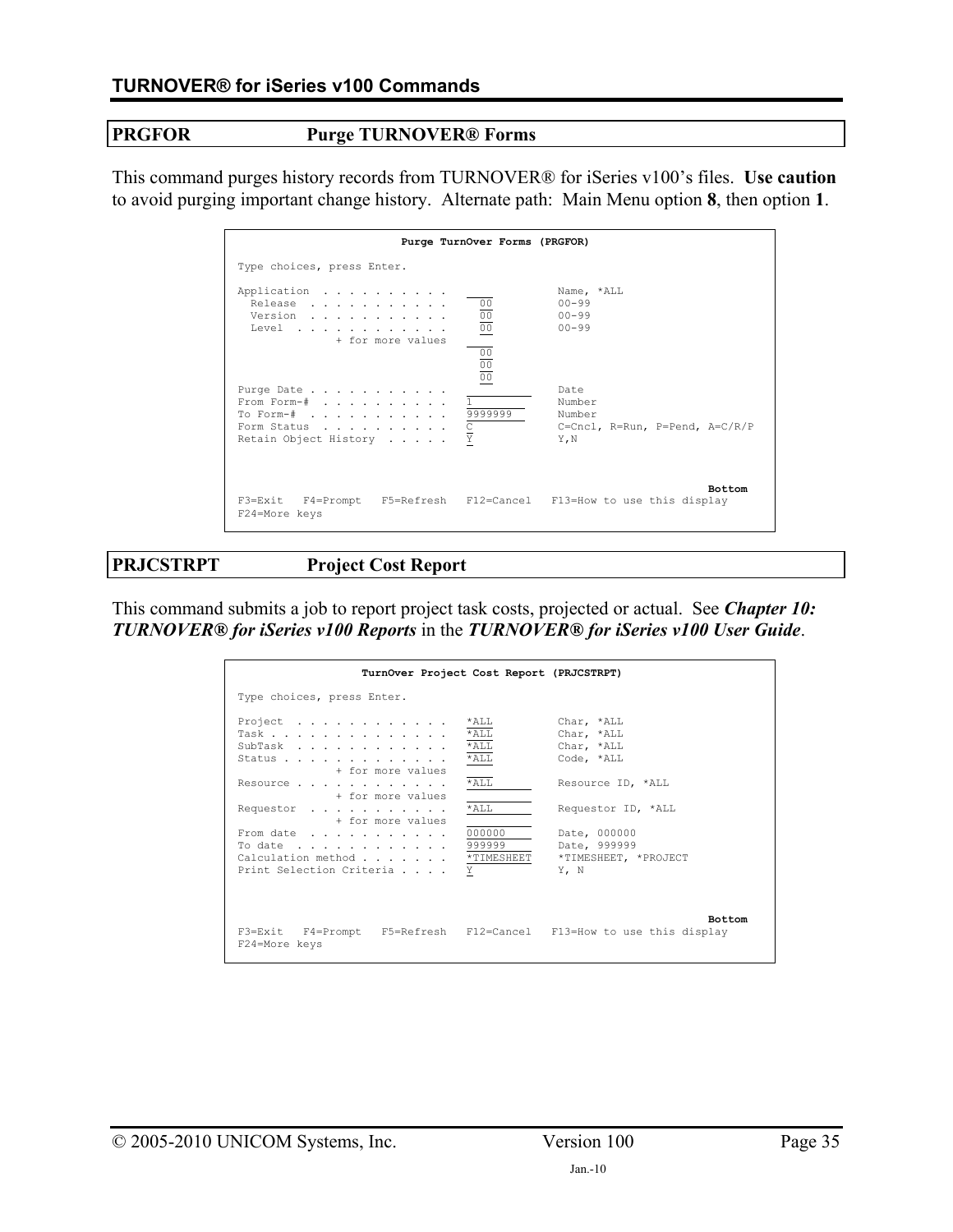**PRJPTYRPT** Project Priority Report

This command submits a report of project tasks, in priority order by resource. See *Chapter 10: TURNOVER® for iSeries v100 Reports* in the *TURNOVER® for iSeries v100 User Guide*.

|                                                                                                                                                                                                                                                                                           | Priority Report (PRJPTYRPT)                                 |                                                                                                                                                    |
|-------------------------------------------------------------------------------------------------------------------------------------------------------------------------------------------------------------------------------------------------------------------------------------------|-------------------------------------------------------------|----------------------------------------------------------------------------------------------------------------------------------------------------|
| Type choices, press Enter.                                                                                                                                                                                                                                                                |                                                             |                                                                                                                                                    |
| Resource (User-Id) $\ldots$<br>+ for more values<br>From Project/Task/Subtask *START<br>Project/Task/Subtask * PRJEND<br>To To<br>From Priority<br>To Priority<br>Status Codes<br>+ for more values<br>Summary Description?<br>Page Break on Task and Subtask<br>Print Selection Criteria | *ALL<br>$rac{1}{9}$<br>$\frac{\overline{Y}}{\underline{N}}$ | Name, *ALL<br>ProjTaskSb, *START<br>ProjTaskSb, *PRJEND, *END<br>Priority Range<br>Priority Range<br>Status, Blank for All<br>Y, N<br>Y, N<br>Y, N |
| F3=Exit F4=Prompt F5=Refresh F12=Cancel F13=How to use this display<br>F24=More keys                                                                                                                                                                                                      |                                                             | <b>Bottom</b>                                                                                                                                      |

**PRJRSRTIM Project Resource Time Report** 

This command submits a report of time reported for one or more project resources. See *Chapter 10: TURNOVER® for iSeries v100 Reports* in the *TURNOVER® for iSeries v100 User Guide*.

| Project Resource Time Report (PRJRSRTIM)                                                                                                                                                                                              |                                          |                                                                                                              |  |  |
|---------------------------------------------------------------------------------------------------------------------------------------------------------------------------------------------------------------------------------------|------------------------------------------|--------------------------------------------------------------------------------------------------------------|--|--|
| Type choices, press Enter.                                                                                                                                                                                                            |                                          |                                                                                                              |  |  |
| Resource (User-Id) *ALL<br>+ for more values<br>Project $\ldots$ , $\ldots$ , $\ldots$ , $\ldots$<br>Task<br>SubTask<br>Status<br>+ for more values<br>From date 000000<br>To date 999999<br>Print Selection Criteria $\underline{Y}$ | $*$ ALL<br>$*$ ALL<br>$*$ ALL<br>$*$ ALL | Usrprf, *ALL<br>Char, *ALL<br>Char, *ALL<br>Char, *ALL<br>Code, *ALL<br>Date, 000000<br>Date, 999999<br>Y, N |  |  |
| Only print summary info $\underline{N}$<br>Page break on resource N                                                                                                                                                                   |                                          | Y, N<br>Y, N<br><b>Bottom</b>                                                                                |  |  |
| F3=Exit F4=Prompt F5=Refresh F12=Cancel F13=How to use this display<br>F24=More keys                                                                                                                                                  |                                          |                                                                                                              |  |  |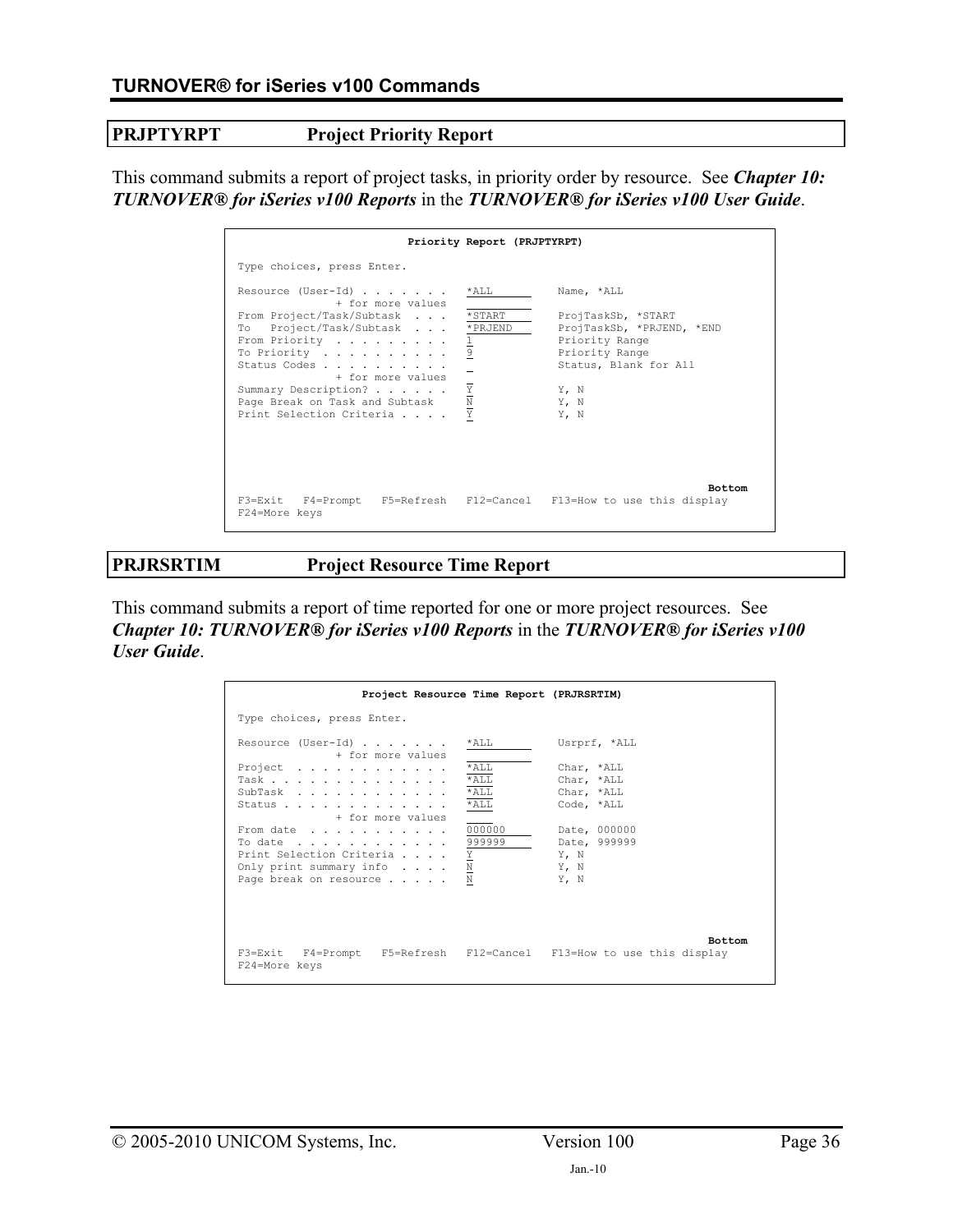## **PRJTSKRPT Project Task Report**

See *Chapter 10: TURNOVER® for iSeries v100 Reports* in the *TURNOVER® for iSeries v100 User Guide*. Alternate path: option **10** on the Main Menu, then option **10** on the Reporting Menu.

# **PRTHLPCAT** Print Help Tree Category

Use this command to print a report showing the category's selection criteria or task list. This command is the same as selecting either a help tree category or subcategory with option **6=Print**. For more information about help trees, see the *Wisedesk* topic in *Chapter 9: Working with Projects and Tasks* of the *TURNOVER® for iSeries v100 User Guide*. For more information about this command, see the online Help.

|                                                                                      | Print Help Tree Category (PRTHLPCAT) |               |
|--------------------------------------------------------------------------------------|--------------------------------------|---------------|
| Type choices, press Enter.                                                           |                                      |               |
| Path                                                                                 | Name                                 |               |
|                                                                                      |                                      |               |
| Print selection criteria * YES<br>Print matching tasks * YES                         | $*YES, *NO$<br>$*YES, *NO$           |               |
| F3=Exit F4=Prompt F5=Refresh F12=Cancel F13=How to use this display<br>F24=More keys |                                      | <b>Bottom</b> |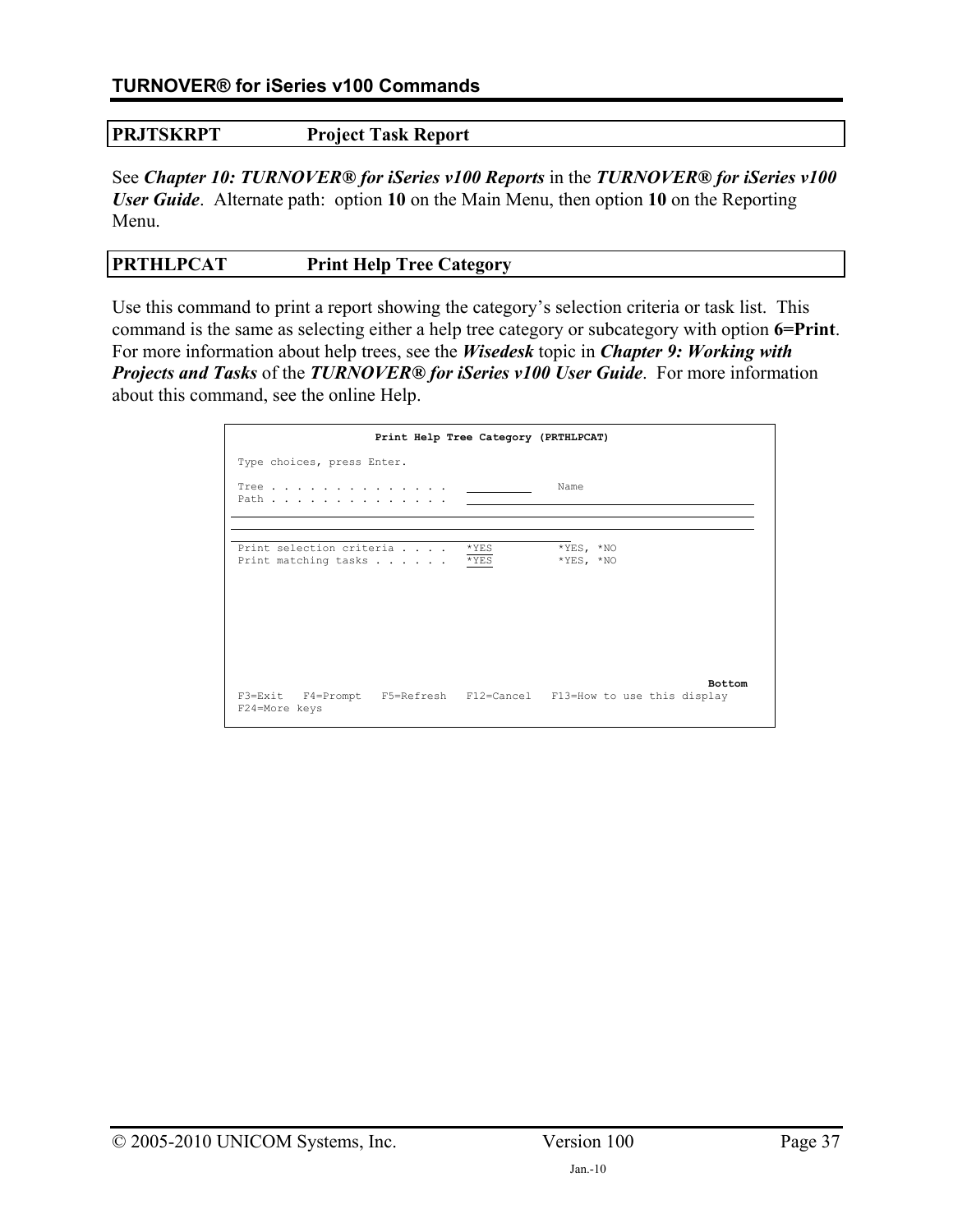# **PRTHLPTREE Print Help Tree**

Use this command to print a listing showing all the categories and subcategories defined for a specific help tree, as well as the task lists associated with them. This is the same as selecting a help tree with option **6** on the *Work with Help Trees* panel.

|               |                            |  | Print Helptree Structure (PRTHLPTREE)                               |               |
|---------------|----------------------------|--|---------------------------------------------------------------------|---------------|
|               | Type choices, press Enter. |  |                                                                     |               |
|               | Tree                       |  | Character value                                                     |               |
|               |                            |  |                                                                     |               |
|               |                            |  |                                                                     |               |
|               |                            |  |                                                                     |               |
|               |                            |  |                                                                     |               |
|               |                            |  |                                                                     |               |
|               |                            |  |                                                                     |               |
|               |                            |  |                                                                     |               |
| F24=More keys |                            |  | F3=Exit F4=Prompt F5=Refresh F12=Cancel F13=How to use this display | <b>Bottom</b> |

# **RCVFOR Receive Forms**

No parameters. Alternate path: Distribution Menu option **3**.

# **REFACTRPT Reference Activity Report**

This command produces a report of all source checkout and object promotion activity related to a particular reference Project or tasks.

# **RESETFOR Reset TURNOVER® Form**

The command parameter is the form number. This command resets the form status from **RECOVER** to **RECVD** for a form that was distributed from another computer but didn't run successfully. (This might happen if a file is in use when the form started to run, for example.)

# **RGZTOFILES Reorganize TURNOVER® Files**

No parameters. This command submits a reorganize file job to batch. Be sure that no one is working with TURNOVER® for iSeries v100 and that no TURNOVER® for iSeries v100 forms or TURNOVER® for iSeries v100 distributions are running when you run this reorganize job. There are no parameters for this command.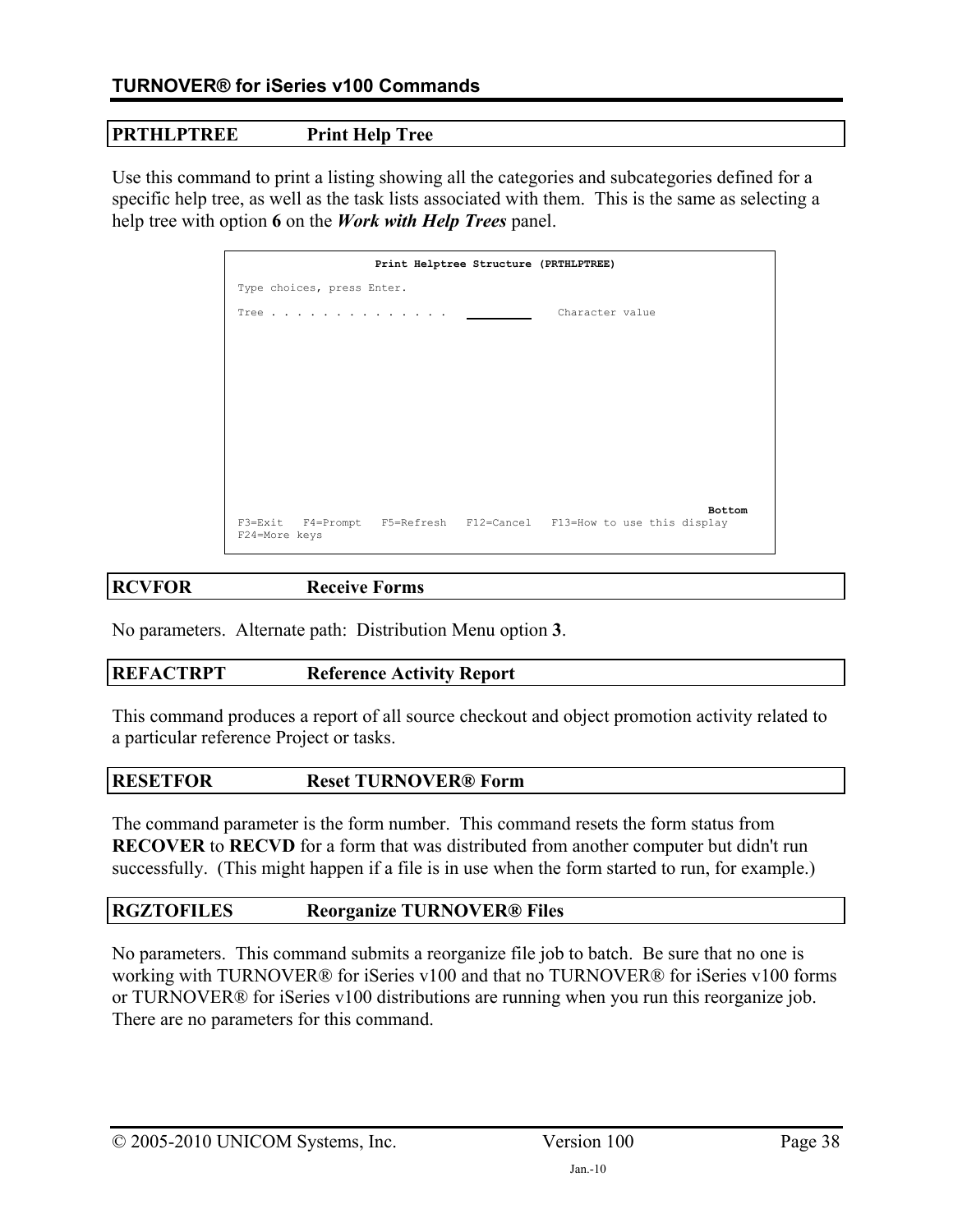#### **RNMAPP Rename an Application**

This command lets you rename an application. It updates all of the associated files and history to the new application code you provide. See the online help for this command for more information.

|                                                                                                                                   | Rename Application (RNMAPP)               |                                                                                                                                  |
|-----------------------------------------------------------------------------------------------------------------------------------|-------------------------------------------|----------------------------------------------------------------------------------------------------------------------------------|
| Type choices, press Enter.                                                                                                        |                                           |                                                                                                                                  |
| From application<br>From release<br>From version<br>From level<br>To application $\cdots$<br>To release<br>To version<br>To level | 0<br>* SAME<br>* SAME<br>* SAME<br>* SAME | Character value<br>Number<br>Number<br>Number, *ALL<br>Character value, *SAME<br>Number, *SAME<br>Number, *SAME<br>Number, *SAME |
| F24=More keys                                                                                                                     |                                           | <b>Bottom</b><br>F3=Exit F4=Prompt F5=Refresh F12=Cancel F13=How to use this display                                             |

# **RPTFORMDST Report Form Distribution**

This command submits a report of distribution form history for one or more applications. See *Chapter 10: TURNOVER® for iSeries v100 Reports* in the *TURNOVER® for iSeries v100 User Guide*.

|                                                                                                                                    | Report Form Distribution (RPTFORMDST)  |                                                                  |                                                                                                                         |
|------------------------------------------------------------------------------------------------------------------------------------|----------------------------------------|------------------------------------------------------------------|-------------------------------------------------------------------------------------------------------------------------|
| Type choices, press Enter.                                                                                                         |                                        |                                                                  |                                                                                                                         |
| Application<br>Release<br>Version<br>Level $\cdots$ , $\cdots$<br>Target System<br>Reference<br>From form<br>To form<br>Programmer |                                        | *ALL<br>$*$ ALL<br>$*$ ALL<br>$\mathbf{1}$<br>9999999<br>$*$ ALL | Appl, *ALL<br>Rel<br>Ver<br><b>Lev</b><br>System name, *ALL<br>Char, *ALL, generic*<br>number<br>number<br>Usrprf, *ALL |
| Form status                                                                                                                        | + for more values<br>+ for more values | *ALL                                                             | *ALL, APLPN, CANCEL,                                                                                                    |
| Detail Level<br>From date<br>To date<br>Print Selection Criteria                                                                   |                                        | *BASIC<br>000000<br>999999<br>Y                                  | *BASIC, *FULL<br>Run date<br>Run date<br>Y, N                                                                           |
| F3=Exit F4=Prompt<br>F24=More keys                                                                                                 | F5=Refresh                             | F12=Cancel                                                       | <b>Bottom</b><br>F13=How to use this display                                                                            |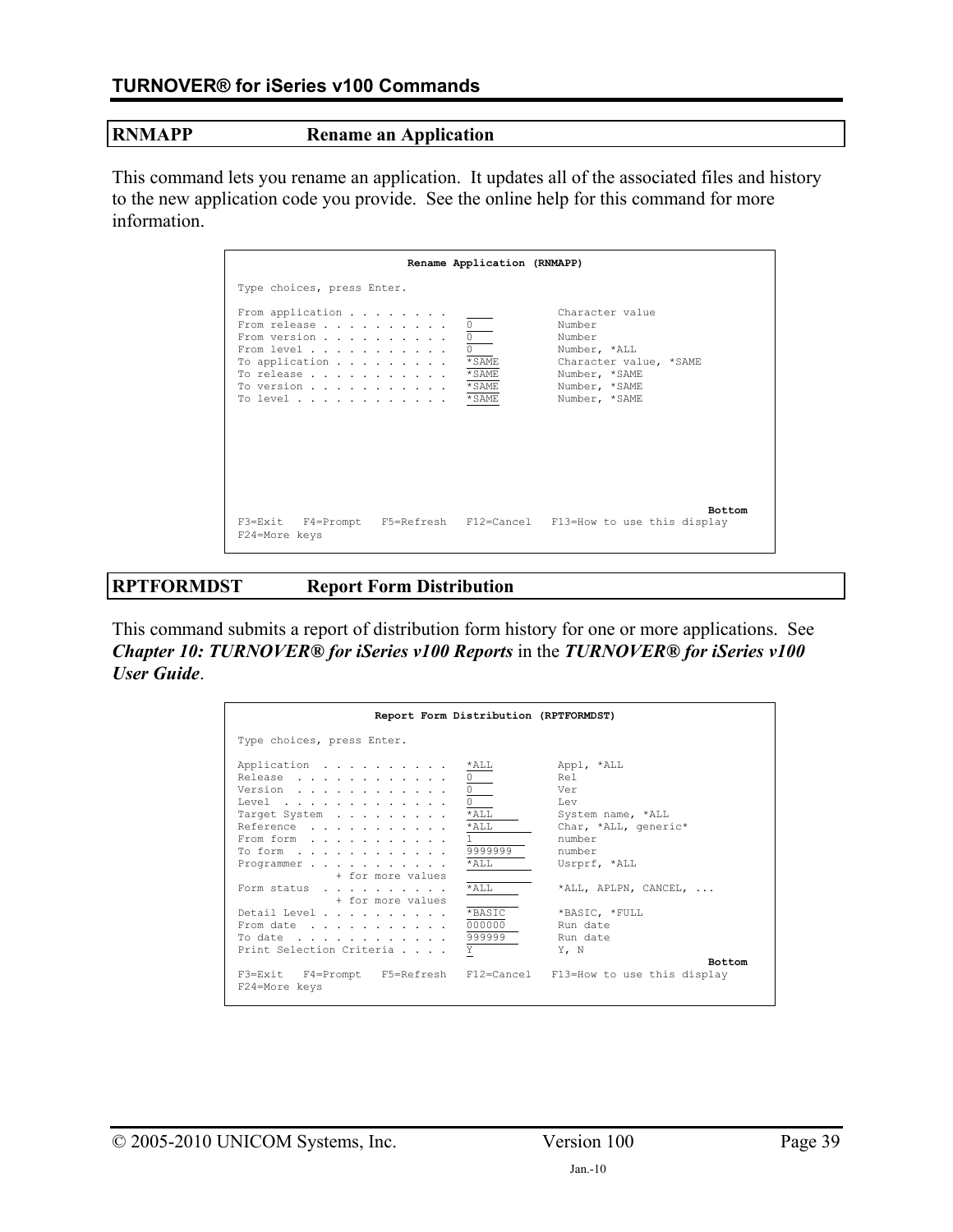# **RPTOBJDST Report Object Distribution**

This command submits a job to report object distribution history, by application, by object or for a particular Project reference. See *Chapter 10: TURNOVER® for iSeries v100 Reports* in the *TURNOVER® for iSeries v100 User Guide*.

| Report Object Distribution (RPTOBJDST)                                                                             |                                             |                                                                                                                 |
|--------------------------------------------------------------------------------------------------------------------|---------------------------------------------|-----------------------------------------------------------------------------------------------------------------|
| Type choices, press Enter.                                                                                         |                                             |                                                                                                                 |
| Application<br>Release<br>Version<br>Level<br>Target System<br>Reference<br>Object<br>Library<br>+ for more values | *ALL<br>$*$ ALL<br>$*$ ALL<br>$*$ ALL       | Appl, *ALL<br>Rel<br>Ver<br><b>Lev</b><br>System name, *ALL<br>Char, *ALL, generic*<br>Name, *ALL<br>Name, *ALL |
| Object type $\ldots$<br>From date $\ldots$ , $\ldots$ , $\ldots$<br>To date $\ldots$<br>Print Selection Criteria   | $*$ ALL<br>$*$ ALL<br>000000<br>999999<br>Y | *ALL, *FILE, *PGM<br>Date, 000000<br>Date, 999999<br>Y, N                                                       |
| F3=Exit F4=Prompt F5=Refresh F12=Cancel F13=How to use this display<br>F24=More keys                               |                                             | <b>Bottom</b>                                                                                                   |

**RPTOBJHST Report Object History** 

This command submits a job to report object change history, by application, by object or for a particular Project reference. See *Chapter 10: TURNOVER® for iSeries v100 Reports* in the *TURNOVER® for iSeries v100 User Guide*.

| Report Object TurnOver History (RPTOBJHST)                                                                                                             |                                                       |                                                                                                     |
|--------------------------------------------------------------------------------------------------------------------------------------------------------|-------------------------------------------------------|-----------------------------------------------------------------------------------------------------|
| Type choices, press Enter.                                                                                                                             |                                                       |                                                                                                     |
| Application<br>Release<br>Version<br>Level $\ldots$ , $\ldots$ , $\ldots$ , $\ldots$ , $\ldots$<br>Reference<br>Object<br>Library<br>+ for more values | *ALL<br>$*$ ALL<br>*ALL<br>$*AT.T.$                   | Appl, *ALL<br>Rel<br>Ver<br>Number, *PROD, *ALL<br>Char, *ALL, generic*<br>Name, *ALL<br>Name, *ALL |
| Object type $\ldots$<br>From date<br>To date $\ldots$ , $\ldots$ , $\ldots$ , $\ldots$<br>Detail<br>Print Selection Criteria                           | $*$ ALL<br>$*$ ALL<br>000000<br>999999<br>*BASIC<br>Υ | *ALL, *FILE, *PGM<br>Date, 000000<br>Date, 999999<br>*BASIC, *FULL<br>Y. N                          |
| F3=Exit F4=Prompt F5=Refresh F12=Cancel F13=How to use this display<br>F24=More keys                                                                   |                                                       | <b>Bottom</b>                                                                                       |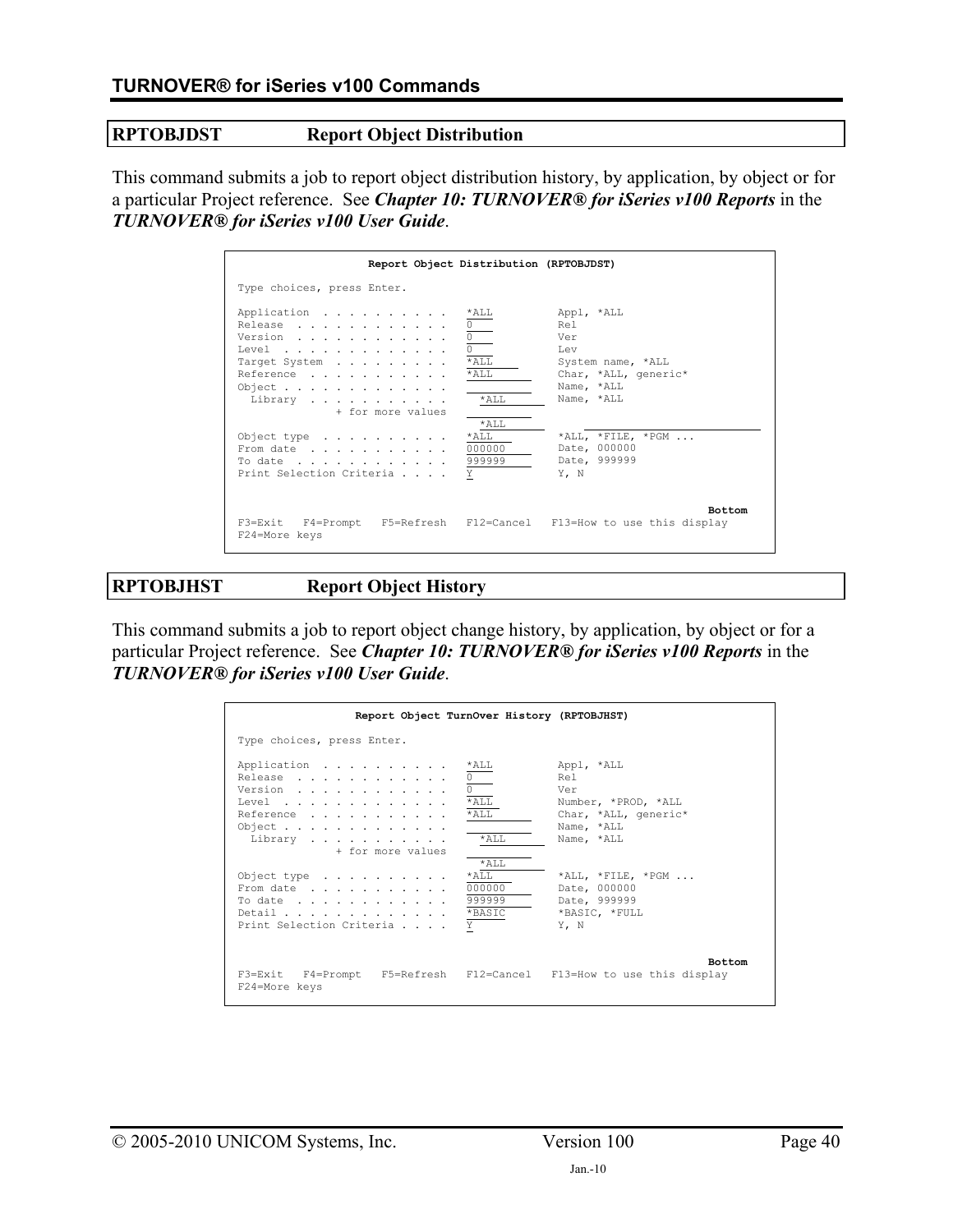### **RPTPGMRHST Report Programmer History**

This command submits a job to report object change history, by programmer, by object or for a particular Project reference. See *Chapter 10: TURNOVER® for iSeries v100 Reports* in the *TURNOVER® for iSeries v100 User Guide*.

| Report Programmer History (RPTPGMRHST)                                                                                                                     |                                                          |                                                                                     |
|------------------------------------------------------------------------------------------------------------------------------------------------------------|----------------------------------------------------------|-------------------------------------------------------------------------------------|
| Type choices, press Enter.                                                                                                                                 |                                                          |                                                                                     |
| Programmer<br>+ for more values<br>Reference<br>Object $\cdots$ $\cdots$ $\cdots$ $\cdots$<br>Library                                                      | $*$ ALL<br>*ALL<br>$*$ ALL<br>$*$ ALL                    | Usrprf, *ALL<br>Char, *ALL, generic*<br>Name, *ALL<br>Name, *ALL                    |
| + for more values<br>Object type $\ldots$<br>From date<br>To date $\ldots$ , $\ldots$ , $\ldots$ , $\ldots$<br>Detail *BASIC<br>Print Selection Criteria Y | $\star$ AT.T.<br>$*AT.T.$<br>$*$ ALL<br>000000<br>999999 | $*$ ALL, $*$ FILE, $*$ PGM<br>Date, 000000<br>Date, 999999<br>*BASIC, *FULL<br>Y. N |
| F3=Exit F4=Prompt F5=Refresh F12=Cancel F13=How to use this display<br>F24=More keys                                                                       |                                                          | <b>Bottom</b>                                                                       |

**RPTSRCUSE Report Source Checkout History** 

This command submits a job to report source checkout history, by application, by object or for a particular Project reference. See *Chapter 10: TURNOVER® for iSeries v100 Reports* in the *TURNOVER® for iSeries v100 User Guide*.

| Report Source Checkout History (RPTSRCUSE)                               |                                             |                                                                                        |
|--------------------------------------------------------------------------|---------------------------------------------|----------------------------------------------------------------------------------------|
| Type choices, press Enter.                                               |                                             |                                                                                        |
| Application<br>Release<br>Version<br>Level<br>Source Member              | *ALL<br>$*_{\mathrm{ALL}}$<br>$*$ ALL       | Application, *ALL<br>Release<br>Version<br>Number, *PROD, *ALL<br>Name, Generic*, *ALL |
| + for more values<br>Source File<br>Library<br>+ for more values         | $*AT.T.$<br>$*AT.T.$<br>$*$ ALL<br>$*AT.T.$ | Name, *ALL<br>Name, *ALL                                                               |
| Object type $\ldots$<br>Programmer<br>+ for more values                  | $*$ ALL<br>$*$ ALL                          | *ALL, *FILE, *PGM<br>Usrprf, *ALL                                                      |
| From date<br>To date $\ldots$ , $\ldots$ , $\ldots$ , $\ldots$<br>Status | 000000<br>999999<br>$*$ ALL                 | Date, 000000<br>Date, 999999<br>*IN, *OUT, *ALL                                        |
| F3=Exit F4=Prompt F5=Refresh F12=Cancel<br>F24=More keys                 |                                             | More<br>F13=How to use this display                                                    |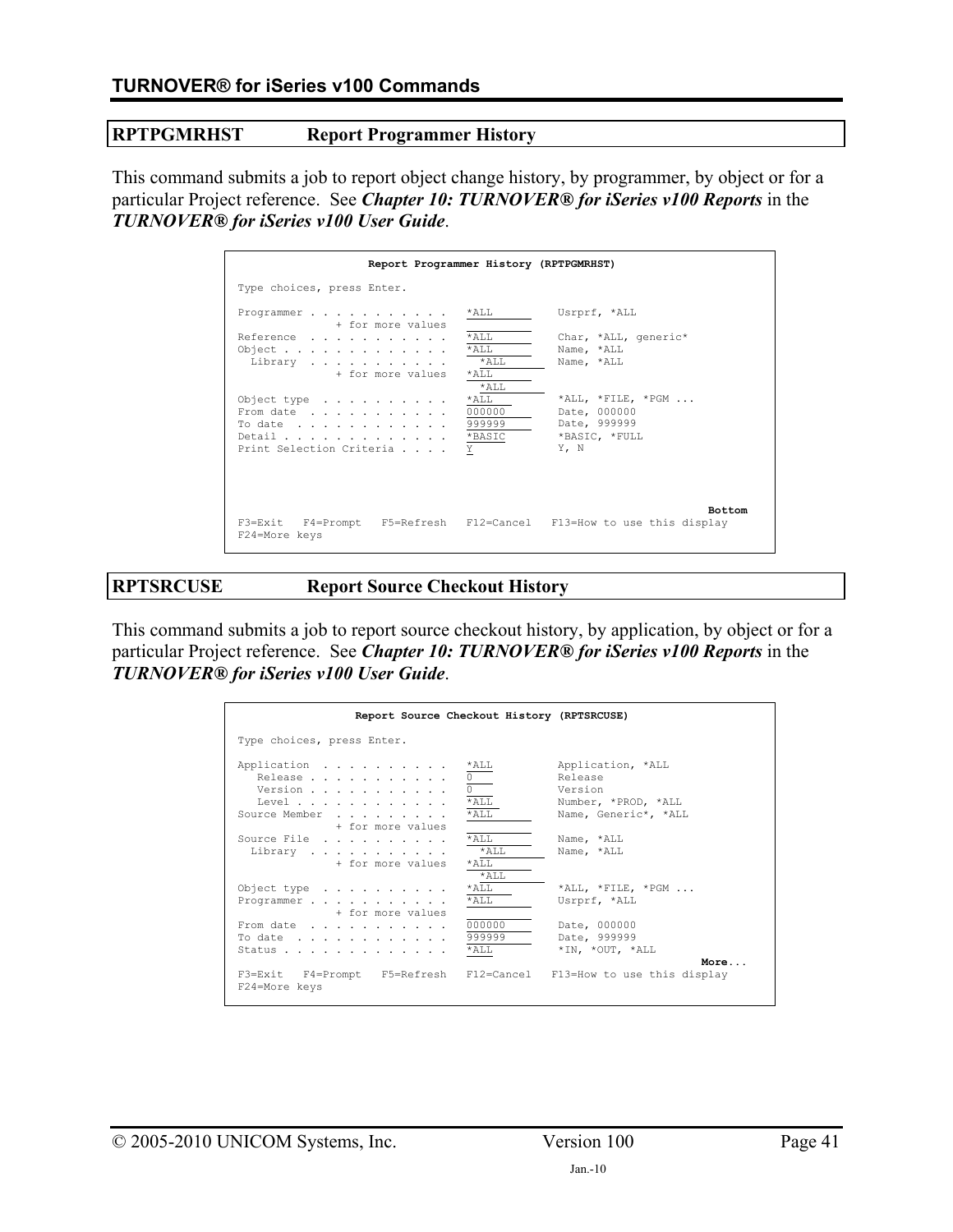## **RSTARCSRC Restore Archived Source**

This command restores a member from the off-line source archive. You can get the parameter information you need (*Archive alias*, *Tape volume*) from option **8** on the *Work with Object History* panel. For more information, see *Chapter 4: Work with Object History* in the *TURNOVER® for iSeries v100 User Guide*.

|                                                                                      | RESTORE ARCHIVED SOURCE (RSTARCSRC) |                               |               |
|--------------------------------------------------------------------------------------|-------------------------------------|-------------------------------|---------------|
| Type choices, press Enter.                                                           |                                     |                               |               |
| Source archive file<br>Library name<br>Member<br>Archive alias                       | * DEFAULT<br>$*$ LIBL               | Name, *DEFAULT<br>Name, *LIBL |               |
| Tape volume<br>Restore File<br>Library                                               |                                     | Name<br>Name<br>Name          |               |
|                                                                                      |                                     |                               | <b>Bottom</b> |
| F3=Exit F4=Prompt F5=Refresh F12=Cancel F13=How to use this display<br>F24=More keys |                                     |                               |               |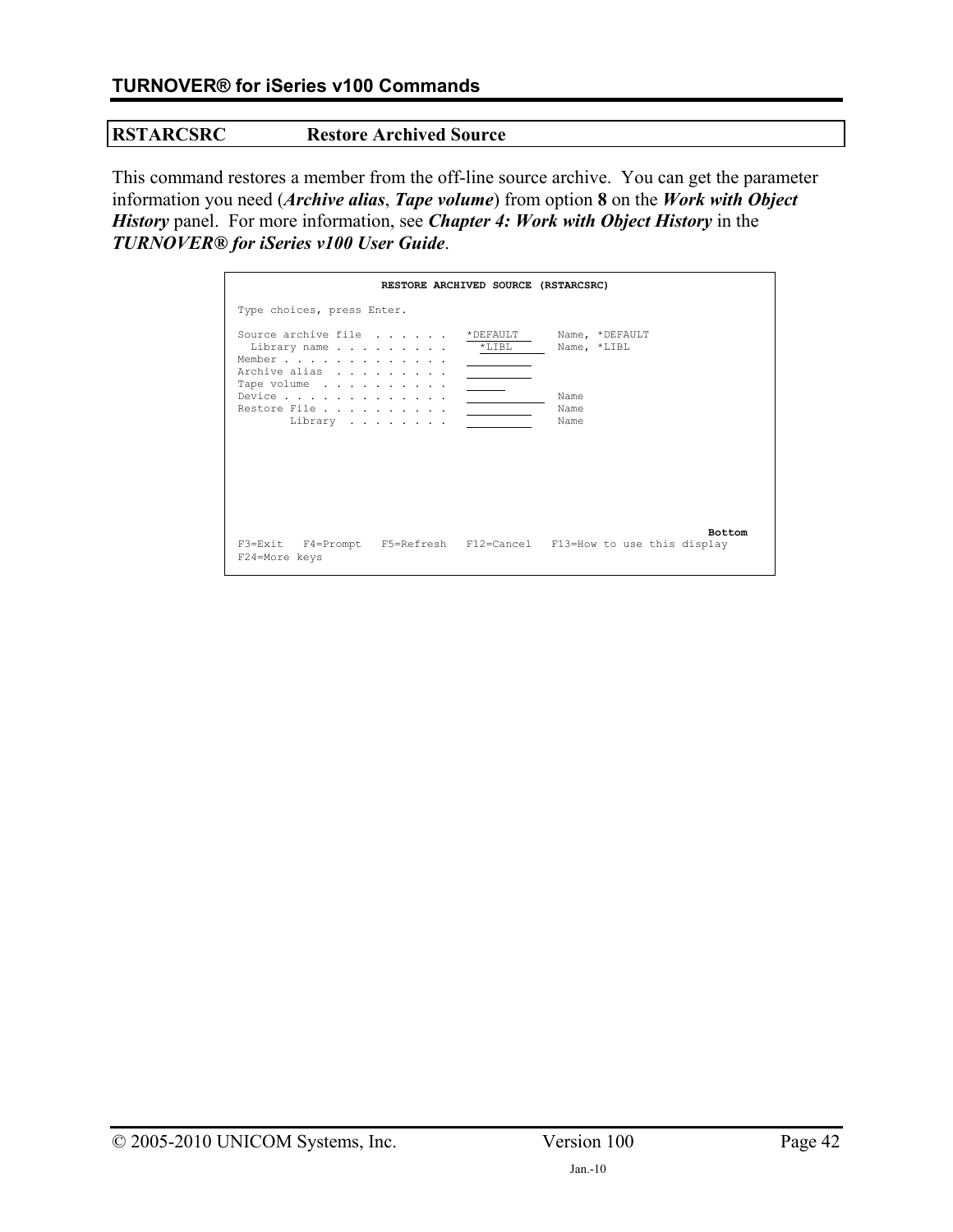# **SAVARCO Save Archive Objects**

This command saves archived objects off line; it is the same command used for option **9** on the Utility Menu.

If you elect to archive objects, TURNOVER® for iSeries v100 does not delete the temporary library it creates during the form run. That library becomes the object archive library, which is named T*nnnnnnn*D (where *nnnnnnn* is the TURNOVER® for iSeries v100 form number). When you run this command, TURNOVER® for iSeries v100 saves libraries you have selected to media and maintains a list of archived objects by form number.

**Note:** After TURNOVER® for iSeries v100 saves the archive libraries you have selected, it redisplays the list of libraries. You can then select saved libraries that you want to delete. Alternatively, you can use the **SAVARSBM** command to save and delete the object archive libraries (see page [44\)](#page-43-0).

If you specify \*DELETE for the *Device* parameter, TURNOVER® for iSeries v100 will delete the archive libraries *without* saving them first.

An end-of-tape parameter lets you control what happens to the tape at the end of the save operation.

TURNOVER® for iSeries v100 can use the objects in the TURNOVER® for iSeries v100 library to reverse (undo) the changes made on a TURNOVER® for iSeries v100 form. See also *Work with Forms* option **12=Create recovery form**. Alternate path: Utility Menu option **9**.

|                                                                                                                                                                                                                  | Submit Object Archive Save (SAVARSBM) |                                                                                                                                    |
|------------------------------------------------------------------------------------------------------------------------------------------------------------------------------------------------------------------|---------------------------------------|------------------------------------------------------------------------------------------------------------------------------------|
| Type choices, press Enter.                                                                                                                                                                                       |                                       |                                                                                                                                    |
| Form<br>From date<br>To date $\ldots$ , $\ldots$ , $\ldots$ , $\ldots$<br>Volume<br>Device $\ldots$ , $\ldots$ , $\ldots$ , $\ldots$ , $\ldots$<br>Delete archive after save? 'Y'<br>End of tape option $\ldots$ | *ALL<br>000000<br>999999<br>REWIND    | number<br>Date, 000000<br>Date, 999999<br>Character value, *MOUNTED<br>Character value, *DELETE<br>Y or N<br>REWIND, UNLOAD, LEAVE |
| F24=More keys                                                                                                                                                                                                    |                                       | Bottom<br>F3=Exit F4=Prompt F5=Refresh F12=Cancel F13=How to use this display                                                      |

Retrieve objects you've stored off line using option **10** on the Utility Menu.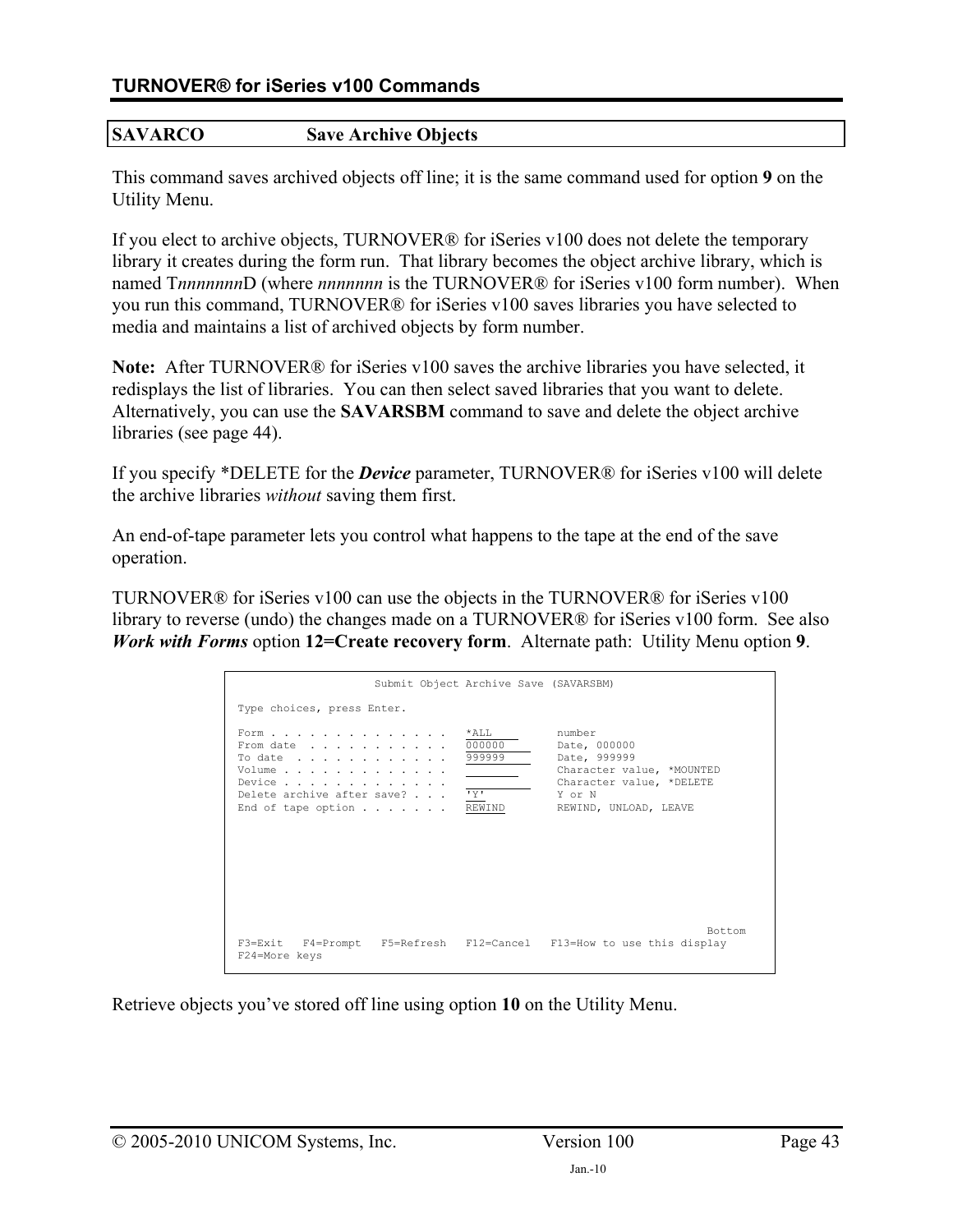#### **SAVARSBM Submit Object Archive Save**

<span id="page-43-0"></span>This command lets you save objects off line that have been archived after a form run (this includes both Tform#D libraries and archived explode libraries), and then delete the archives after the save. This command runs in batch.

| Submit Object Archive Save (SAVARSBM)                                                                                                      |                                    |                                                                                                                                    |
|--------------------------------------------------------------------------------------------------------------------------------------------|------------------------------------|------------------------------------------------------------------------------------------------------------------------------------|
| Type choices, press Enter.                                                                                                                 |                                    |                                                                                                                                    |
| Form<br>From date<br>To date<br>Volume<br>Device $\cdots$ , $\cdots$ , $\cdots$<br>Delete archive after save?<br>End of tape option REWIND | *ALL *<br>000000<br>999999<br>ਾ ਖਾ | number<br>Date, 000000<br>Date, 999999<br>Character value, *MOUNTED<br>Character value, *DELETE<br>Y or N<br>REWIND, UNLOAD, LEAVE |
| F3=Exit F4=Prompt F5=Refresh F12=Cancel F13=How to use this display<br>F24=More keys                                                       |                                    | <b>Bottom</b>                                                                                                                      |

### **SETFRMROL Set Form Rollover Notification**

This command lets you set the form number threshold, and the message frequency, for notifying TURNOVER® for iSeries v100 users that their system form numbering will shortly return to 1. These values are stored in the CHKFRMNUM data area. For more information about this command, see the online Help.

|                                                                                                                                                       | Set Form Rollover Notification (SETFRMROL) |                                               |               |
|-------------------------------------------------------------------------------------------------------------------------------------------------------|--------------------------------------------|-----------------------------------------------|---------------|
| Type choices, press Enter.                                                                                                                            |                                            |                                               |               |
| Notify at form number $\ldots$ .<br>Notify every multiple of $\ldots$ .<br>Change notification at form # .<br>Notify every multiple of $\ldots$ . 005 | 9900<br>010<br>9950                        | $1 - 9999$<br>$001 - 999$<br>Number<br>Number |               |
| F3=Exit F4=Prompt F5=Refresh F12=Cancel F13=How to use this display<br>F24=More keys                                                                  |                                            |                                               | <b>Bottom</b> |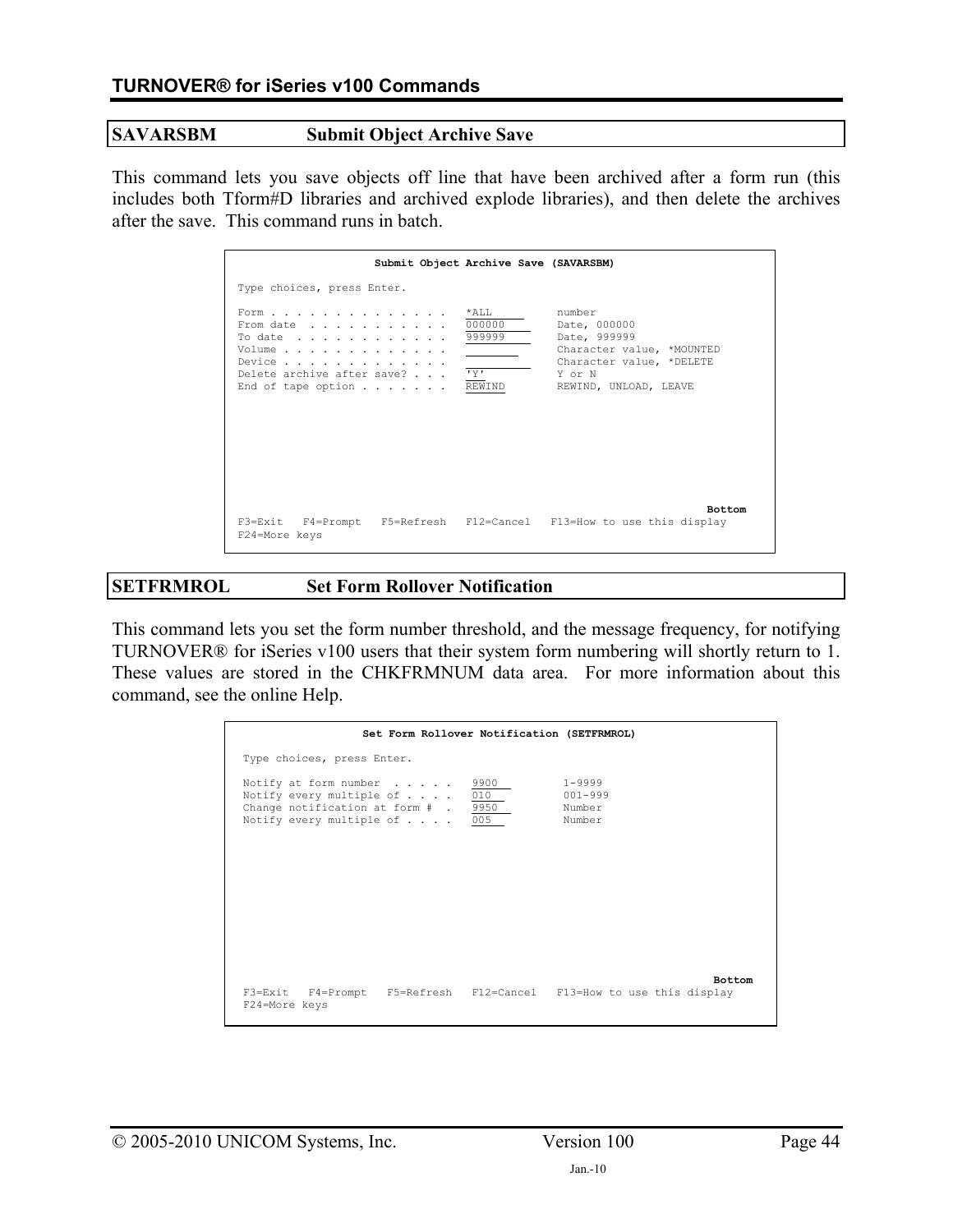### **SETGLOBE Set Global Parameters**

This command controls some TURNOVER® for iSeries v100 system defaults. Alternate path: option **5** on the Utility Menu. For information about the parameters, see *Chapter 8: Utility Menu* in the *TURNOVER® for iSeries v100 User Guide*.

#### **STRPWM Start Programmer Worklist Manager**

This command starts the *Programmer Worklist Manager* function. It displays the *Work with Programmer's Worklist* panel. For more information, see the *TURNOVER® for iSeries v100 Developer's Guide*.

| Start Programmer Worklist Mgr. (STRPWM)                                              |
|--------------------------------------------------------------------------------------|
| Type choices, press Enter.                                                           |
| List * PGMR<br>Name, *PGMR, *PRV                                                     |
| Additional Parameters                                                                |
| Environment * PRV<br>*PRV, ADVANTAGE, BAUMGARTEN                                     |
|                                                                                      |
|                                                                                      |
|                                                                                      |
|                                                                                      |
|                                                                                      |
| <b>Bottom</b><br>F3=Exit F4=Prompt F5=Refresh F12=Cancel F13=How to use this display |
| F24=More keys                                                                        |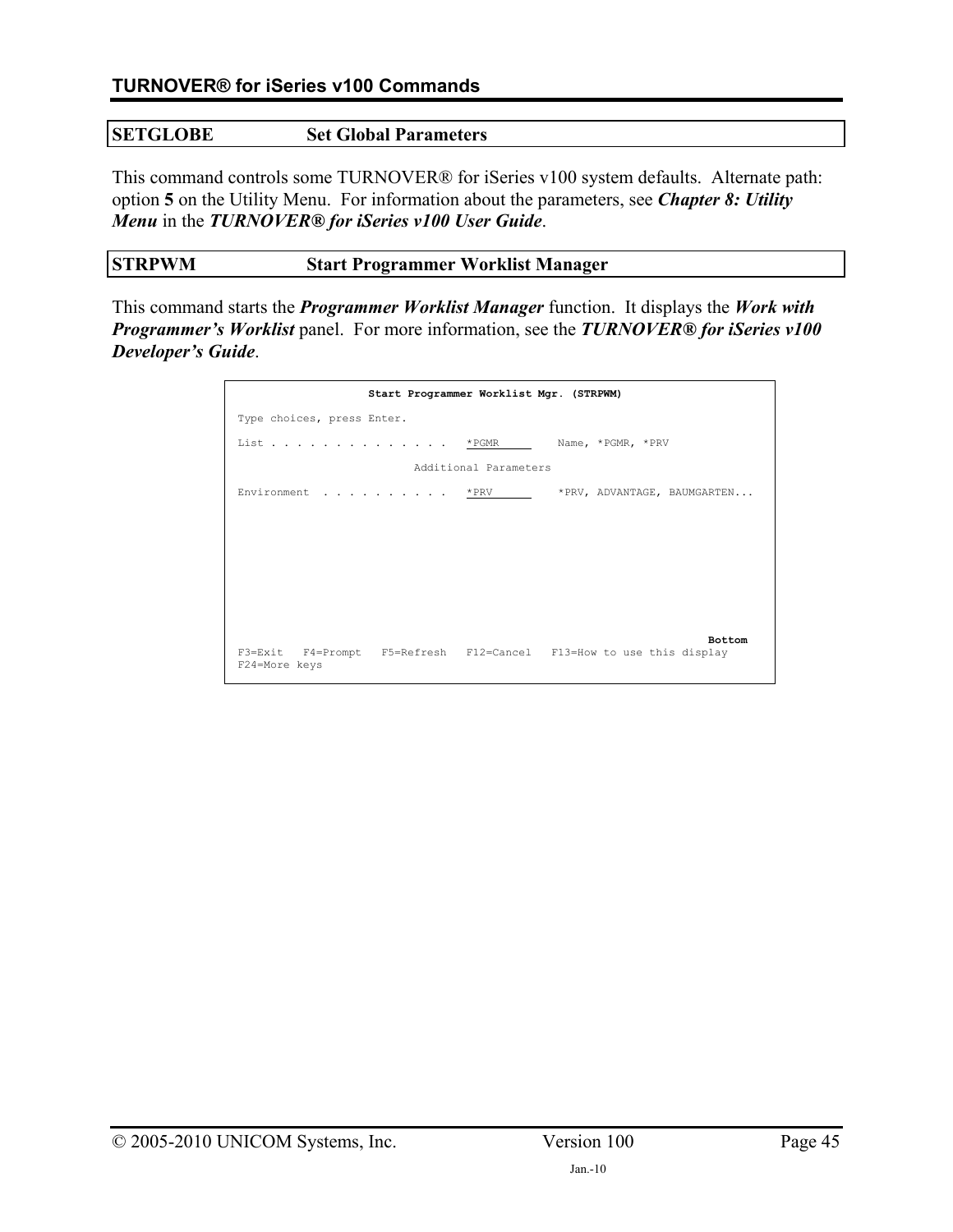## **STRSYN Start Synchronizer**

This command starts the *Synchronizer* system function. It displays the Synchronizer Main Menu.

|                                                                                      | Start Synchronizer (STRSYN) |               |
|--------------------------------------------------------------------------------------|-----------------------------|---------------|
| Type choices, press Enter.                                                           |                             |               |
| Option * NONE * NONE, 1, 2, 3, 4, 5, 6, 7                                            |                             |               |
|                                                                                      |                             |               |
|                                                                                      |                             |               |
|                                                                                      |                             |               |
|                                                                                      |                             |               |
|                                                                                      |                             |               |
|                                                                                      |                             |               |
|                                                                                      |                             |               |
|                                                                                      |                             | <b>Bottom</b> |
| F3=Exit F4=Prompt F5=Refresh F12=Cancel F13=How to use this display<br>F24=More keys |                             |               |
|                                                                                      |                             |               |

#### **TADDNEWS Add News Item**

Use this command to post news items to the EXPRESSDESK® for iSeries v100 Welcome page. You can use this command in an escalation table to have TURNOVER® for iSeries v100 automatically post a notice when an event (such as a change in status) occurs for a task.

|                                                                                                                                                                                           | Add News Item (TADDNEWS)          |                                                                                                                                |
|-------------------------------------------------------------------------------------------------------------------------------------------------------------------------------------------|-----------------------------------|--------------------------------------------------------------------------------------------------------------------------------|
| Type choices, press Enter.                                                                                                                                                                |                                   |                                                                                                                                |
| Project $\ldots$ , $\ldots$ , $\ldots$ , $\ldots$<br>Task<br>Subtask<br>Start Date<br>Start Time<br>End Units<br>End Value $\ldots$ , $\ldots$ , $\ldots$ , $14$<br>Replace Existing Item | $*$ NOW<br>$*$ NOW<br>* DAYS<br>N | Character value<br>Character value<br>Character value<br>Date, *NOW<br>Time, *NOW<br>*MINUTES, *HOURS, *DAYS<br>Number<br>Y, N |
| F24=More keys                                                                                                                                                                             |                                   | <b>Bottom</b><br>F3=Exit F4=Prompt F5=Refresh F12=Cancel F13=How to use this display                                           |

For more information, see the section entitled *Maintaining News Items* in *Chapter 4: Customizing EXPRESSDESK® for iSeries v100* of the *EXPRESSDESK® for iSeries v100 Getting Started* guide. Also, see the online Help for this command.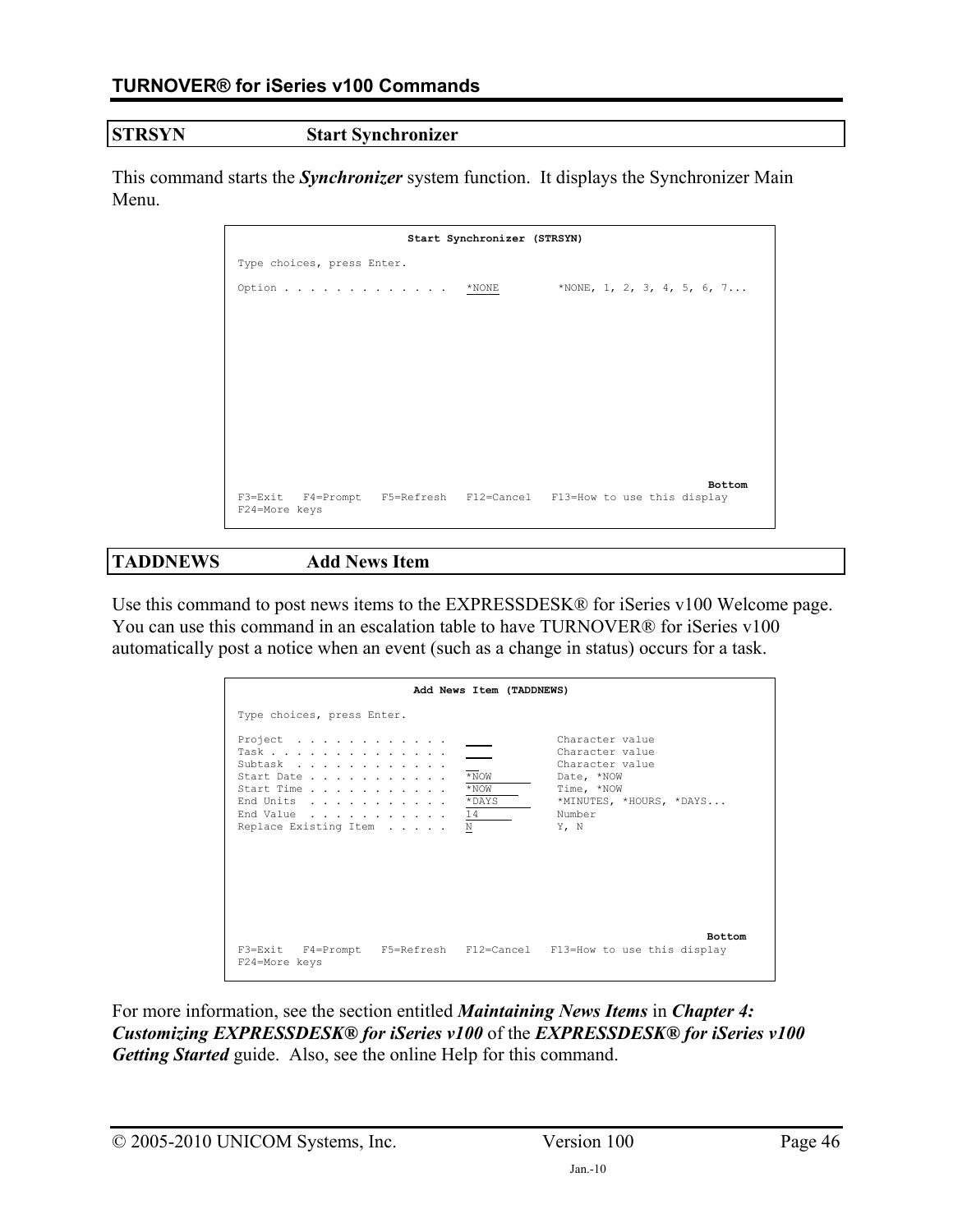### **TADJPWLITM Adjust Worklist Item**

Use this command to update existing worklists after an application definition's structure its library names.

| Adjust Pamr Worklist Item (TADJPWLITM)                                               |                                                                          |                                                                                                                                             |
|--------------------------------------------------------------------------------------|--------------------------------------------------------------------------|---------------------------------------------------------------------------------------------------------------------------------------------|
| Type choices, press Enter.                                                           |                                                                          |                                                                                                                                             |
| List<br>Object<br>Attribute<br>Application<br>Release<br>Version<br>Programmer       | *ACTIVE<br>$*$ ALL<br>$*$ ALL<br>$*$ ALL<br>$*$ ALL<br>$*$ ALL<br>* SAME | Name<br>Character value, *ALL<br>AAUDIT, ABPGM, ADMDL, ADMDL<br>Character value, *ALL<br>Number, *ALL<br>Number, *ALL<br>Name, *SAME, *LIST |
| F3=Exit F4=Prompt F5=Refresh F12=Cancel F13=How to use this display<br>F24=More keys |                                                                          | Bottom                                                                                                                                      |

For more information, see the online Help.

### **TARAFORM Add Related Applications Forms**

Use this command to create related application forms once the base form has been created. For more information about this command, see the online Help.

|                                                                                      | Add related applications forms (TARAFORM) |                          |
|--------------------------------------------------------------------------------------|-------------------------------------------|--------------------------|
| Type choices, press Enter.                                                           |                                           |                          |
| Base form<br>Mode to run * INTER                                                     |                                           | Number<br>*INTER, *BATCH |
|                                                                                      |                                           | <b>Bottom</b>            |
| F3=Exit F4=Prompt F5=Refresh F12=Cancel F13=How to use this display<br>F24=More keys |                                           |                          |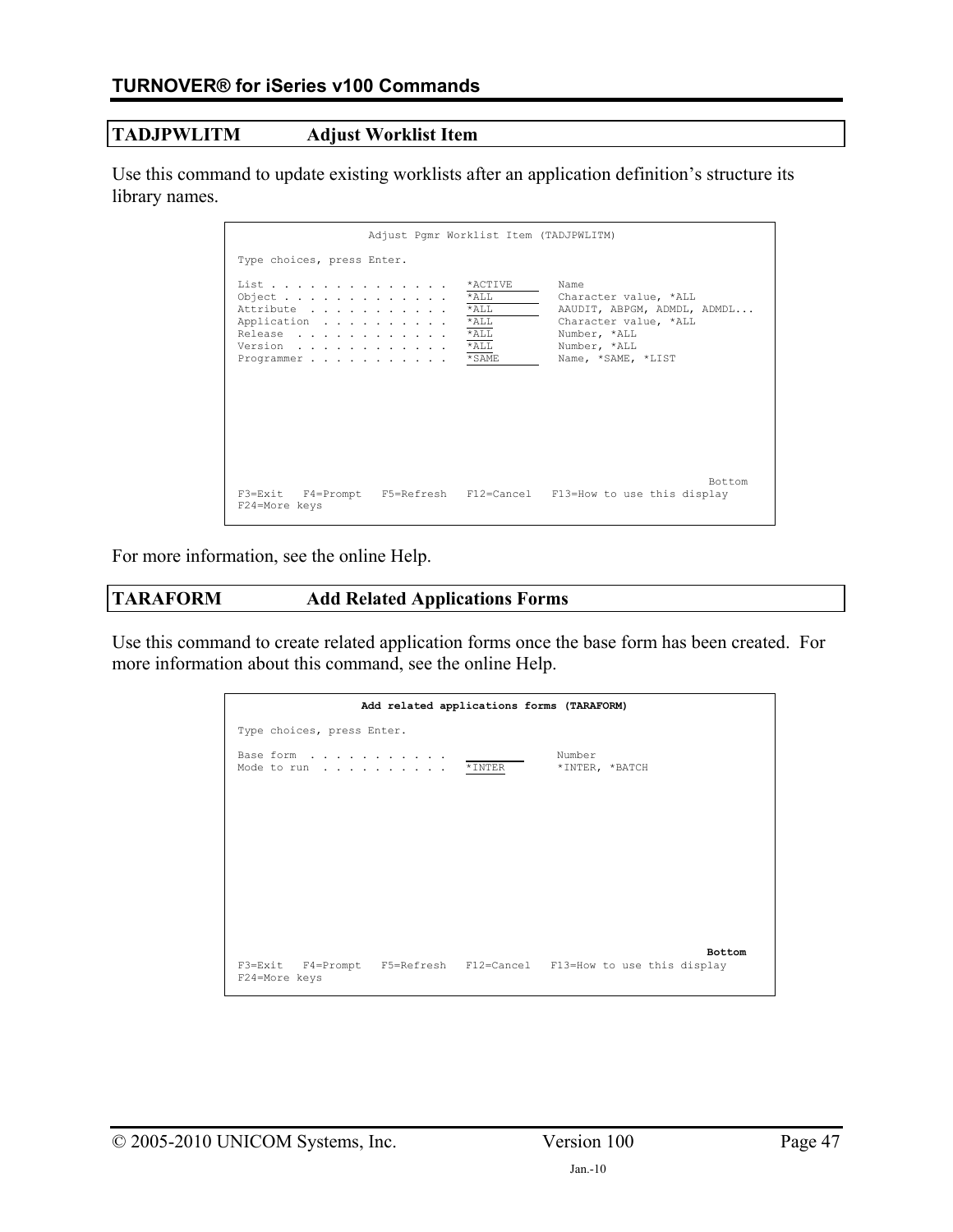# **TCFMFORM Confirm Form**

This command sends a confirmation message for a TURNOVER® for iSeries v100 form to the TURCRARE autostart job – either on the same computer, or on another computer. You might use this command on a command line or within an exit program.

|                                                                                                                                                                                                                                                                                                      | Confirm Form (TCFMFORM)                                |                                                                                                                                                                                                  |
|------------------------------------------------------------------------------------------------------------------------------------------------------------------------------------------------------------------------------------------------------------------------------------------------------|--------------------------------------------------------|--------------------------------------------------------------------------------------------------------------------------------------------------------------------------------------------------|
| Type choices, press Enter.                                                                                                                                                                                                                                                                           |                                                        |                                                                                                                                                                                                  |
| Form number<br>System name<br>Form status<br>Environment<br>Date/time $\ldots$ , $\ldots$ , $\ldots$<br>Function<br>Copied to form number $\ldots$ .<br>Distributed to system name<br>Distributed to system number<br>Send confirmation to system *SENDER<br>Send confirmation to User ID * TOMSGRCV | $*$ LOCAL<br>*CURRENT<br>* CURRENT<br>*CURRENT<br>*RUN | Number<br>*LOCAL, System name<br>*CURRENT, Form status<br>*CURRENT, Environment<br>*CREATE, *COPY, *APPROVE<br>Number<br>Character value<br>Number<br>*SENDER, System name<br>*TOMSGRCV, User ID |
| F3=Exit F4=Prompt F5=Refresh F12=Cancel F13=How to use this display<br>F24=More keys                                                                                                                                                                                                                 |                                                        | <b>Bottom</b>                                                                                                                                                                                    |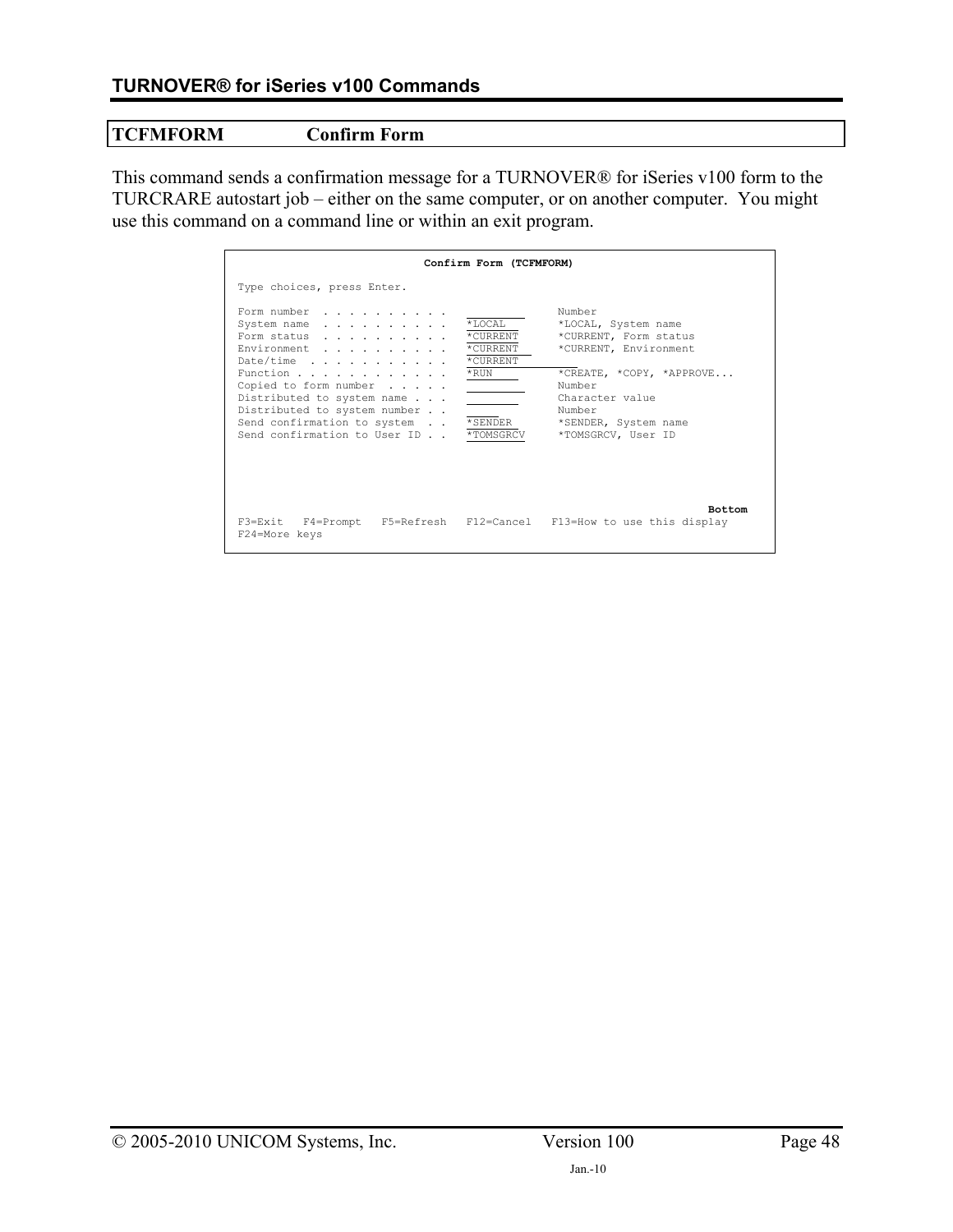# **TCHGCMMTH Change CM Method**

Use this command to change the name of the program, the name of its library, or the names of both the program and library you want TURNOVER® for iSeries v100 to call when executing a change management method (such as moving an object, copying an object, deleting an object, and so forth) for an object. This applies specifically to an object with a TURNOVER® for iSeries v100 global type code definition that references the change management scheme you are working with. (You must have TURNOVER® for iSeries v100 **System Defaults** authority to change CM methods.) For more information, see the TURNOVER® for iSeries v100 Supplement entitled *Managing User-Defined Object Types* (**#59**).

| Change CM Method (TCHGCMMTH)                                                                                                         |                                                                                       |
|--------------------------------------------------------------------------------------------------------------------------------------|---------------------------------------------------------------------------------------|
| Type choices, press Enter.                                                                                                           |                                                                                       |
| Scheme $\mathbb{U}^T\mathbf{M}\mathbb{E}\mathbf{N}\mathbb{U}$<br>Method > *CHGOBJ<br>Method Program > *DEFAULT<br>Library > *DEFAULT | Name<br>*ARCHIVE, *BROWSE, *CHGOBJ,<br>Name, *SAME, *DEFAULT<br>Name, *SAME, *DEFAULT |
| F3=Exit F4=Prompt F5=Refresh F12=Cancel F13=How to use this display<br>F24=More keys                                                 | <b>Bottom</b>                                                                         |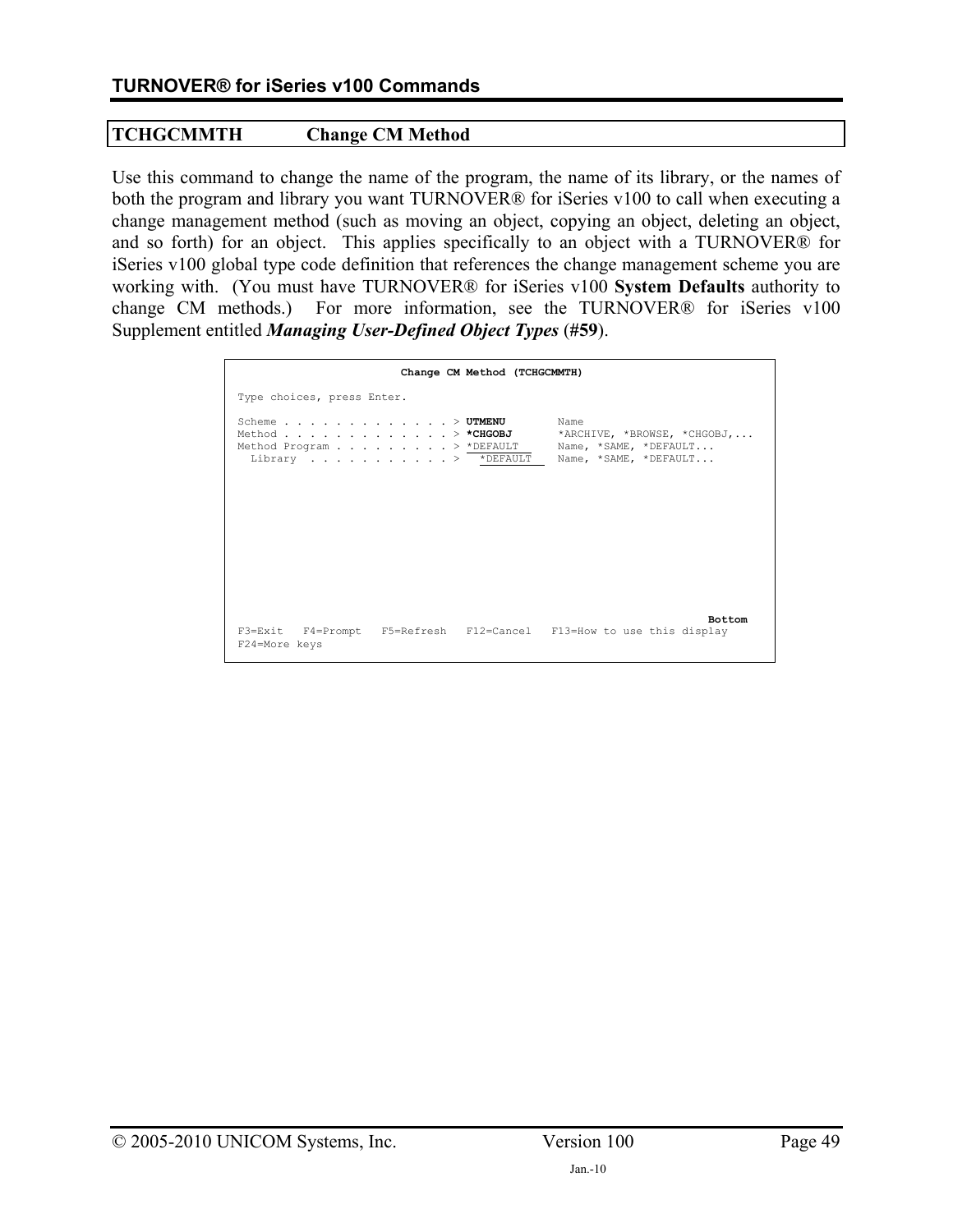# **TCHGCMSCH Change CM Scheme**

Use this command to change a change management scheme. (You must have TURNOVER® for iSeries v100 **System Defaults** authority to change CM schemes.) A change management scheme allows you to override change management methods (such as moving an object, copying an object, deleting an object, and so forth) for a user-defined object type. For more information, see the TURNOVER® for iSeries v100 Supplement entitled *Managing User-Defined Object Types* (**#59**).

| Change CM Scheme (TCHGCMSCH)                                                         |                         |
|--------------------------------------------------------------------------------------|-------------------------|
| Type choices, press Enter.                                                           |                         |
| Scheme $\triangleright$ UTMENU<br>Description > 'Menu System Scheme'                 | Name                    |
| Default Program > *TURNOVER Name, *SAME, *NONE, *TURNOVER<br>Library > UTMENUPRD     | Name, *SAME, *SCHEMELIB |
|                                                                                      |                         |
| F3=Exit F4=Prompt F5=Refresh F12=Cancel F13=How to use this display<br>F24=More keys | <b>Bottom</b>           |

# **TCHKOUTIFS Check Out IFS Object**

Use this command to check out IFS objects. For detailed information, see the IFS guide, *Managing Integrated File System (IFS) Objects Using TURNOVER® for iSeries v100*.

|                                                                                                                | Check Out IFS Object (TCHKOUTIFS)  |                             |
|----------------------------------------------------------------------------------------------------------------|------------------------------------|-----------------------------|
| Type choices, press Enter.                                                                                     |                                    |                             |
|                                                                                                                |                                    |                             |
|                                                                                                                |                                    |                             |
| Type code $\ldots$ , $\ldots$ , $\ldots$<br>Application <u>. .</u><br>Reference                                | Character value<br>Character value | CLASS, DLL, EXE, HLP, HTML, |
|                                                                                                                |                                    |                             |
|                                                                                                                |                                    |                             |
|                                                                                                                |                                    |                             |
|                                                                                                                |                                    | <b>Bottom</b>               |
| F3=Exit F4=Prompt F5=Refresh F10=Additional parameters F12=Cancel<br>F13=How to use this display F24=More keys |                                    |                             |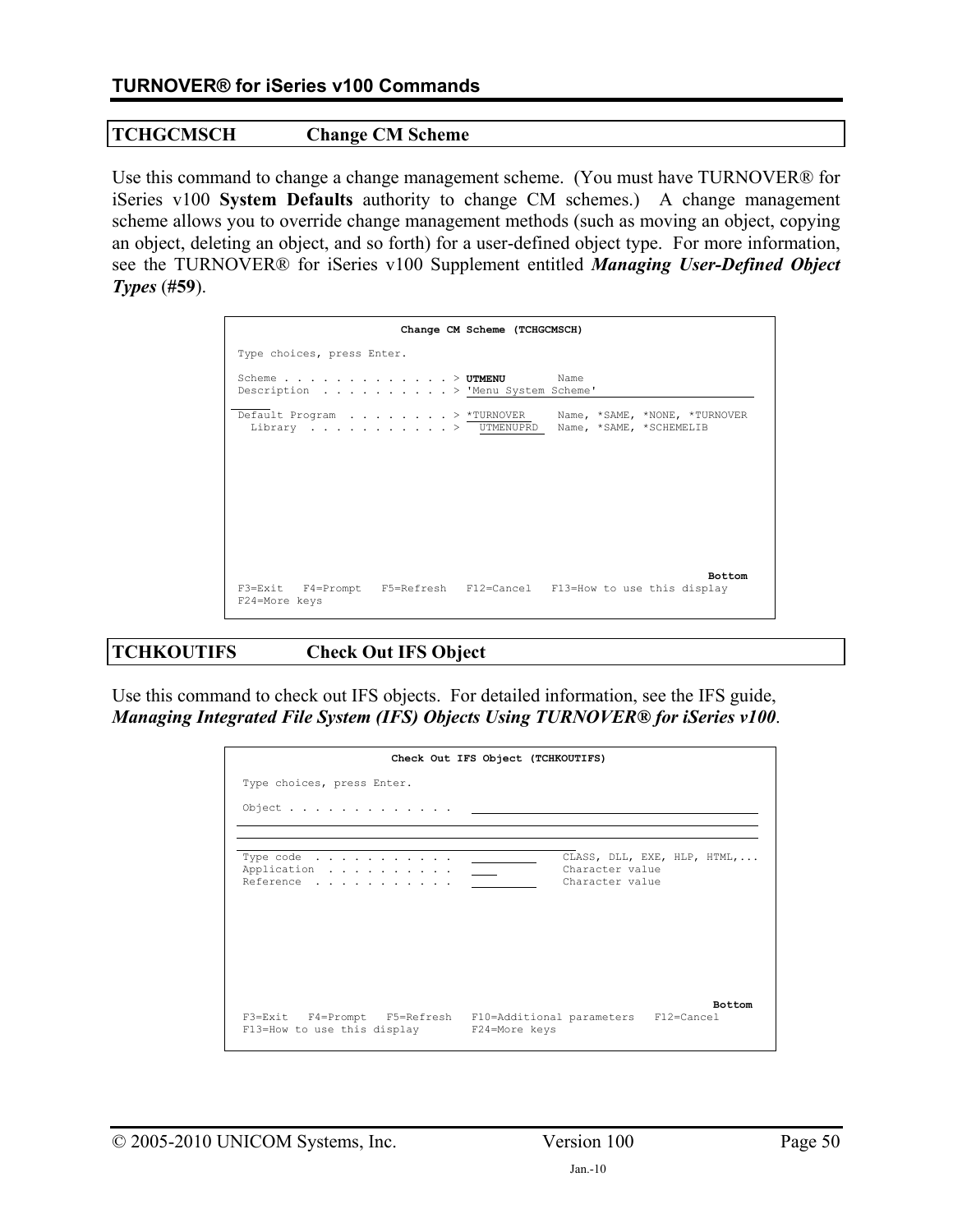# **TCPYCMSCH Copy Change Management Scheme**

Use this command to create a new change management scheme by copying an existing scheme. (You must have TURNOVER® for iSeries v100 **System Defaults** authority to copy CM schemes.) For more information, see the TURNOVER® for iSeries v100 Supplement entitled *Managing User-Defined Object Types* (**#59**).

|                                                           | Copy CM Scheme (TCPYCMSCH) |                                                                               |  |
|-----------------------------------------------------------|----------------------------|-------------------------------------------------------------------------------|--|
| Type choices, press Enter.                                |                            |                                                                               |  |
| From scheme > UTMENU<br>To scheme $\ldots$ <u>_______</u> |                            | Name<br>Name                                                                  |  |
|                                                           |                            |                                                                               |  |
|                                                           |                            |                                                                               |  |
|                                                           |                            |                                                                               |  |
|                                                           |                            |                                                                               |  |
| F24=More keys                                             |                            | Bottom<br>F3=Exit F4=Prompt F5=Refresh F12=Cancel F13=How to use this display |  |

#### **TCPYPRJ Copy Project**

Use this command to copy a project entry to create a new project entry. Associated tasks are not copied and links are not created between tasks. Do *not* use this command to rename a project.

|                                                       | Copy Project (TCPYPRJ) |                                                                                      |  |
|-------------------------------------------------------|------------------------|--------------------------------------------------------------------------------------|--|
| Type choices, press Enter.                            |                        |                                                                                      |  |
| From project<br>To project<br>Copy tasks and subtasks | $*_{\text{NO}}$        | Character value<br>Character value<br>$*$ YES, $*$ NO                                |  |
|                                                       |                        |                                                                                      |  |
|                                                       |                        |                                                                                      |  |
|                                                       |                        |                                                                                      |  |
| F24=More keys                                         |                        | <b>Bottom</b><br>F3=Exit F4=Prompt F5=Refresh F12=Cancel F13=How to use this display |  |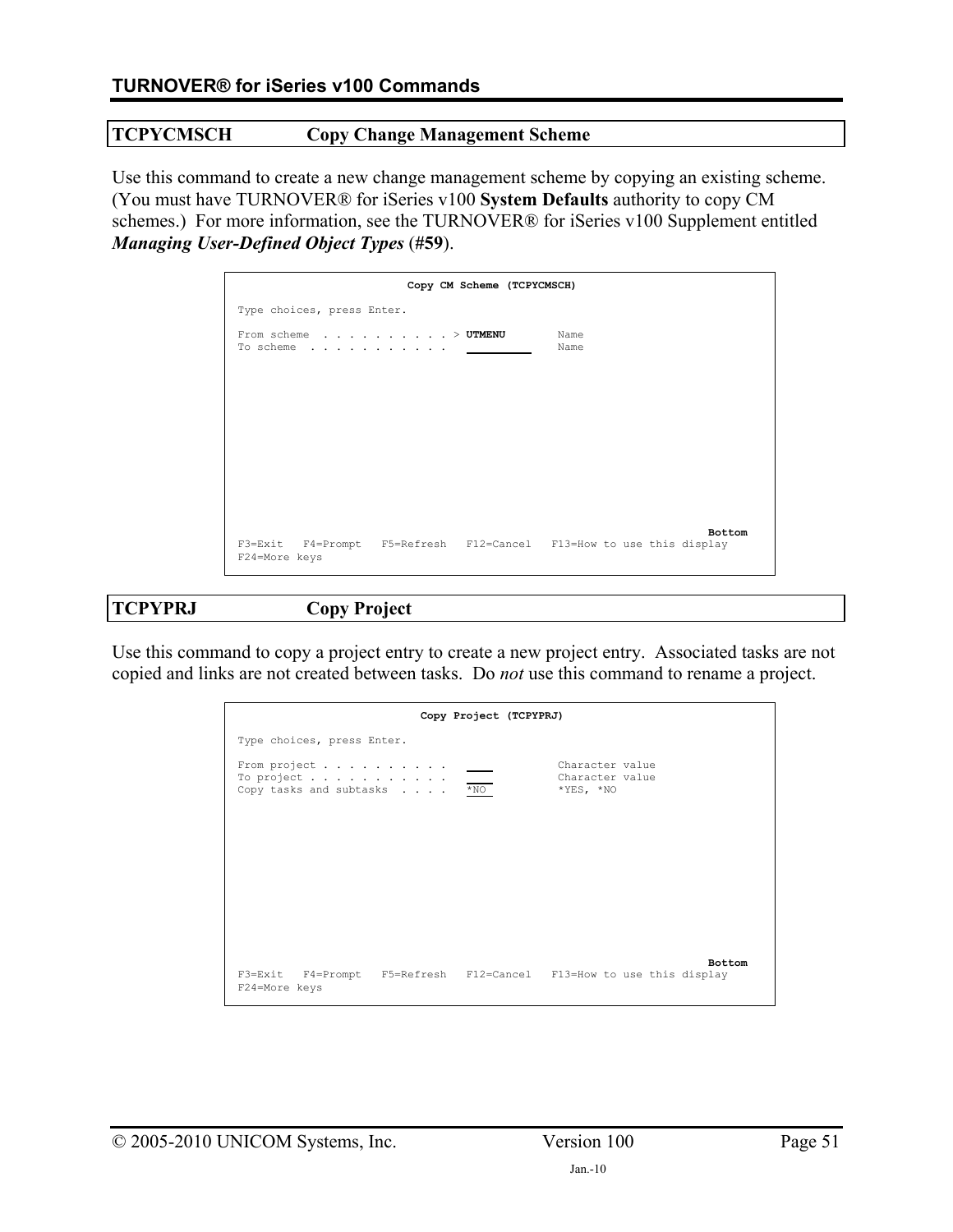#### **TCPYTSK Copy Task or Subtask**

Use this command to copy a task or subtask from one project to another. By default, this command creates a link between the original task and the new, copied task.

|                                                                                                                                              | Copy Task/Subtask (TCPYTSK)            |                                                                                                                                             |
|----------------------------------------------------------------------------------------------------------------------------------------------|----------------------------------------|---------------------------------------------------------------------------------------------------------------------------------------------|
| Type choices, press Enter.                                                                                                                   |                                        |                                                                                                                                             |
| From project<br>From task<br>From subtask<br>To project $\ldots$ , $\ldots$ , $\ldots$<br>To task<br>To subtask<br>Create Link Between Tasks | $*$ NEXT<br>$^{\star}$ NEXT<br>$*$ YES | Character value<br>Character value<br>Character value<br>Character value<br>Character value, *NEXT<br>Character value, *NEXT<br>$*YES, *NO$ |
| F24=More keys                                                                                                                                |                                        | <b>Bottom</b><br>F3=Exit F4=Prompt F5=Refresh F12=Cancel F13=How to use this display                                                        |

### **TCRTCMSCH Create Change Management Scheme**

Use this command to create a change management scheme. (You must have TURNOVER® for iSeries v100 **System Defaults** authority to create change management schemes.) A change management scheme allows you to override change management methods (such as moving an object, copying an object, deleting an object, and so forth) for a user-defined object type. Once you create a change management scheme, you can update TURNOVER® for iSeries v100 global type code definitions to refer to it. For more information, see the TURNOVER® for iSeries v100 Supplement entitled *Managing User-Defined Object Types* (**#59**).

|                                      | Create CM Scheme (TCRTCMSCH)                                                         |
|--------------------------------------|--------------------------------------------------------------------------------------|
| Type choices, press Enter.           |                                                                                      |
| Scheme<br>Description                | Name                                                                                 |
| Library * SCHEMELIB Name, *SCHEMELIB | Default Program *TURNOVER Name, *SCHEME, *NONE                                       |
|                                      |                                                                                      |
|                                      |                                                                                      |
| F24=More keys                        | <b>Bottom</b><br>F3=Exit F4=Prompt F5=Refresh F12=Cancel F13=How to use this display |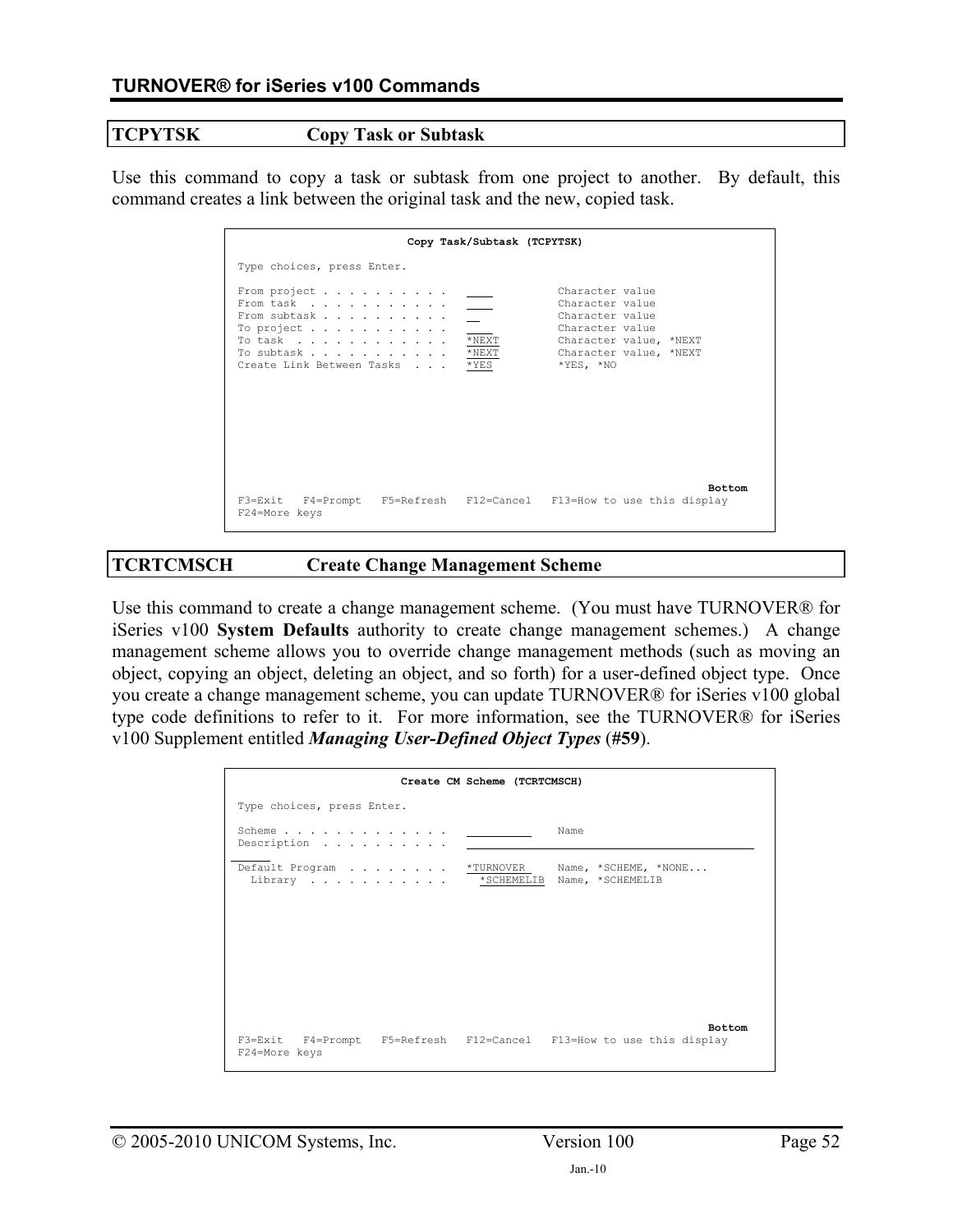## **TCVTOBJTYP Convert Object Type**

Use this command to convert an object from one type code to another; specifically, to convert RPG to RPGLE, or RPG to RPGMOD. For more information, see the TURNOVER® for iSeries v100 Supplement entitled *Managing ILE Programs* (**#60**).

|                                                                                      | Convert Object Type (TCVTOBJTYP)    |                                                                                       |
|--------------------------------------------------------------------------------------|-------------------------------------|---------------------------------------------------------------------------------------|
| Type choices, press Enter.                                                           |                                     | Character value                                                                       |
| Object $\cdot$<br>From type<br>To type<br>Project/task reference                     | $*$ SELECT<br>*WORKLIST             | Character value<br>Character value, *SELECT<br>Character value                        |
| Application<br>Release<br>Version<br>Level *PROD                                     | *WORKLIST<br>*WORKLIST<br>*WORKLIST | Character value, *WORKLIST<br>Number, *WORKLIST<br>Number, *WORKLIST<br>Number, *PROD |
| Programmer *WORKLIST                                                                 |                                     | Character value                                                                       |
|                                                                                      |                                     |                                                                                       |
| F3=Exit F4=Prompt F5=Refresh F12=Cancel F13=How to use this display<br>F24=More keys |                                     | <b>Bottom</b>                                                                         |

# **TDLTAPPDFN Delete Application Definition**

Use this command to delete an application definition. TURNOVER® for iSeries v100 deletes the application definition after it deletes all existing levels for the application. If TURNOVER® for iSeries v100 cannot delete one or more levels, either for security reasons or because forms or checkout records exist for the level, it does not delete the application definition. For more information, see *Chapter 1: Working with Application Definitions* in the *TURNOVER® for iSeries v100 User Guide*.

|                                                                                    |  | Delete Application Definition (TDLTAPPDFN) |                                                                     |               |
|------------------------------------------------------------------------------------|--|--------------------------------------------|---------------------------------------------------------------------|---------------|
| Type choices, press Enter.                                                         |  |                                            |                                                                     |               |
| Application _____<br>Release $\qquad \qquad \underline{\qquad \qquad }$<br>Version |  |                                            | Character value<br>Number<br>Number                                 |               |
| F24=More keys                                                                      |  |                                            | F3=Exit F4=Prompt F5=Refresh F12=Cancel F13=How to use this display | <b>Bottom</b> |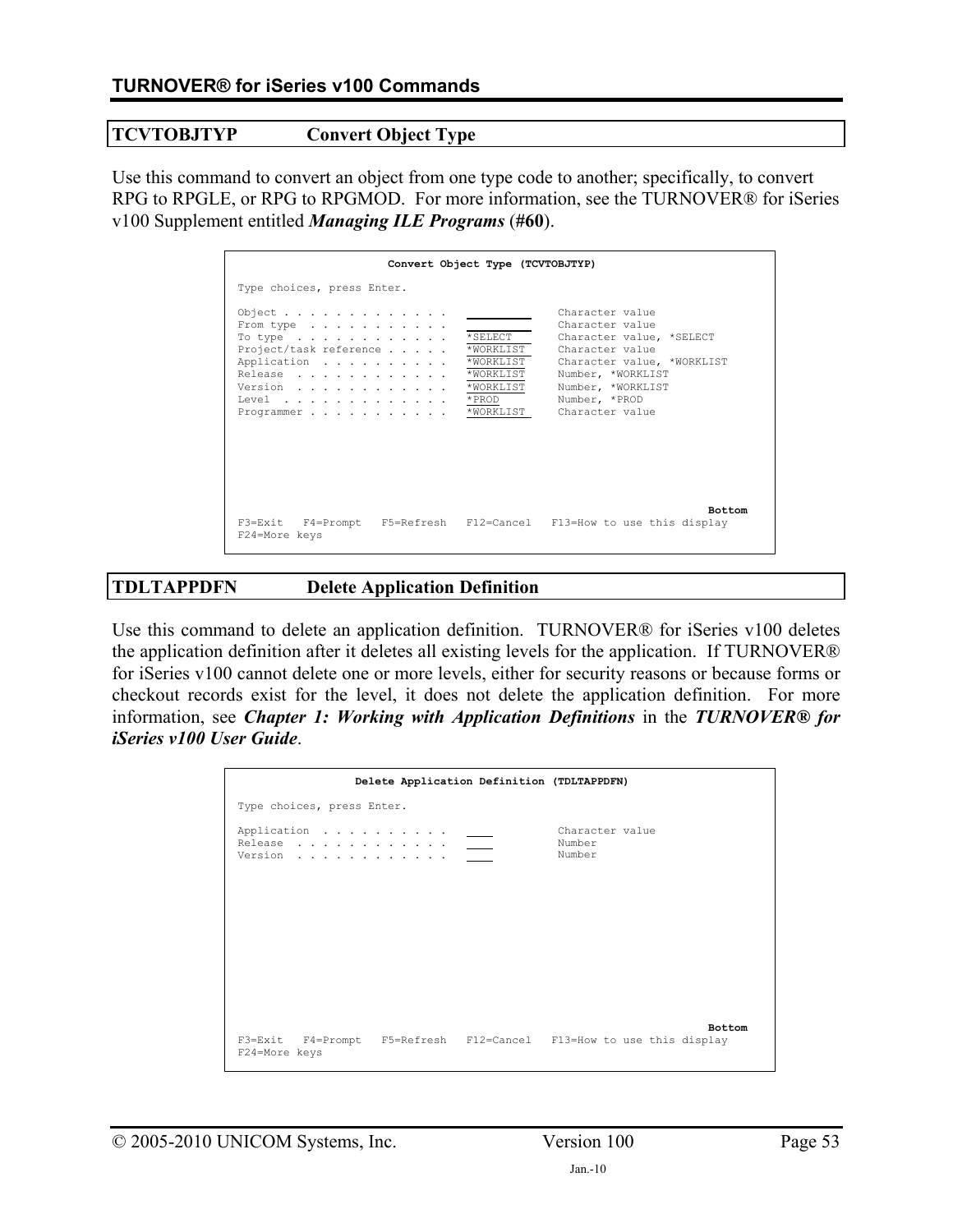## **TDLTAPPLEV Delete Application Level**

Use this command to delete a level from an application definition. To delete a level, you must have **System Defaults** authority to the level. Also, before you can delete a level, you must check in any items that are checked out for the level and you must purge any existing forms for the level, without retaining object history. For more information, see *Chapter 1: Working with Application Definitions* in the *TURNOVER® for iSeries v100 User Guide*.

|                                                                                                                                                                                                                                                                                                                                                                                                                                                                                                                                                                                                                                                                                                 | Delete Application Level (TDLTAPPLEV) |                                               |               |
|-------------------------------------------------------------------------------------------------------------------------------------------------------------------------------------------------------------------------------------------------------------------------------------------------------------------------------------------------------------------------------------------------------------------------------------------------------------------------------------------------------------------------------------------------------------------------------------------------------------------------------------------------------------------------------------------------|---------------------------------------|-----------------------------------------------|---------------|
| Type choices, press Enter.                                                                                                                                                                                                                                                                                                                                                                                                                                                                                                                                                                                                                                                                      |                                       |                                               |               |
| Application _____<br>Release $\qquad \qquad \underline{\qquad \qquad }$<br>$\begin{tabular}{lllllllll} \textbf{Version} & . & . & . & . & . & . & . & . & . & \underline{\hspace{1cm}} \underline{\hspace{1cm}} \underline{\hspace{1cm}} \underline{\hspace{1cm}} \underline{\hspace{1cm}} \underline{\hspace{1cm}} \underline{\hspace{1cm}} \underline{\hspace{1cm}} \underline{\hspace{1cm}} \underline{\hspace{1cm}} \underline{\hspace{1cm}} \underline{\hspace{1cm}} \underline{\hspace{1cm}} \underline{\hspace{1cm}} \underline{\hspace{1cm}} \underline{\hspace{1cm}} \underline{\hspace{1cm}} \underline{\hspace{1cm}} \underline{\hspace{1cm}} \underline{\hspace{1cm}} \underline{\$ |                                       | Character value<br>Number<br>Number<br>Number |               |
| F3=Exit F4=Prompt F5=Refresh F12=Cancel F13=How to use this display                                                                                                                                                                                                                                                                                                                                                                                                                                                                                                                                                                                                                             |                                       |                                               | <b>Bottom</b> |
| F24=More keys                                                                                                                                                                                                                                                                                                                                                                                                                                                                                                                                                                                                                                                                                   |                                       |                                               |               |

# **TDLTCMSCH Delete a Change Management Scheme**

Use this command to delete a change management scheme. (You must have TURNOVER® for iSeries v100 **System Defaults** authority to delete CM schemes.) For more information, see the TURNOVER® for iSeries v100 Supplement entitled *Managing User-Defined Object Types* (**#59**).

|                                                                                      | Delete CM Scheme (TDLTCMSCH) |                         |               |
|--------------------------------------------------------------------------------------|------------------------------|-------------------------|---------------|
| Type choices, press Enter.                                                           |                              |                         |               |
| Scheme $\ldots$ $\triangleright$ UTMENU<br>Update type code definitions *NO          |                              | Name<br>$*$ NO, $*$ YES |               |
|                                                                                      |                              |                         |               |
|                                                                                      |                              |                         |               |
|                                                                                      |                              |                         |               |
|                                                                                      |                              |                         |               |
| F3=Exit F4=Prompt F5=Refresh F12=Cancel F13=How to use this display<br>F24=More keys |                              |                         | <b>Bottom</b> |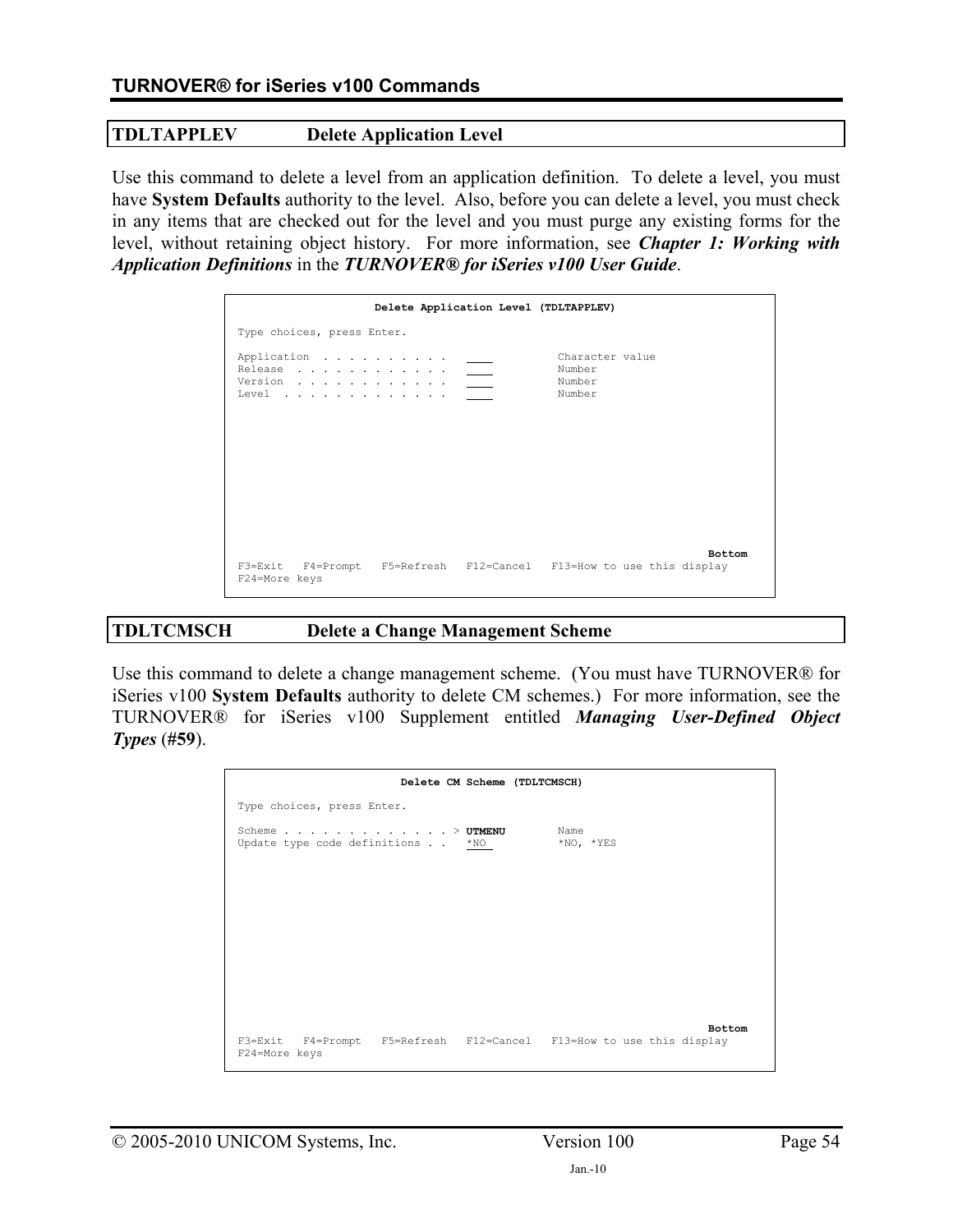# **TDSPOBJAUD Display Object Audit Info**

Use this command to view information about an object as it is stored in TURNOVER® for iSeries v100's audit database.

| 10/18/04 14:52:27 Display Object Audit Information                      |                     |        |
|-------------------------------------------------------------------------|---------------------|--------|
| Object $\ldots$ $\ldots$ P165A<br>Library JFC<br>Object type * PGM      | Source member *NONE |        |
| Attribute TurnOver Values Actual Values<br>Object OWNER QPGMR SOMEOWNER |                     |        |
| F3=Exit F12=Cancel                                                      |                     | Bottom |

# **TDSPOBJD Display Object Description**

Use this command to view version information that TURNOVER® for iSeries v100 stores in an object's iSeries object description. For more information, see the TURNOVER® for iSeries v100 Supplement entitled *Managing Multiple Versions* (**#63**).

| 1/02/96 14:38:55 Display Object Description - TurnOver Your Company, Inc.                                                                                                                                                                                                                                                         |
|-----------------------------------------------------------------------------------------------------------------------------------------------------------------------------------------------------------------------------------------------------------------------------------------------------------------------------------|
| Object Information:<br>Object $\ldots$ $\ldots$ $\ldots$ $\ldots$ RPG001<br>Object version $\ldots$ $\ldots$ 003.000<br>Appl/Rel/Ver : AP/00/00<br>Library MPPROD<br>Type $\ldots$ $\ldots$ $\ldots$ $\ldots$ $\star$ PGM<br>Object owner : MARKPHIP<br>Creation Date/Time : $12/29/95$ 15:40:20<br>Text : Reads Record in CONTPF |
| Source Information:<br>Source file : QRPGLESRC<br>Library MPPROD<br>Member RPG001<br>Attribute RPGLE<br>Source file date/time .: 12/29/95 15:39:36                                                                                                                                                                                |
| TurnOver Information:<br>Created by form : 1000028 Change RPG001 to Order Header File<br>Project/task reference . : MPTP0001<br>Change RPG001 to Order Header File<br>Type code : RPGLE<br>Bottom<br>F3=Exit F5=*FULL F6=View form F8=*SERVICE F9=View task F12=Cancel                                                            |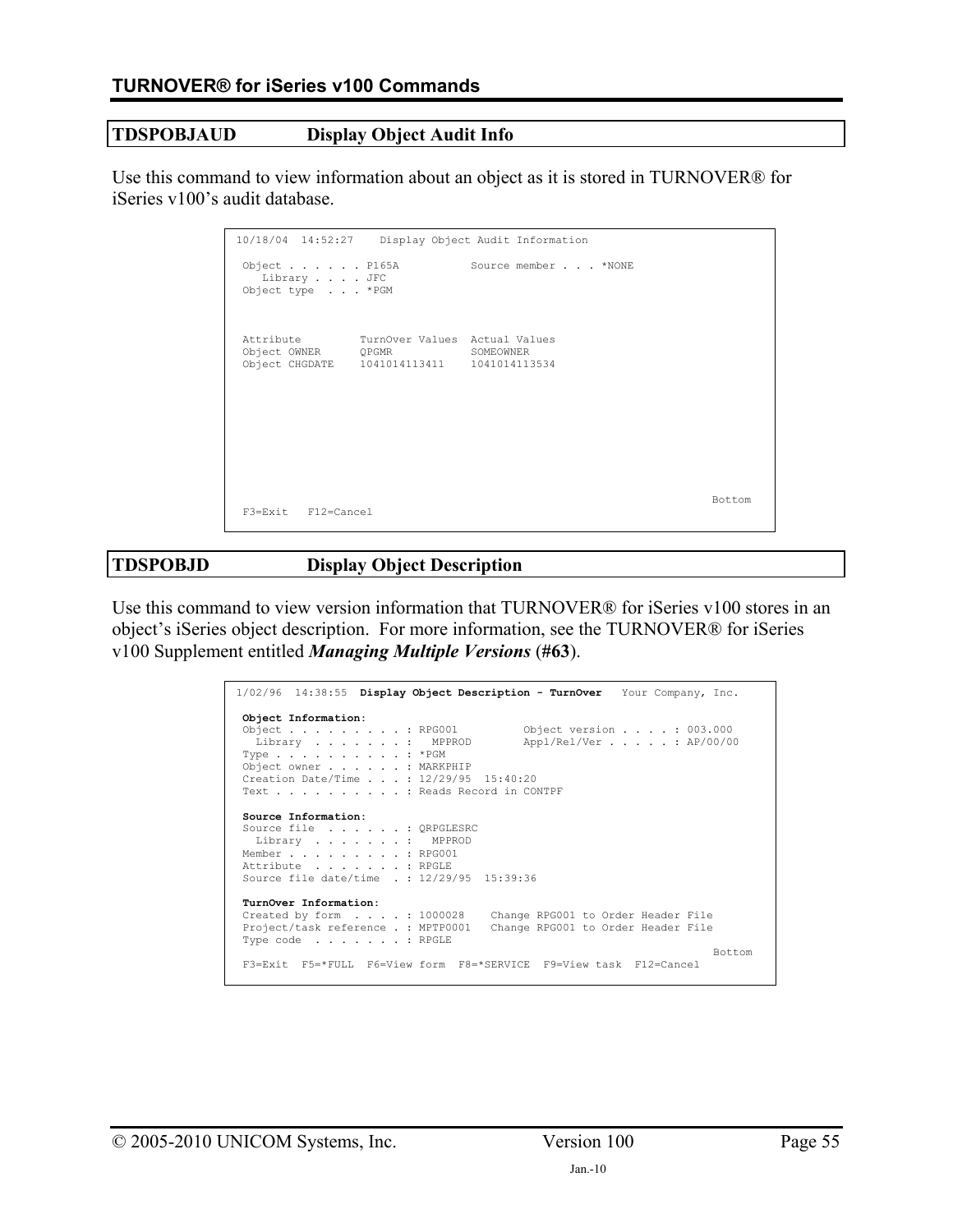**TIMERPT Project Timesheet Report** 

This command submits a job to report source checkout history, by application, by object or for a particular Project reference. See *Chapter 9: Working with Projects and Tasks* and *Chapter 10: TURNOVER® for iSeries v100 Reports* in the *TURNOVER® for iSeries v100 User Guide*.

|                                                                                                                                              | Project Timesheet Report (TIMERPT)                         |                                                                                                      |               |
|----------------------------------------------------------------------------------------------------------------------------------------------|------------------------------------------------------------|------------------------------------------------------------------------------------------------------|---------------|
| Type choices, press Enter.                                                                                                                   |                                                            |                                                                                                      |               |
| Project<br>Task<br>SubTask<br>Status<br>+ for more values<br>Resource (User-Id) $\ldots$<br>+ for more values<br>From date<br>To date 999999 | *ALL<br>$*$ ALL<br>$*$ ALL<br>$*$ ALL<br>$*$ ALL<br>000000 | Char, *ALL<br>Char, *ALL<br>Char, *ALL<br>Code, *ALL<br>Usrprf, *ALL<br>Date, 000000<br>Date, 999999 |               |
| Print Selection Criteria $\underline{Y}$<br>Only print summary info                                                                          | N                                                          | Y, N<br>Y, N                                                                                         |               |
| F3=Exit F4=Prompt F5=Refresh F12=Cancel F13=How to use this display<br>F24=More keys                                                         |                                                            |                                                                                                      | <b>Bottom</b> |

# **TIMESHEET Enter Timesheet**

This command presents the daily timesheet panel. See *Chapter 9: Working with Projects and Tasks* in the *TURNOVER® for iSeries v100 User Guide*.

|                            | Enter Timesheet (TIMESHEET) |                                                                                      |
|----------------------------|-----------------------------|--------------------------------------------------------------------------------------|
| Type choices, press Enter. |                             |                                                                                      |
| Resource                   | *CURRENT<br>Date 000000     | Usrprf, *CURRENT<br>$000000 = \text{Today}$                                          |
|                            |                             |                                                                                      |
|                            |                             |                                                                                      |
|                            |                             |                                                                                      |
|                            |                             |                                                                                      |
|                            |                             |                                                                                      |
| F24=More keys              |                             | <b>Bottom</b><br>F3=Exit F4=Prompt F5=Refresh F12=Cancel F13=How to use this display |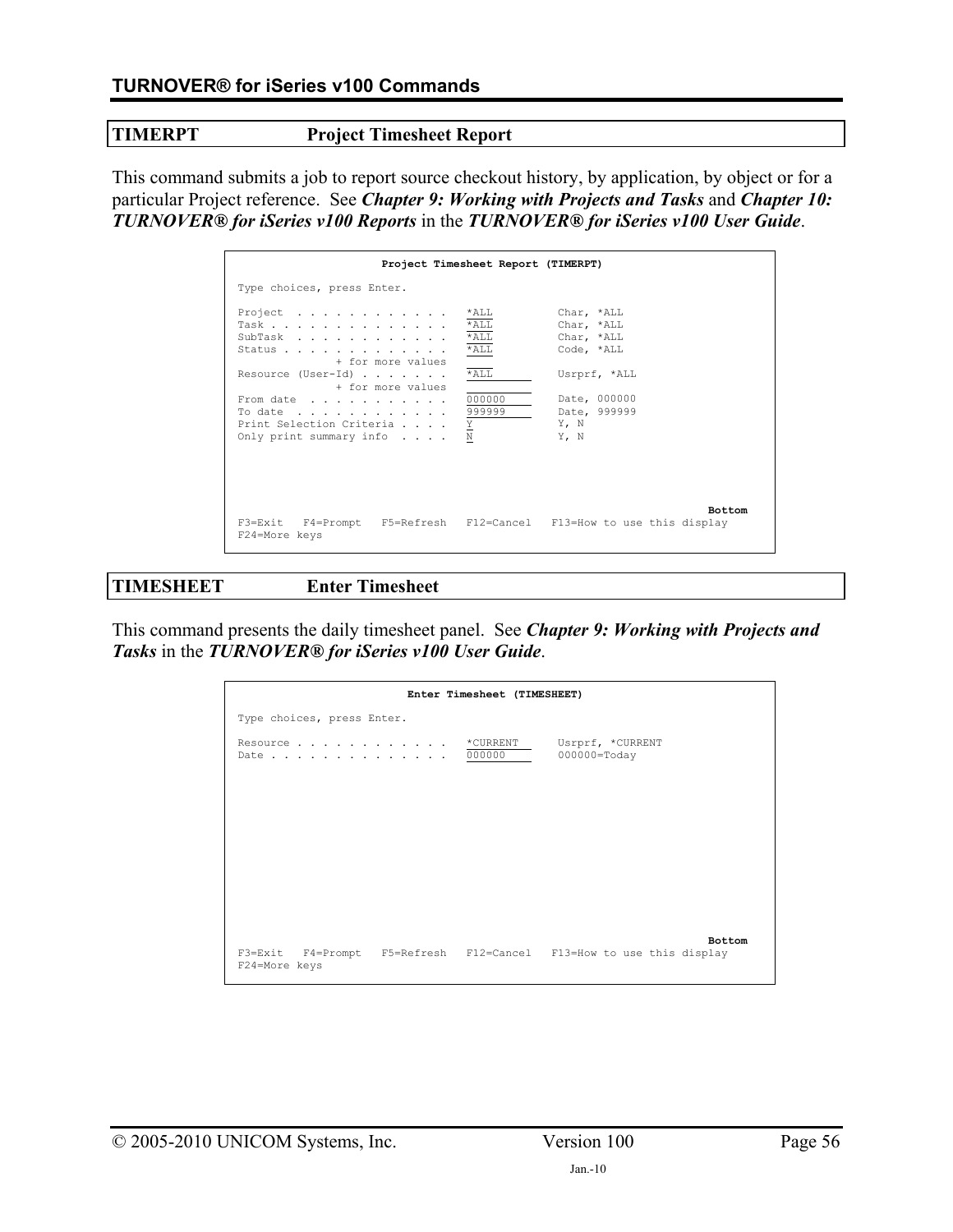### **TNEWRELOBJ New Related Object Rule**

Use this command to change the rule that controls when and how new objects are created within a related application. For more about related applications, see the TURNOVER® for iSeries v100 Supplement entitled *Managing Multiple Versions* (**#63**). Also, for more information about the command, see the online Help.

|                                                                   | New Related Object Rule (TNEWRELOBJ)                                                 |
|-------------------------------------------------------------------|--------------------------------------------------------------------------------------|
| Type choices, press Enter.                                        |                                                                                      |
| Related Application<br>Related Release<br>New Related Object Rule | Character value<br>Number<br>Number<br>*NONE, *DATA, *ALL                            |
| F24=More keys                                                     | <b>Bottom</b><br>F3=Exit F4=Prompt F5=Refresh F12=Cancel F13=How to use this display |

**TOPACK Pack Source Member** 

This command is used by TURNOVER® for iSeries v100 to pack archive source members. You can also use it and the **TOUNPACK** command to pack (compress) and unpack (decompress) your own source files. Please note that source must be unpacked before you attempt to compile it or have TURNOVER® for iSeries v100 promote it to production. The compression percent is displayed when the member is compressed. The member is compressed and saved as the same member name in the same source file as before it was packed.

|                                                        | Pack source member (TOPACK) |                                                                                      |
|--------------------------------------------------------|-----------------------------|--------------------------------------------------------------------------------------|
| Type choices, press Enter.                             |                             |                                                                                      |
| Source file name<br>Library name<br>Source member name | $*LIBL$                     | Name<br>Name, *LIBL<br>Name                                                          |
|                                                        |                             |                                                                                      |
|                                                        |                             |                                                                                      |
|                                                        |                             |                                                                                      |
| F24=More keys                                          |                             | <b>Bottom</b><br>F3=Exit F4=Prompt F5=Refresh F12=Cancel F13=How to use this display |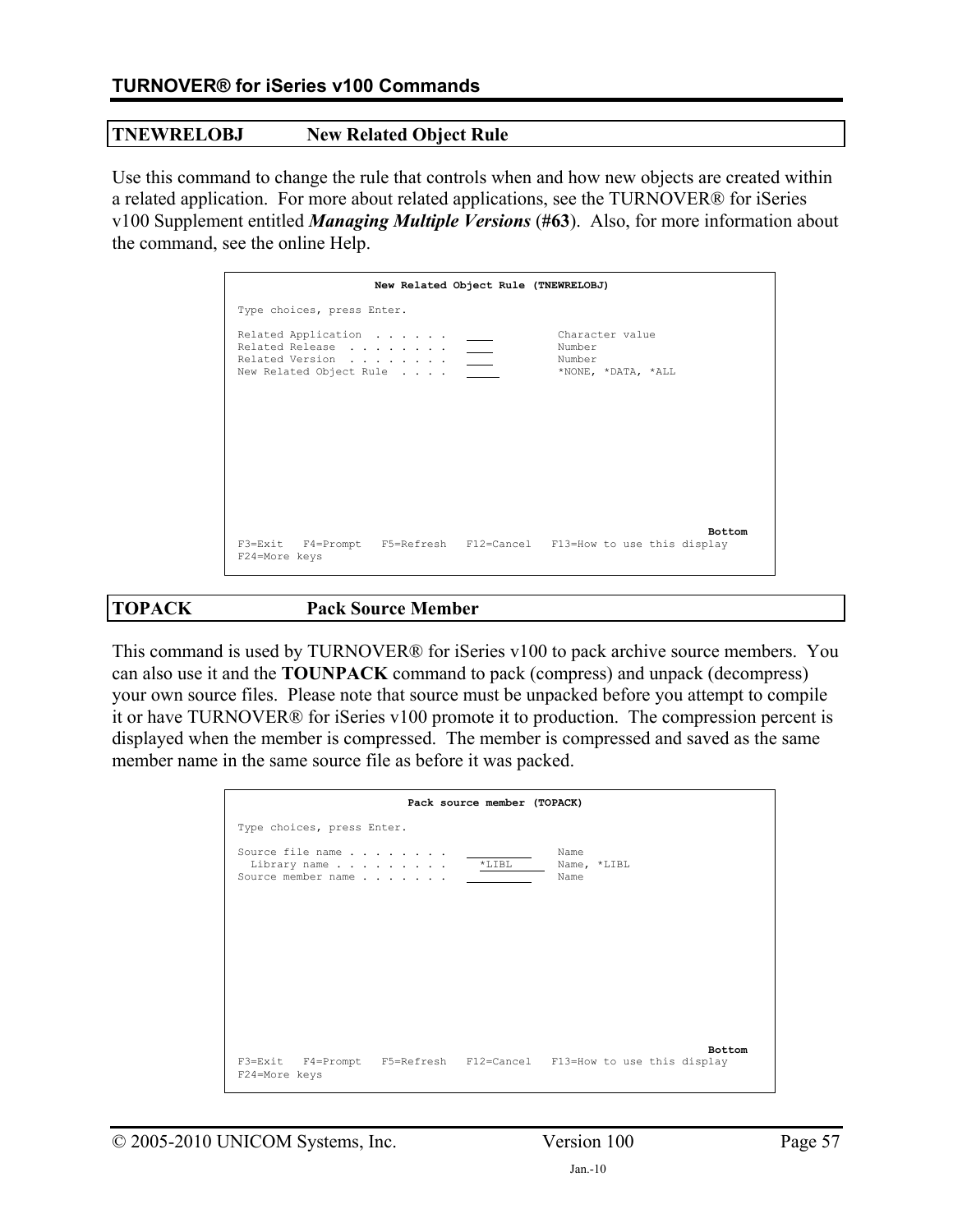## **TOPACKF Pack a Source File**

This command packs all the members of a source file. It uses the compress command. This command should be submitted to run in batch. For more information, see the **TOPACK** command.

|                                  | Pack source file (TOPACKF)                                          |
|----------------------------------|---------------------------------------------------------------------|
| Type choices, press Enter.       |                                                                     |
| Source file name<br>Library name | Name<br>$*LIBL$<br>Name, *LIBL                                      |
|                                  |                                                                     |
|                                  |                                                                     |
|                                  |                                                                     |
|                                  |                                                                     |
|                                  |                                                                     |
|                                  | <b>Bottom</b>                                                       |
| F24=More keys                    | F3=Exit F4=Prompt F5=Refresh F12=Cancel F13=How to use this display |

# **TOUNPACK Unpack Source Member**

This command unpacks a source member that was packed (compressed) with the **TOPACK** command. For more information, see the **TOPACK** command.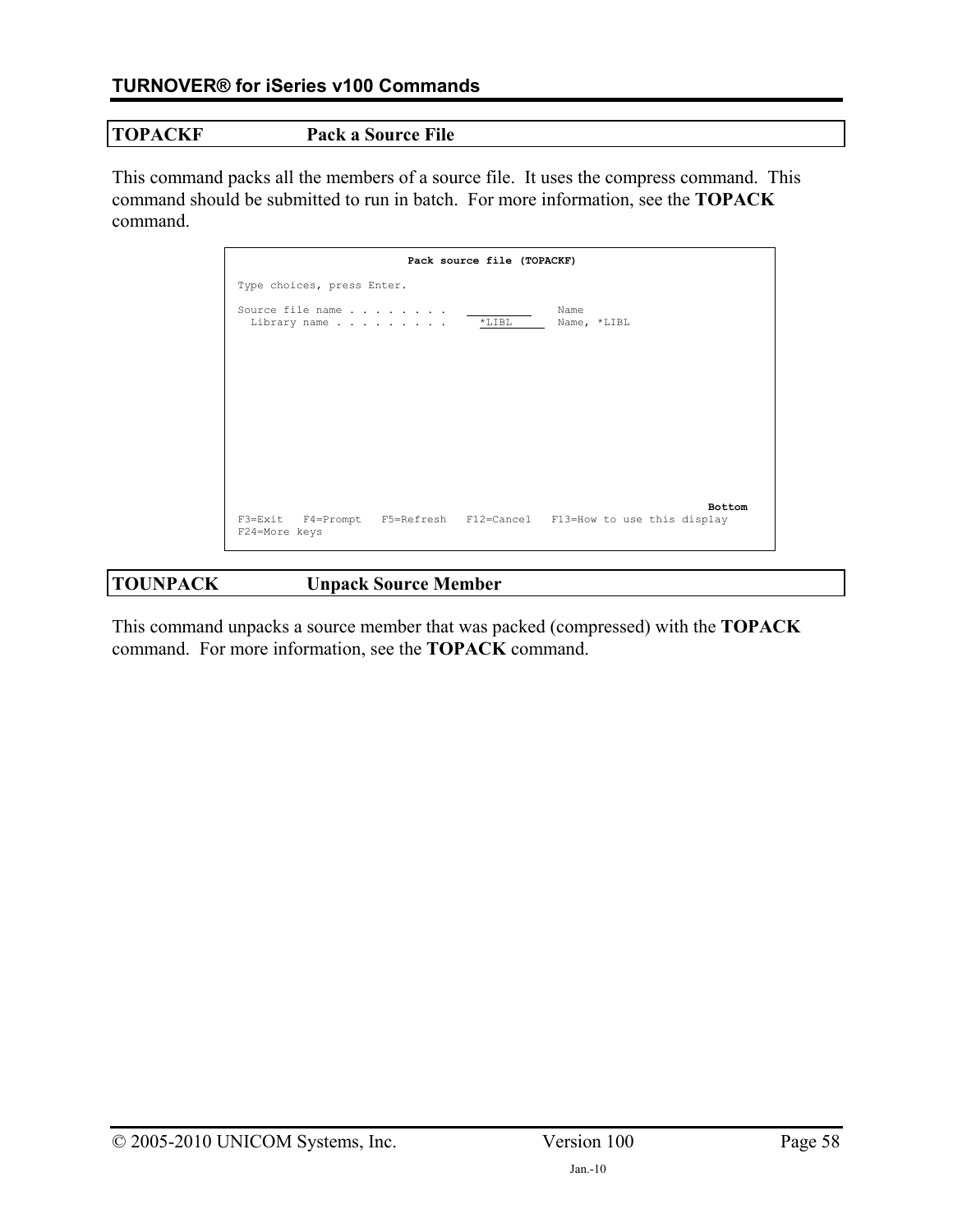# **TPKGFORM Package Form**

This command creates a save file that TURNOVER® for iSeries v100 can use to distribute a form. The save file includes distributed source and objects as well as the TURNOVER® for iSeries v100 control files needed to create the form on another computer (using the **TUNPKGFORM** command). For more information, contact your UNICOM Systems, Inc. Sales Representative.

|                                                                                                                                                                                                  | Package Form (TPKGFORM)                                                                                                                                                   |
|--------------------------------------------------------------------------------------------------------------------------------------------------------------------------------------------------|---------------------------------------------------------------------------------------------------------------------------------------------------------------------------|
| Type choices, press Enter.                                                                                                                                                                       |                                                                                                                                                                           |
| Form number<br>Save file<br>Library<br>$*_{\text{NO}}$<br>Clear save file<br>Target Release<br>Distribute source<br>$*$ DFT<br>Distribute objects<br>Distribute application defn<br>$*_{\rm NO}$ | Number<br>Name<br>Name<br>$*YES, *NO$<br>$*$ DFT<br>*DFT, *CURRENT, *PRV, V3R2M0<br>$*$ DFT<br>*DFT, *YES, *NO<br>*DFT, *YES, *NO<br>$*YES, *NO$<br>Additional Parameters |
| Environment * PRV                                                                                                                                                                                | *PRV, ENGLISH                                                                                                                                                             |
| F24=More keys                                                                                                                                                                                    | <b>Bottom</b><br>F3=Exit F4=Prompt F5=Refresh F12=Cancel F13=How to use this display                                                                                      |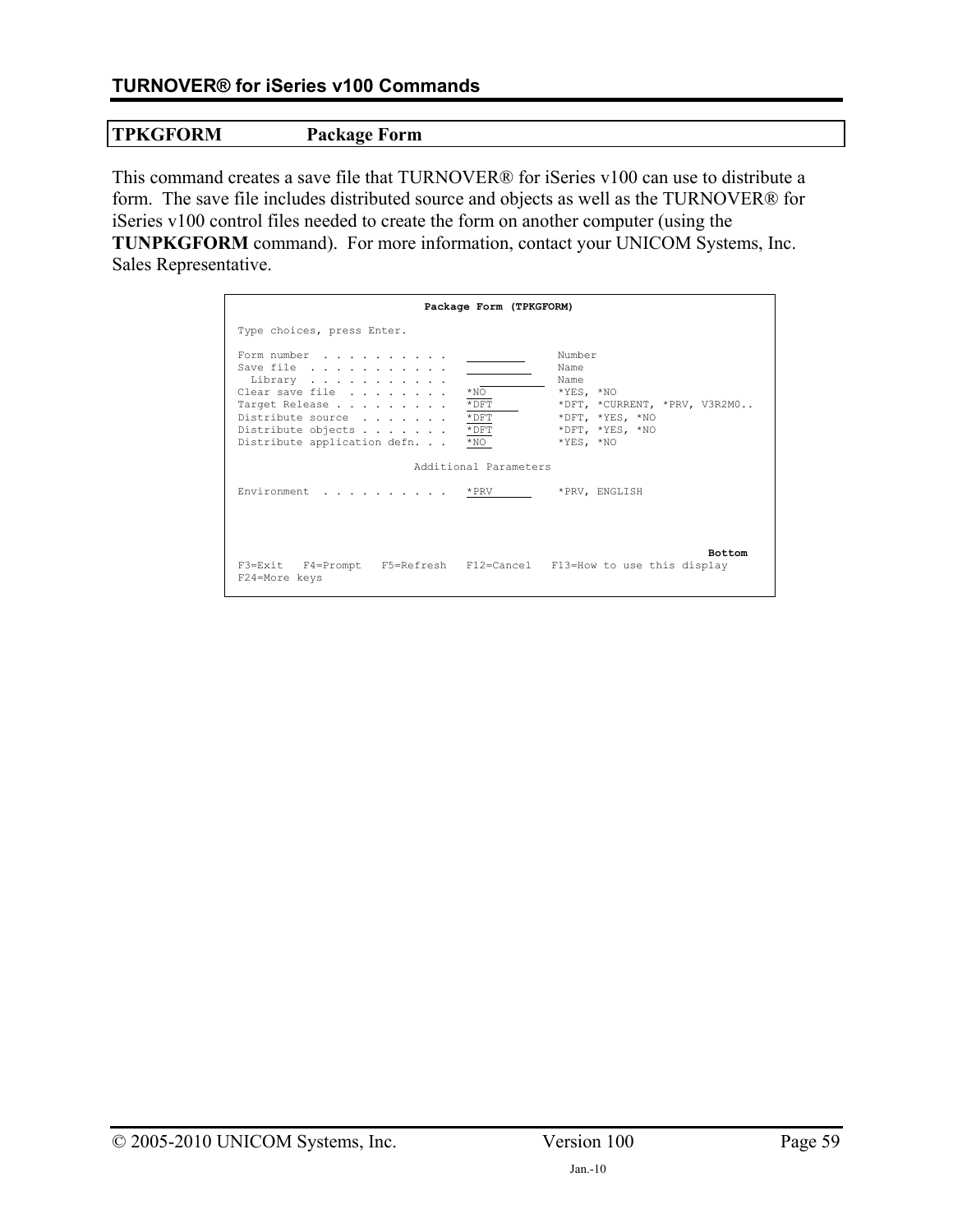# **TURNOVER® for iSeries v100 Commands**

## **TPRTTSK Print Task**

This command prints a task using one of your project's pre-defined report masks. To choose a report mask from a list, type **\*SELECT** in the *Report mask* field. If you have facsimile equipment attached to your iSeries network, you can design your report mask to produce "faxable" output for responding to users' requests. **\*YES** in the *Check for fax number* field tells TURNOVER® for iSeries v100 to check the requestor file for the requestor's fax number. If there is not one, TURNOVER® for iSeries v100 returns an error and does not print the task.

|                                                                                                                | Print Task (TPRTTSK)                                                                                                                                            |
|----------------------------------------------------------------------------------------------------------------|-----------------------------------------------------------------------------------------------------------------------------------------------------------------|
| Type choices, press Enter.                                                                                     |                                                                                                                                                                 |
| Project/task/subtask<br>Report mask<br>Output queue<br>Library<br>Check for fax number<br>Suppress hidden text | Character value<br>Character value, *SELECT<br>*MASK<br>Name, *MASK<br>*MASK<br>Name, *MASK, *LIBL<br>$*YES, *NO$<br>$*_{\rm NO}$<br>$*$ YES<br>$*$ YES, $*$ NO |
| F24=More keys                                                                                                  | <b>Bottom</b><br>F3=Exit F4=Prompt F5=Refresh F12=Cancel F13=How to use this display                                                                            |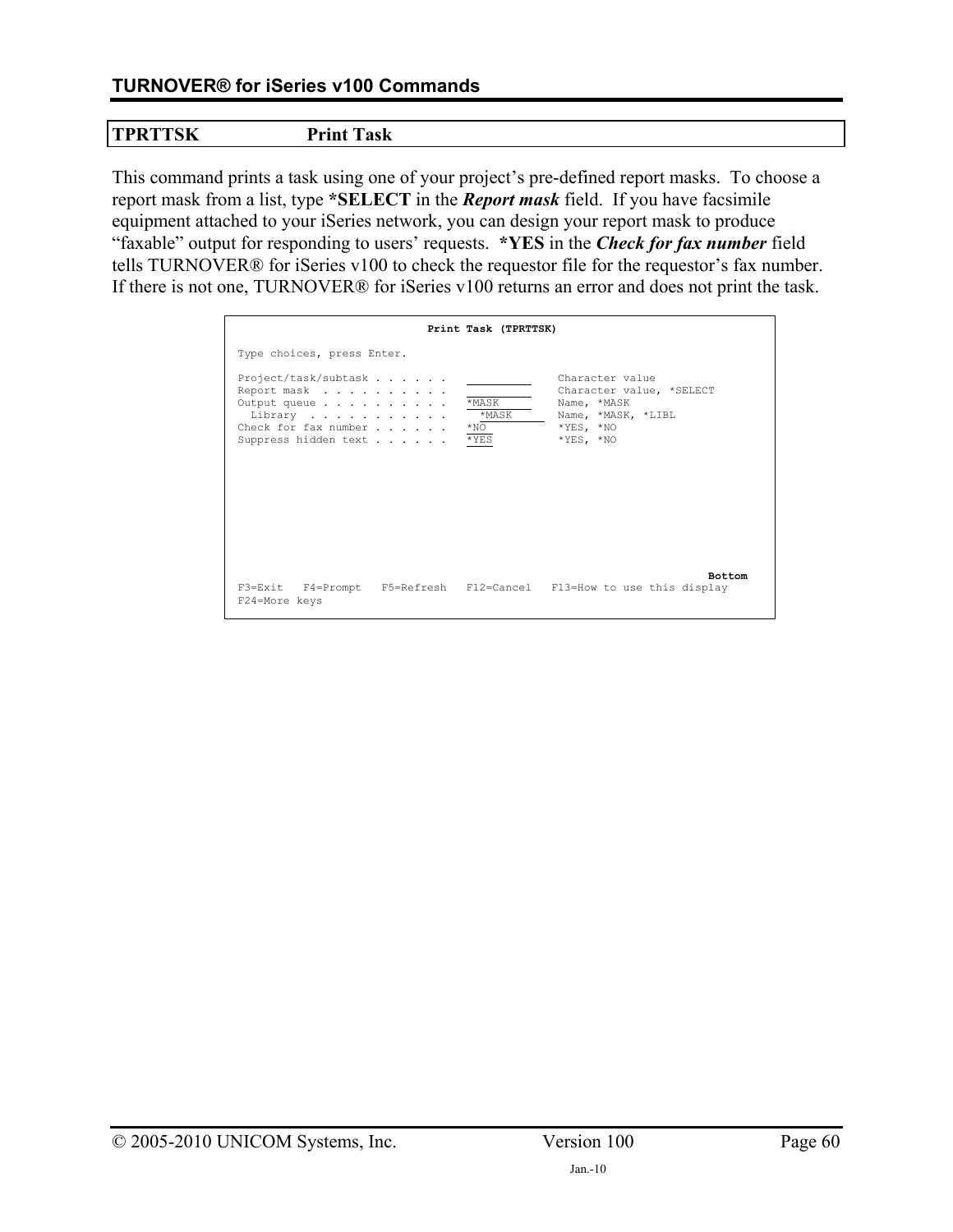# **TRGZARCF Reorganize Source Archive File**

Use this command to maintain archived source (versions of source older than the current version of source) on line and off line. In the application definition, you can indicate the qualified name of the source file to which source is to be archived. You can then periodically run this command to move archived members from one or more source archive files to another source archive file, based on selection parameters. (You can also access this command by selecting option **2** (*Work with source archive files*) on the Utility Menu, then selecting a file with option **2** on the *Work with Source Archive Files* panel.) For more information, see *Chapter 8: Utility Menu* in the *TURNOVER® for iSeries v100 User Guide*.

| Reorganize Source Archive File (TRGZARCF)                                                                                                                                |                                                                        |
|--------------------------------------------------------------------------------------------------------------------------------------------------------------------------|------------------------------------------------------------------------|
| Type choices, press Enter.                                                                                                                                               |                                                                        |
| Move members from file<br>*ALL<br>$*$ ALL<br>Library<br>Move members to file<br>Library<br>Move members archived before<br>*ALL<br>$*$ ALL<br>Move versions greater than | Name, *ALL<br>Name, *ALL<br>Name<br>Name<br>Date, *ALL<br>Number, *ALL |
| F3=Exit F4=Prompt F5=Refresh F12=Cancel F13=How to use this display<br>F24=More keys                                                                                     | <b>Bottom</b>                                                          |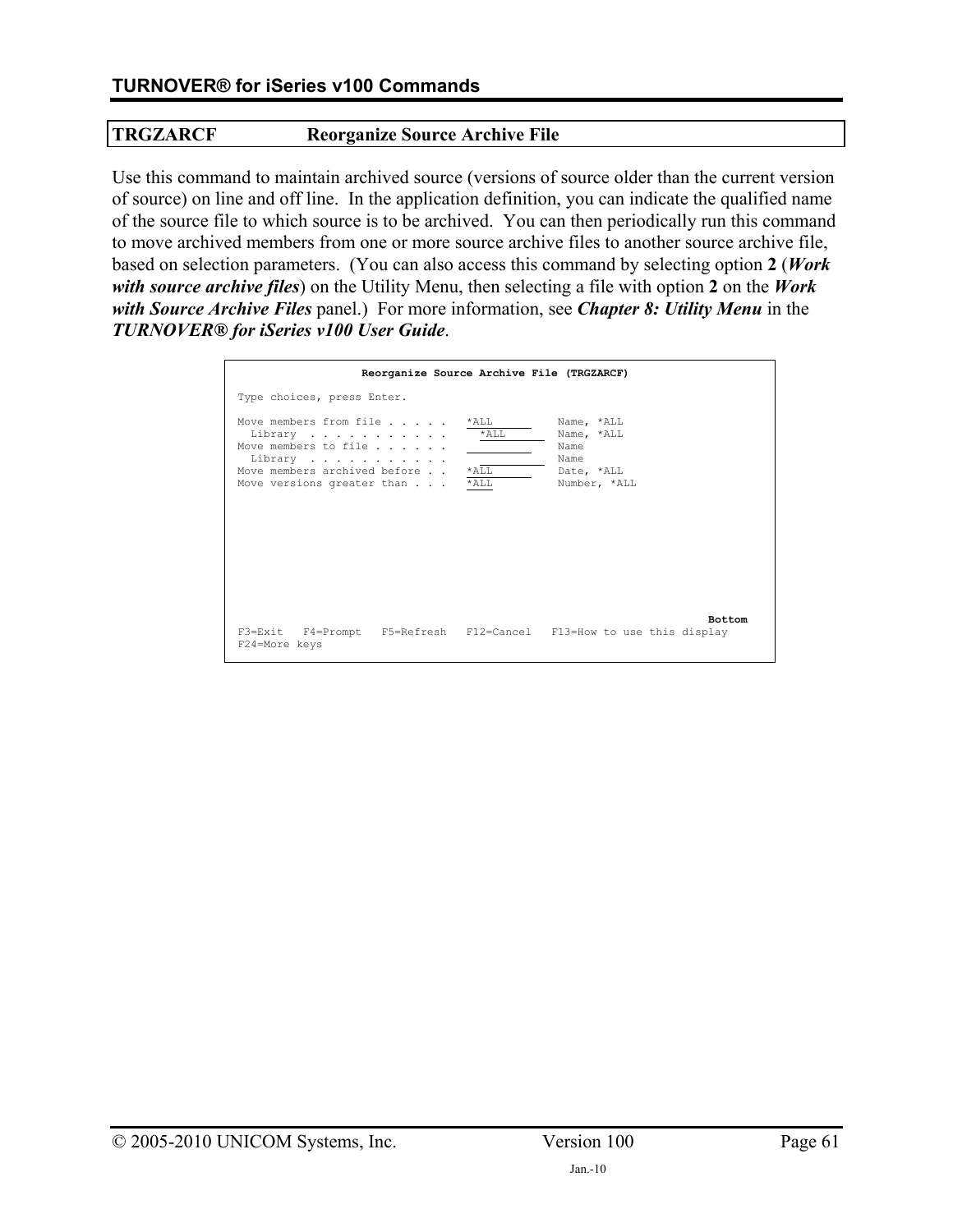### **TRMTCFGWIZ Run the Remote Configuration Wizard**

Use this command to run the Remote Configuration Wizard to send application or system definitions to remote systems. For more information, see the online Help and the *Remote Configuration Wizard* topic in *Chapter 11: Distributing Changes to Production Computers* of the *TURNOVER® for iSeries v100 User Guide*.

| 12/01/98<br>12:28:05            | Remote Configuration Wizard<br>Panel 1 of 5                                                                                                                                                                                                                                                                         | Your Company, Inc.<br>SLS. |
|---------------------------------|---------------------------------------------------------------------------------------------------------------------------------------------------------------------------------------------------------------------------------------------------------------------------------------------------------------------|----------------------------|
|                                 | Welcome to the TurnOver Remote Configuration Wizard. The Wizard is designed<br>to simplify the process of sending TurnOver application and system definitions<br>to the remote system. You will step through a series of panels that will<br>gather information about what you need to send to your remote systems. |                            |
|                                 | On each panel, after responding to the necessary prompts, you can press ENTER<br>to continue to the next panel, or press F12 to go back to the previous panel.<br>You can press F3 at any time, to end the process.                                                                                                 |                            |
| Press ENTER to continue.        |                                                                                                                                                                                                                                                                                                                     |                            |
| ENTER=Next Panel F3=Exit Wizard |                                                                                                                                                                                                                                                                                                                     |                            |

**TRPTCON Report Conflicts** 

Use this command to produce a report of related application conflicts, including an audit history of conflict resolutions. For more information, see the TURNOVER® for iSeries v100 Supplement entitled *Managing Multiple Versions* (**#63**) and the online Help.

|                                                                                                                           | Report Conflicts (TRPTCON)    |                                                                      |                               |
|---------------------------------------------------------------------------------------------------------------------------|-------------------------------|----------------------------------------------------------------------|-------------------------------|
| Type choices, press Enter.                                                                                                |                               |                                                                      |                               |
| Object $\ldots$ $\ldots$ $\ldots$ $\ldots$ $\ldots$<br>Base library<br>Type code *ALL<br>Include only objects on form *NO | *ALL<br>$*$ ALL               | Name, *ALL<br>Name, *ALL<br>Character value<br>Number, *NO           |                               |
| Base application<br>Base release<br>Base version                                                                          | $*$ ALL<br>$*$ ALL<br>$*$ ALL | Character value<br>Number, *ALL<br>Number, *ALL                      | Page down<br>for more fields. |
| Base level * ALL<br>Conflict type * ALL<br>Conflict from date<br>Conflict to date $\ldots$ 999999                         | 000000                        | Number, *ALL<br>*ALL, *CHKOUT, *FORM<br>Date, 000000<br>Date, 999999 |                               |
| Base programmer * ALL<br>Base reference *ALL<br>Related library *ALL<br>Related application                               | $*$ ALL                       | Name, *ALL<br>Name, *ALL<br>Name, *ALL<br>Character value            |                               |
| Related release<br>F3=Exit F4=Prompt F5=Refresh F12=Cancel F13=How to use this display<br>F24=More keys                   | $*$ ALL                       | Number, *ALL                                                         | More                          |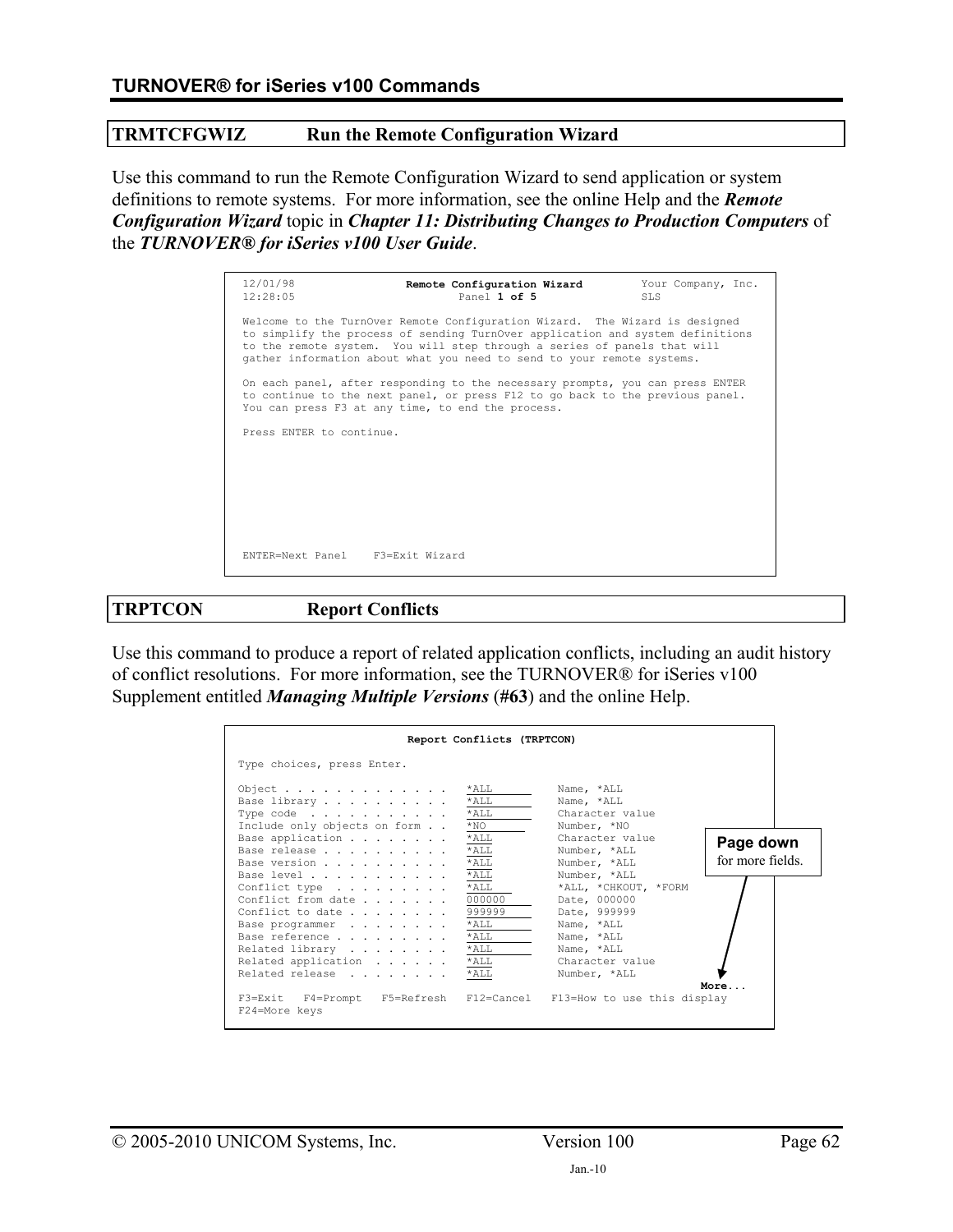#### **TRSTCMSCH Restore Change Management Scheme**

Use this command to restore a change management scheme definition that was previously saved, and optionally restore its method programs and resource library (containing any additional objects required by the method programs), from a save file. (The save file must have been created with the **TSAVCMSCH** command.) For more information, see the TURNOVER® for iSeries v100 Supplement entitled *Managing User-Defined Object Types* (**#59**).

|                                                                                                                                                                                                  | Restore CM Scheme (TRSTCMSCH)                                                                                                                                                                               |
|--------------------------------------------------------------------------------------------------------------------------------------------------------------------------------------------------|-------------------------------------------------------------------------------------------------------------------------------------------------------------------------------------------------------------|
| Type choices, press Enter.                                                                                                                                                                       |                                                                                                                                                                                                             |
| Save file<br>Library<br>Restore to scheme<br>Replace existing scheme<br>Restore method programs<br>RSTLIB for method programs<br>Restore resource library<br>RSTLIB for resource library *SAVLIB | Name<br>$*$ T. T B T.<br>Name, *LIBL<br>*SAVSCHEME<br>Name, *SAVSCHEME<br>$*NO$<br>$*$ NO, $*$ YES<br>$*$ YES<br>$*$ YES, $*$ NO<br>*SCHEME<br>Name, *SCHEME<br>$*$ YES<br>$*$ YES, $*$ NO<br>Name, *SAVLIB |
| F24=More keys                                                                                                                                                                                    | <b>Bottom</b><br>F3=Exit F4=Prompt F5=Refresh F12=Cancel F13=How to use this display                                                                                                                        |

# **TRTNOBJDTA Set RTNOBJDTA Parameter**

Use this command in a change management method program (CL program only) to parse the return data. For more information, see the TURNOVER® for iSeries v100 Supplement entitled *Managing User-Defined Object Types* (**#59**).

| Set RTNOBJDTA Parameter (TRTNOBJDTA)                                                 |           |                        |
|--------------------------------------------------------------------------------------|-----------|------------------------|
| Type choices, press Enter.                                                           |           |                        |
| RTNOBJDTA in                                                                         |           |                        |
|                                                                                      |           |                        |
|                                                                                      |           |                        |
| Data type<br>Value                                                                   | $*$ NULL. | *TEXT, *OWNER, *RTNLIB |
| CL variable for returned value                                                       |           | Character value        |
|                                                                                      |           |                        |
|                                                                                      |           |                        |
| F3=Exit F4=Prompt F5=Refresh F12=Cancel F13=How to use this display<br>F24=More keys |           | <b>Bottom</b>          |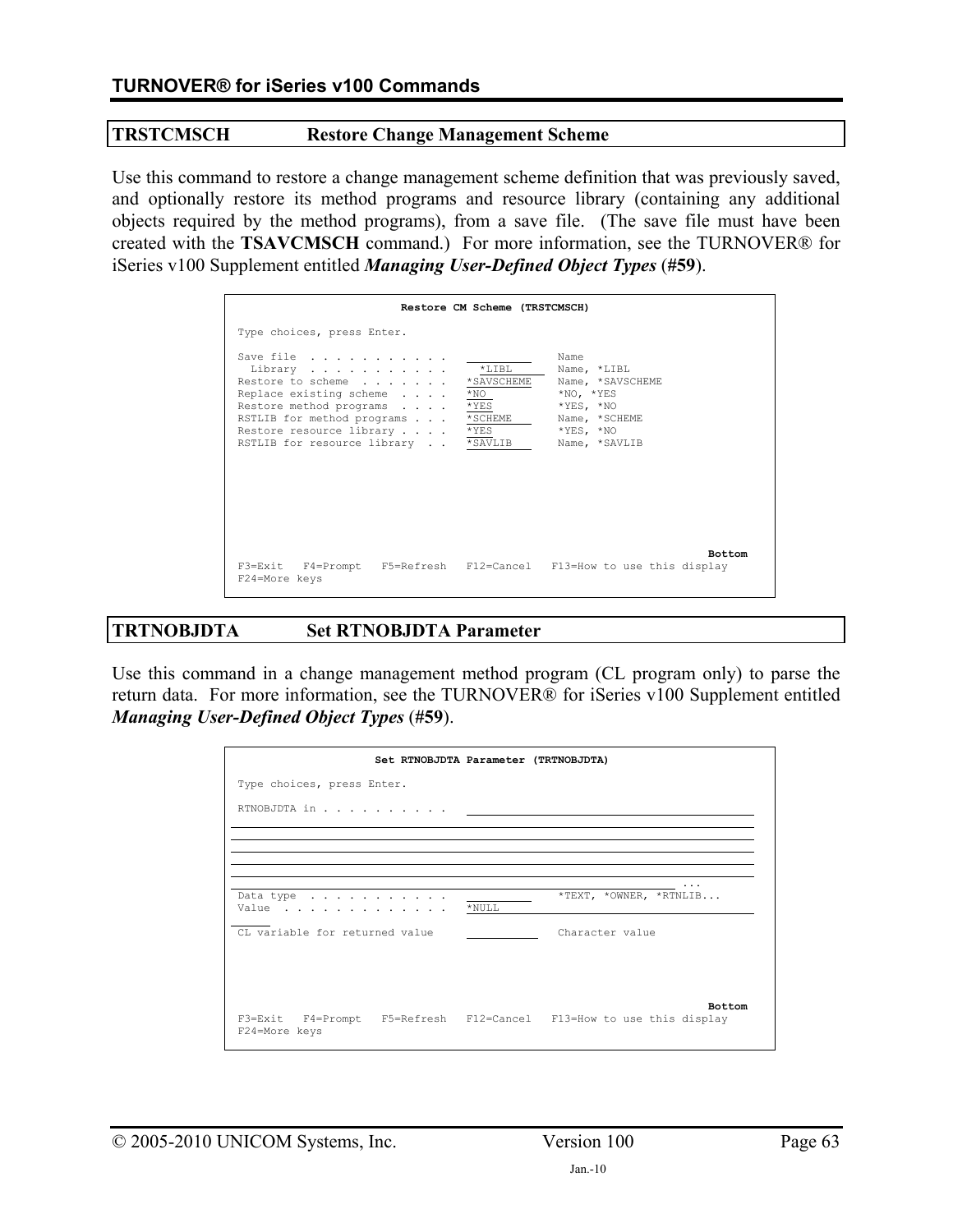#### **TRTVCMPARM Retrieve CM Method Parameter**

Use this command in a change management method program (CL program only) to parse the incoming *Object data* parameter into program variables. For more information, see the TURNOVER® for iSeries v100 Supplement entitled *Managing User-Defined Object Types*  (**#59**).

|                                             | Retrieve CM Method Parameter (TRTVCMPARM) |                                                                                      |
|---------------------------------------------|-------------------------------------------|--------------------------------------------------------------------------------------|
| Type choices, press Enter.                  |                                           |                                                                                      |
| Object data                                 |                                           |                                                                                      |
|                                             |                                           |                                                                                      |
|                                             |                                           |                                                                                      |
| Parameter<br>CL variable for returned value |                                           | *FORM, *LINE, *TYPCD<br>Character value                                              |
| F24=More keys                               |                                           | <b>Bottom</b><br>F3=Exit F4=Prompt F5=Refresh F12=Cancel F13=How to use this display |

## **TRUNCMMTH Run CM Method**

Use this command to execute a CM method from within the method program for another CM method. For more information, see the TURNOVER® for iSeries v100 Supplement entitled *Managing User-Defined Object Types* (**#59**).

|                                                                                                                  | Run CM Method (TRUNCMMTH) |                                    |                             |
|------------------------------------------------------------------------------------------------------------------|---------------------------|------------------------------------|-----------------------------|
| Type choices, press Enter.                                                                                       |                           |                                    |                             |
| Scheme $\ldots$ $\ldots$ $\ldots$ $\ldots$ $\ldots$<br>Method $\ldots$ $\ldots$ $\ldots$ $\ldots$<br>Object data |                           | Name                               | *ARCHIVE, *BROWSE, *CHGOBJ, |
|                                                                                                                  |                           |                                    |                             |
|                                                                                                                  |                           |                                    |                             |
| Return error $Y/N$ flag $\ldots$ .<br>Return data                                                                |                           | Character value<br>Character value |                             |
|                                                                                                                  |                           |                                    |                             |
| F3=Exit F4=Prompt F5=Refresh F12=Cancel F13=How to use this display<br>F24=More keys                             |                           |                                    | <b>Bottom</b>               |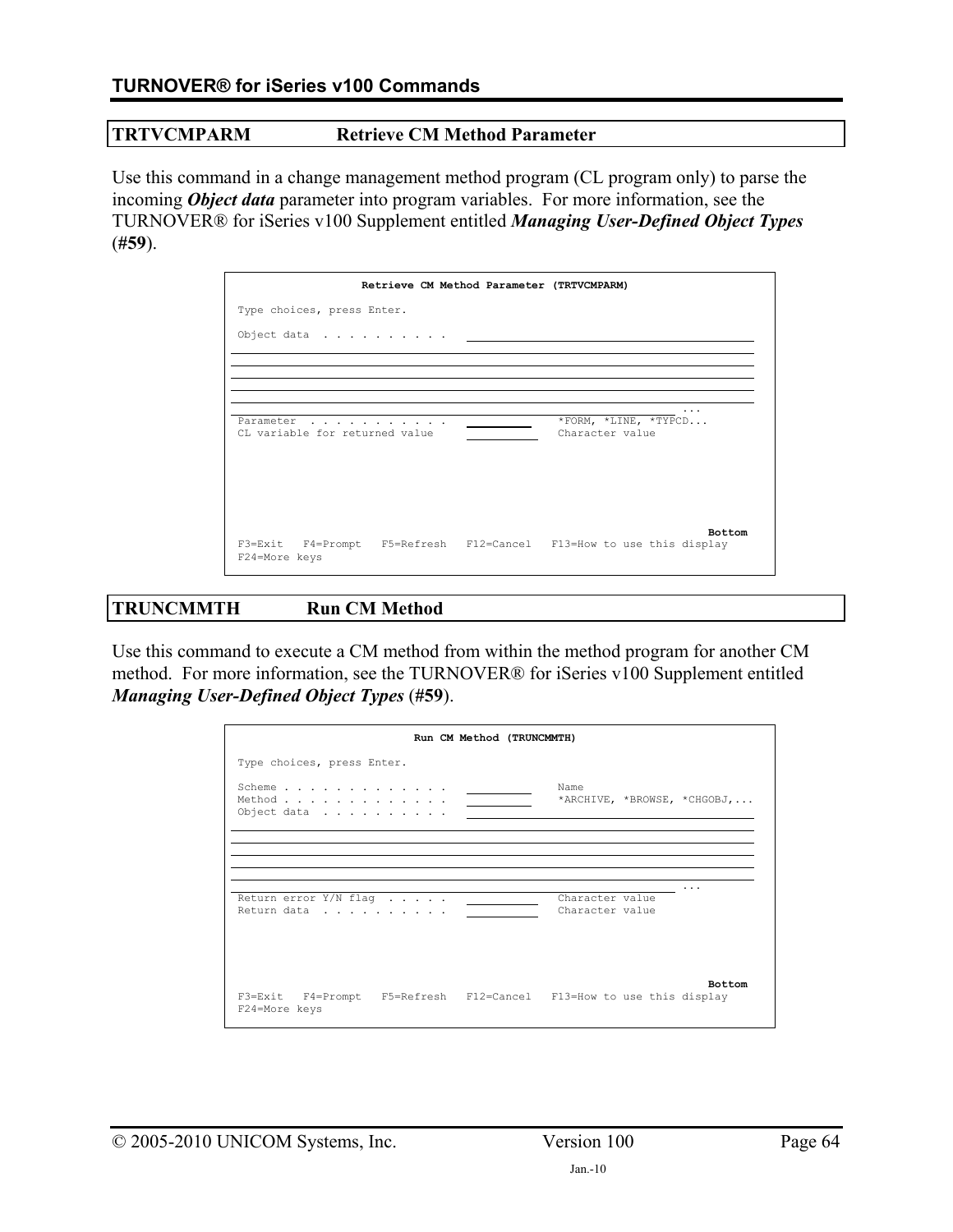#### **TSAVARCF Save Source Archive File**

Use this command to maintain archived source (versions of source older than the current version of source) on line and off line.

|                                                 | Save Source Archive File (TSAVARCF)                |                                                                                      |
|-------------------------------------------------|----------------------------------------------------|--------------------------------------------------------------------------------------|
| Type choices, press Enter.                      |                                                    |                                                                                      |
| Volume<br>Device $\cdots$ , $\cdots$ , $\cdots$ | Source archive file *DEFAULT<br>Library name *LIBL | Name, *DEFAULT<br>Name, *LIBL<br>Character value<br>Character value                  |
| F24=More keys                                   |                                                    | <b>Bottom</b><br>F3=Exit F4=Prompt F5=Refresh F12=Cancel F13=How to use this display |

In the application definition, you can indicate the qualified name of the source file to which source is to be archived. You can then periodically run this command to save source off line, and at the same time update TURNOVER® for iSeries v100's archive history to keep track of which archived versions have been saved to which media volumes.

You can also access this command by selecting option **2** (*Work with source archive files*) on the Utility Menu, then selecting a file with option **3=Save** on the *Work with Source Archive Files* panel. For more information, see *Chapter 8: Utility Menu* in the *TURNOVER® for iSeries v100 User Guide*.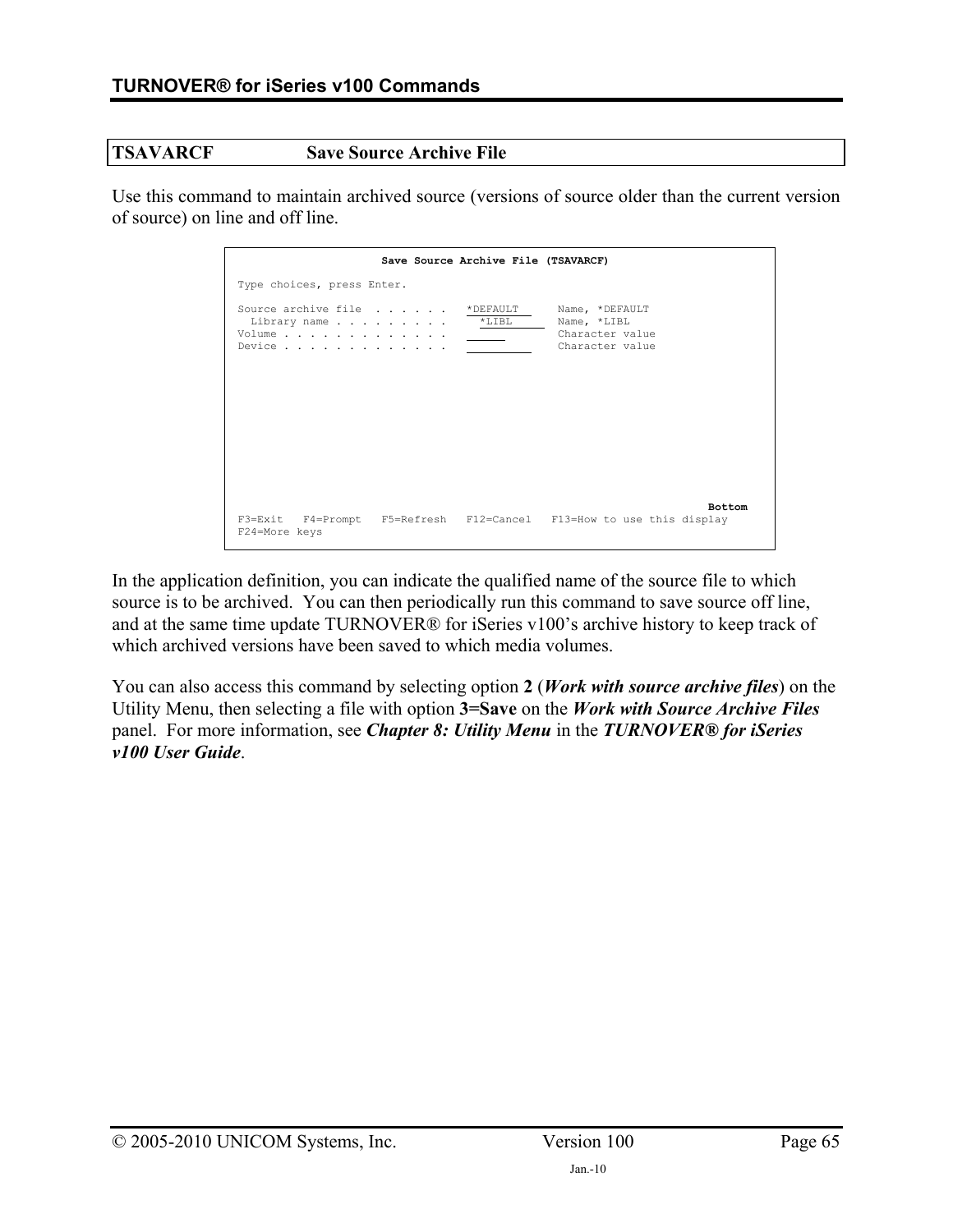#### **TSAVCMSCH Save Change Management Scheme**

Use this command to save a change management scheme definition, and optionally save its method programs and resource library, to a save file. (The resource library contains any additional objects required by the method programs.) For more information, see the TURNOVER® for iSeries v100 Supplement entitled *Managing User-Defined Object Types*  (**#59**).

|                                                                                                                                                                       | Save CM Scheme (TSAVCMSCH)                                                                                                     |
|-----------------------------------------------------------------------------------------------------------------------------------------------------------------------|--------------------------------------------------------------------------------------------------------------------------------|
| Type choices, press Enter.                                                                                                                                            |                                                                                                                                |
| Scheme $\ldots$ $\ldots$ $\ldots$ $\ldots$ $\ldots$ $\ldots$ $\vee$ UTMENU<br>Save method programs<br>Save resource library<br>Save file<br>Library<br>Target release | Name<br>$*YES, *NO$<br>*YES<br>$*$ NONE<br>Name, *NONE<br>Name<br>$*LIBL$<br>Name, *LIBL<br>*CURRENT, *PRV, VnRnMn<br>*CURRENT |
| F24=More keys                                                                                                                                                         | <b>Bottom</b><br>F3=Exit F4=Prompt F5=Refresh F12=Cancel F13=How to use this display                                           |

# **TSAVIFSARC Save IFS Archive Directory**

Use this command to save an IFS archive subdirectory and, optionally, to clear the subdirectory after it's saved. For more information, see the online Help and the *Saving an IFS Archive Directory* topic in *Chapter 8: Utility Menu* in the *TURNOVER® for iSeries v100 User Guide*.

|                                                                                                            | Save IFS Archive Directory (TSAVIFSARC) |                                                   |               |
|------------------------------------------------------------------------------------------------------------|-----------------------------------------|---------------------------------------------------|---------------|
| Type choices, press Enter.                                                                                 |                                         |                                                   |               |
| Volume<br>Device $\ldots$ $\ldots$ $\ldots$ $\ldots$ $\ldots$ $\ldots$<br>Clear directory after save * YES |                                         | Character value<br>Character value<br>$*YES, *NO$ |               |
|                                                                                                            |                                         |                                                   |               |
|                                                                                                            |                                         |                                                   |               |
|                                                                                                            |                                         |                                                   |               |
| F3=Exit F4=Prompt F5=Refresh F12=Cancel F13=How to use this display<br>F24=More keys                       |                                         |                                                   | <b>Bottom</b> |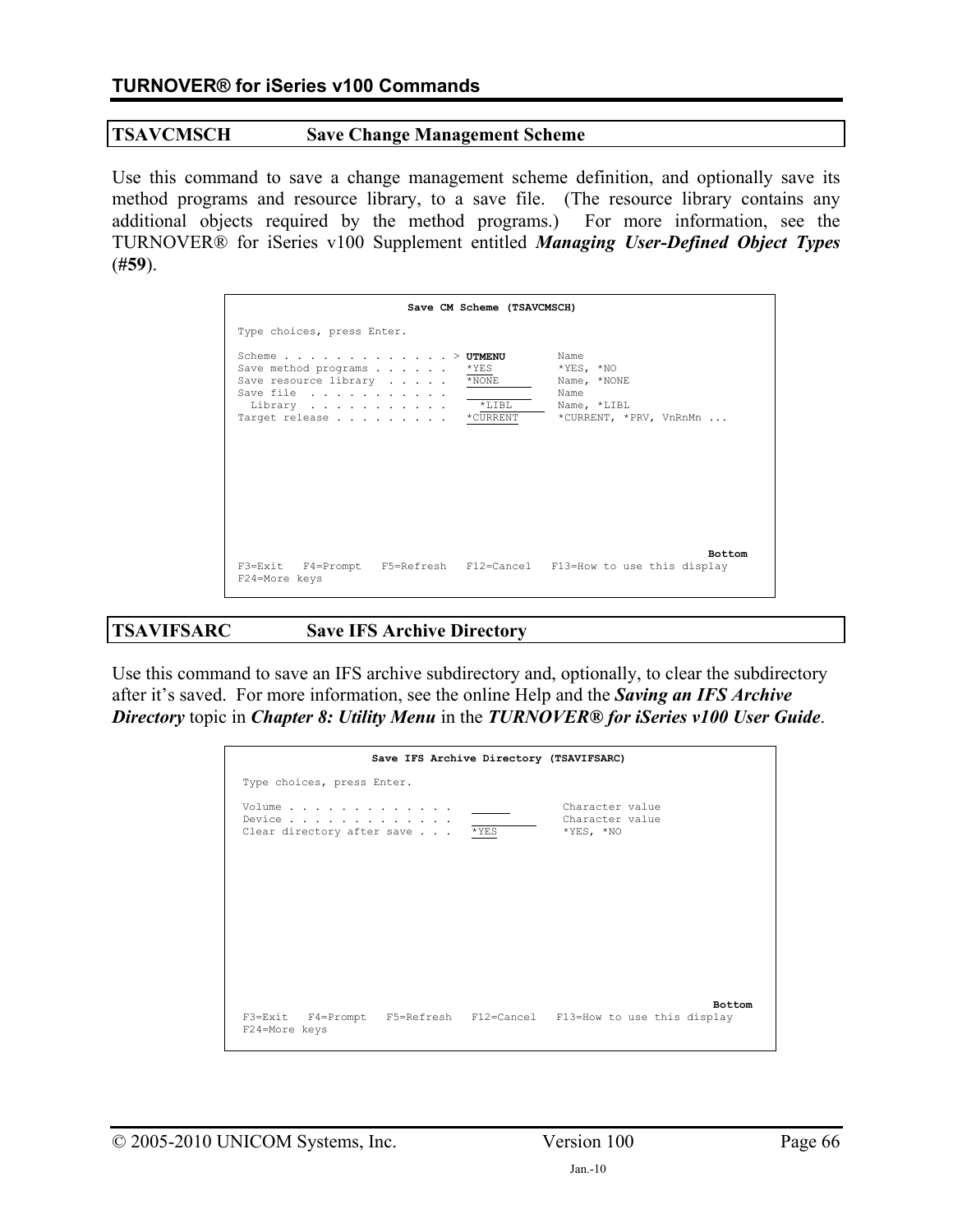## **TSETAPPOBJ Set Application Object**

Use this command to set the initial version number for all objects in an application to a value you specify. To learn about other helpful features associated with this command, see the TURNOVER® for iSeries v100 Supplement entitled *Managing Multiple Versions* (**#63**).

| Set Object Version Information (TSETAPPOBJ)                                                                                                                                                                 |                                                                                                                                                 |                                                                                                                                             |
|-------------------------------------------------------------------------------------------------------------------------------------------------------------------------------------------------------------|-------------------------------------------------------------------------------------------------------------------------------------------------|---------------------------------------------------------------------------------------------------------------------------------------------|
| Type choices, press Enter.                                                                                                                                                                                  |                                                                                                                                                 |                                                                                                                                             |
| Application<br>Release<br>Version<br>Level<br>Major Version number<br>Minor Version number<br>Objects to process<br>Stamp object version<br>Stamp last form<br>Stamp last reference<br>Stamp last type code | $\overline{\phantom{a}}$<br>$\sim$ 10 $\pm$<br>$\mathcal{L}_{\text{max}}$<br>$*$ NEW<br>$*$ YES<br>$*_{\rm NO}$<br>$*_{\rm NO}$<br>$*_{\rm NO}$ | Character value<br>Number<br>Number<br>Number<br>Number<br>Number<br>*ALL, *NEW<br>$*YES, *NO$<br>$*YES, *NO$<br>$*YES, *NO$<br>$*YES. *NO$ |
| F3=Exit F4=Prompt F5=Refresh F12=Cancel F13=How to use this display<br>F24=More keys                                                                                                                        |                                                                                                                                                 | <b>Bottom</b>                                                                                                                               |

### **TSETOBJVER Set Object Version**

Use this command to set the initial version information for the objects in an application, processing objects by name, library, and type. (See also **TSETAPPOBJ** above.) For more information about this command, see the TURNOVER® for iSeries v100 Supplement entitled *Managing Multiple Versions* (**#63**).

|                                                                                                                                                                                                                                                                                                         | Set Object Version Information (TSETOBJVER)                                                                                                                                                                                                                                                   |
|---------------------------------------------------------------------------------------------------------------------------------------------------------------------------------------------------------------------------------------------------------------------------------------------------------|-----------------------------------------------------------------------------------------------------------------------------------------------------------------------------------------------------------------------------------------------------------------------------------------------|
| Type choices, press Enter.                                                                                                                                                                                                                                                                              |                                                                                                                                                                                                                                                                                               |
| Object Name<br>Library Name<br>Object Type $\ldots$ , $\ldots$ , $\ldots$<br>Major Version number<br>Minor Version number<br>Application<br>Application release<br>Application version<br>Objects to process<br>Stamp object version<br>Stamp last form<br>Stamp last reference<br>Stamp last type code | Name, *ALL<br>Name<br>Name, *ALL<br>Number<br>$\overline{\phantom{a}}$<br>Number<br>Character value<br>$\sim$<br>Number<br>Number<br>$*$ NEW<br>*ALL, *NEW<br>$*$ YES<br>$*$ YES, $*$ NO<br>$*_{\rm NO}$<br>$*$ YES, $*$ NO<br>$*_{\rm NO}$<br>$*$ YES, $*$ NO<br>$*YES, *NO$<br>$*_{\rm NO}$ |
| F24=More keys                                                                                                                                                                                                                                                                                           | <b>Bottom</b><br>F3=Exit F4=Prompt F5=Refresh F12=Cancel F13=How to use this display                                                                                                                                                                                                          |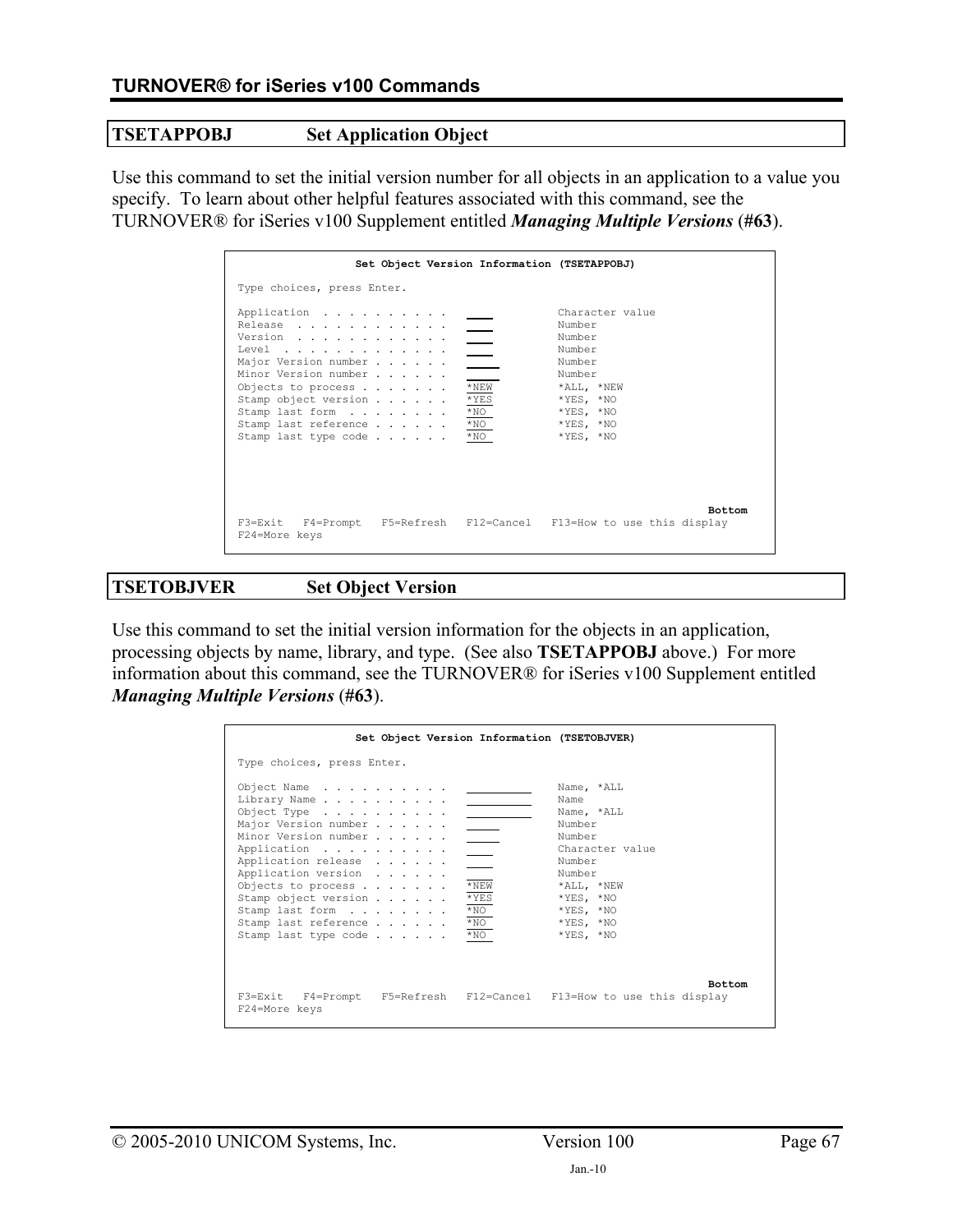# **TSETRSTDLY Set Restore Delay Defaults**

Use this command to set retry and delay times for the TURNOVER® for iSeries v100 form receive process, when a form is received on a remote computer.

| Set Restore Delay Defaults (TSETRSTDLY)                                                                                                                  |                                                                       |
|----------------------------------------------------------------------------------------------------------------------------------------------------------|-----------------------------------------------------------------------|
| Type choices, press Enter.                                                                                                                               |                                                                       |
| Number of retries<br>2<br>005<br>Delay time between retries<br>Action to perfom after retries<br>$*$ END<br>Message queue QSYSOPR<br>$*$ LIBL<br>Library | $0 - 9$<br>Seconds<br>*END, *MSG<br>Name, *SAME<br>Name, *LIBL, *SAME |
| F3=Exit F4=Prompt F5=Refresh F12=Cancel F13=How to use this display<br>F24=More keys                                                                     | <b>Bottom</b>                                                         |

#### **TSTRESCQ Start Escalation Queue Monitoring**

This command starts the escalation queue monitor or changes the monitoring time interval.

|                                                                                      | Start Escalation Queue Monitor (TSTRESCQ) |  |               |
|--------------------------------------------------------------------------------------|-------------------------------------------|--|---------------|
| Type choices, press Enter.                                                           |                                           |  |               |
| Wake-up interval (seconds) *DFT Number, *DFT                                         |                                           |  |               |
|                                                                                      |                                           |  |               |
|                                                                                      |                                           |  |               |
|                                                                                      |                                           |  |               |
|                                                                                      |                                           |  |               |
|                                                                                      |                                           |  |               |
|                                                                                      |                                           |  |               |
|                                                                                      |                                           |  |               |
|                                                                                      |                                           |  | <b>Bottom</b> |
| F3=Exit F4=Prompt F5=Refresh F12=Cancel F13=How to use this display<br>F24=More keys |                                           |  |               |
|                                                                                      |                                           |  |               |

This command must be submitted using the **SBMJOB** command; it cannot be run interactively. For more information, see the TURNOVER® for iSeries v100 Supplement entitled *Setting Up TURNOVER® for iSeries v100 Autostart jobs* (**#25**).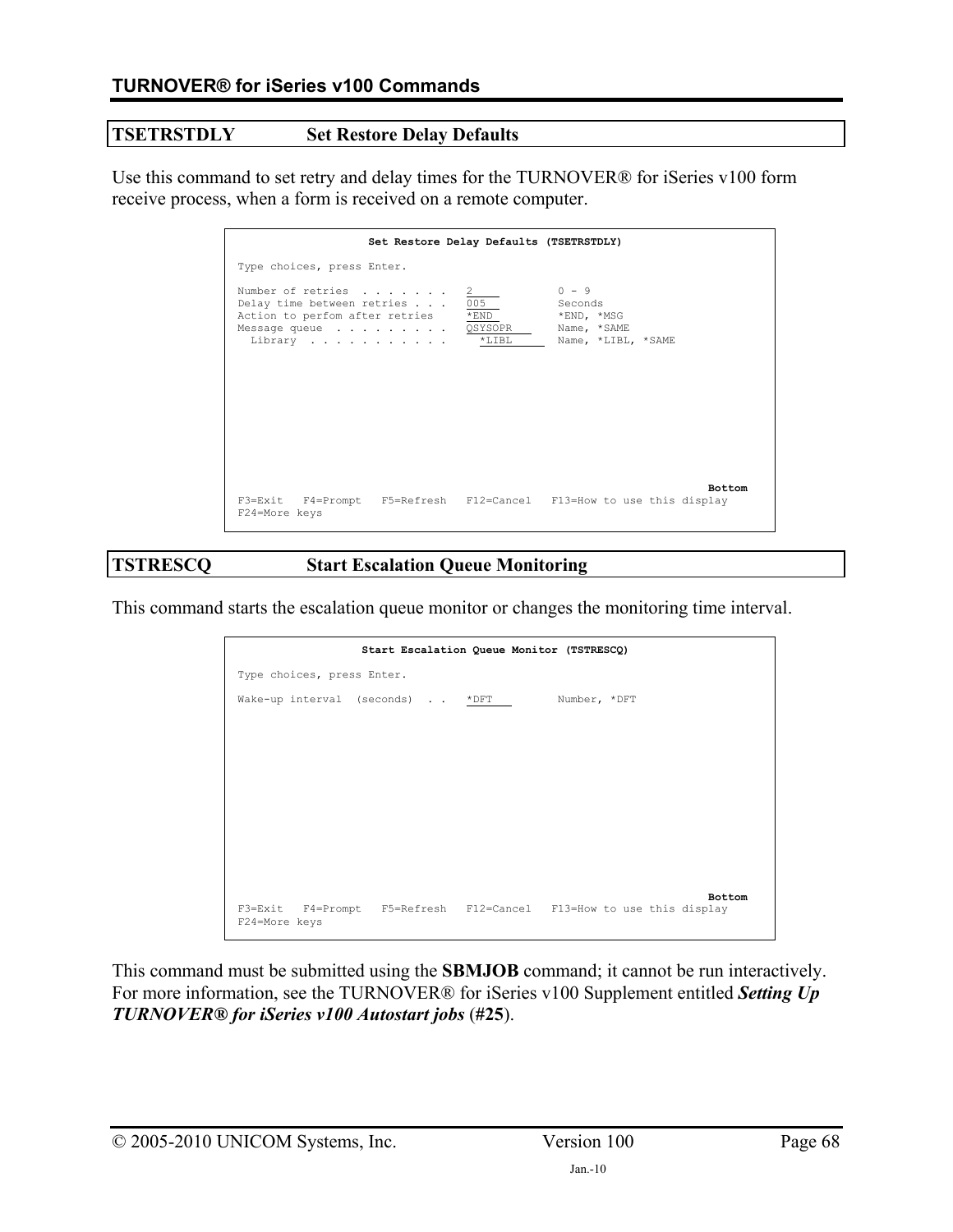## **TUNPKGFORM Unpackage Form**

This command is used by TURNOVER® for iSeries v100 to receive and, optionally, run a TURNOVER® for iSeries v100 form from a save file that was created using the **TPKGFORM** command. For more information, contact your UNICOM Systems, Inc. Sales Coordinator.

|                                                                                                                                          | Unpackage Form (TUNPKGFORM)                                                                                                                            |
|------------------------------------------------------------------------------------------------------------------------------------------|--------------------------------------------------------------------------------------------------------------------------------------------------------|
| Type choices, press Enter.                                                                                                               |                                                                                                                                                        |
| Save file<br>Library<br>Packaged form number<br>Unpackaged form number $\ldots$ .<br>Update application definition .<br>Run form * INTER | Name<br>Name<br>$*$ PKG<br>Number, *PKG<br>$*$ PKG<br>*PKG, *NEXT<br>$*_{\rm NO}$<br>$*YES, *NO$<br>*INTER, *BATCH, *DFT, *NO<br>Additional Parameters |
| Environment * PKG                                                                                                                        | *PKG, *PRV, Environment name                                                                                                                           |
|                                                                                                                                          | <b>Bottom</b>                                                                                                                                          |
| F24=More keys                                                                                                                            | F3=Exit F4=Prompt F5=Refresh F12=Cancel F13=How to use this display                                                                                    |

# **TUPDHLPTSK Update Related Helpdesk Tasks**

This command, which you'll typically use in an escalation table, updates the Helpdesk tasks associated with a Working task. This command is triggered when the Working task assumes a status of ASSIGNED or DONE.

| Update Related Helpdesk Tasks (TUPDHLPTSK)                                                                       |                                                                                |
|------------------------------------------------------------------------------------------------------------------|--------------------------------------------------------------------------------|
| Type choices, press Enter.                                                                                       |                                                                                |
| *WORKING Task<br>Helpdesk Task(s) to Update *ALL<br>Update Task Details * YES<br>Process Escalation Entries *YES | Character value<br>Character value, *ALL, *FIRST<br>$*YES, *NO$<br>$*YES, *NO$ |
|                                                                                                                  |                                                                                |
| F3=Exit F4=Prompt F5=Refresh F12=Cancel F13=How to use this display<br>F24=More keys                             | Bottom                                                                         |

For more information, see the *Escalation* topic (specifically, *Working with escalation table commands*) in *Chapter 9: Working with Projects and Tasks* of the *TURNOVER® for iSeries v100 User Guide*.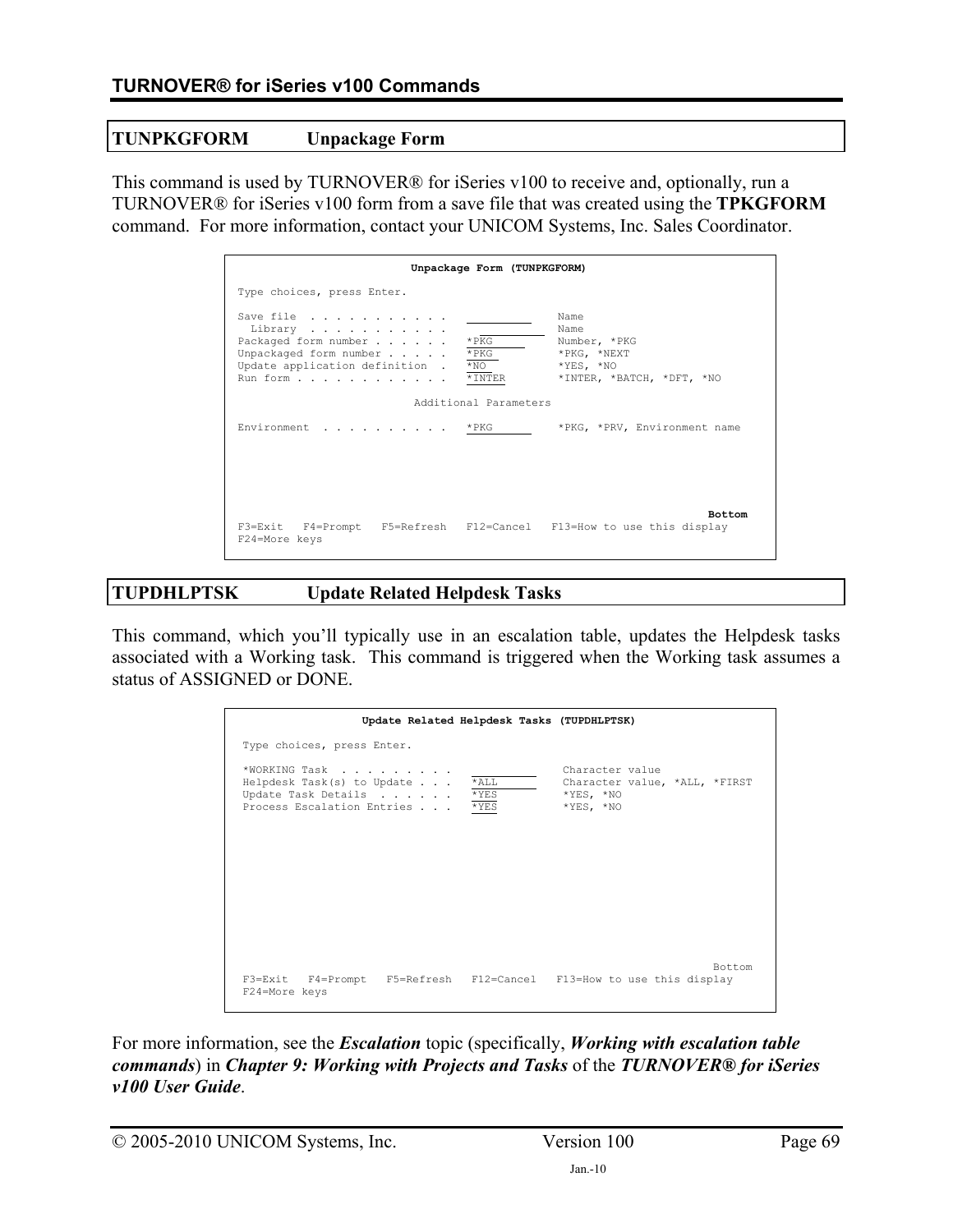## **TURNOVER TURNOVER® for iSeries v100 Main Menu Command**

This command accesses the TURNOVER® for iSeries v100 Main Menu or an option on the TURNOVER® for iSeries v100 Main Menu from a command line. You must be enrolled in TURNOVER® for iSeries v100 to use this command (see page [1](#page-0-0)).

# **TVFYOBJAUD Verify Object Audit Info**

This command is for use within an exit or other program to confirm that an object's creation information matches that of its source. Your program should monitor for abnormal termination messages.

#### **TWRKCMSCH Work with Change Management Schemes**

Use this command to view all change management schemes that have been defined to TURNOVER® for iSeries v100. A change management scheme allows you to override change management methods (such as moving an object, copying an object, deleting an object, and so forth) for a user-defined object type. For more information, see the TURNOVER® for iSeries v100 Supplement entitled *Managing User-Defined Object Types* (**#59**).

| 5/30/01<br>08:05:04       | Work with Change Management Schemes                            | Your Company, Inc.<br>YOURSYS |
|---------------------------|----------------------------------------------------------------|-------------------------------|
|                           | 2=Change 3=Copy 4=Delete 5=Methods 7=Usage 9=Save              |                               |
| Scheme<br>UTBIO<br>UTMENU | Description<br>Employee Biography Scheme<br>Menu System Scheme |                               |
|                           | F3=Exit F6=Add F8=Restore F12=Cancel F21=System command        | <b>Bottom</b>                 |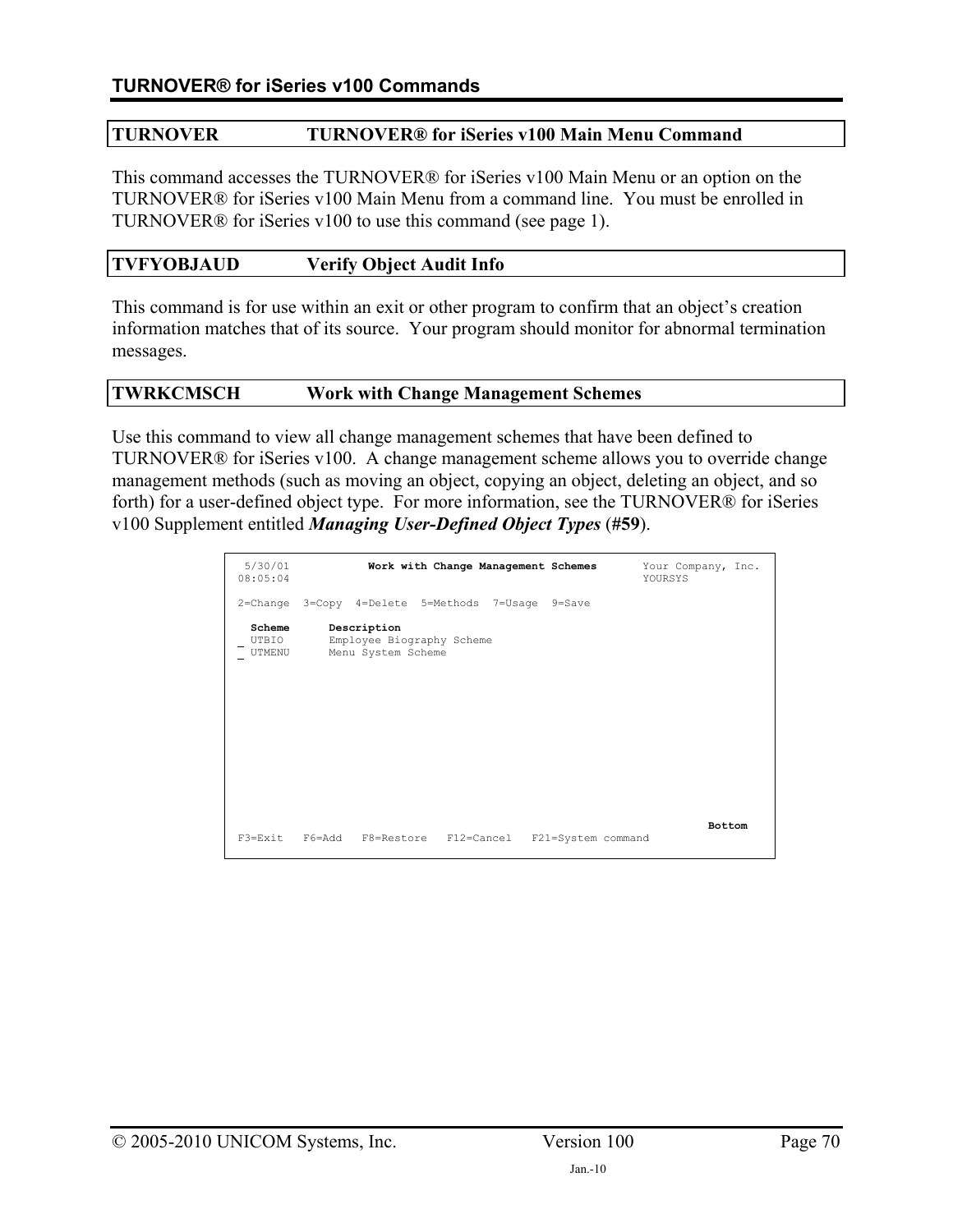#### **TWRKCON Work with Conflicts**

Use this command to view a list of related application conflict changes that have been made. This information is stored in the Related Application Conflict file. For more information, see the TURNOVER® for iSeries v100 Supplement entitled *Managing Multiple Versions* (**#63**) and the online Help.

|                                                                                                                                                              | Work with Conflicts (TWRKCON)                                                                   |                                                                                                                                                                    |                               |
|--------------------------------------------------------------------------------------------------------------------------------------------------------------|-------------------------------------------------------------------------------------------------|--------------------------------------------------------------------------------------------------------------------------------------------------------------------|-------------------------------|
| Type choices, press Enter.                                                                                                                                   |                                                                                                 |                                                                                                                                                                    |                               |
| Object<br>Base library<br>Attribute<br>Conflict type<br>Base application<br>Base release<br>Base version                                                     | *ALL<br>$*$ ALL<br>$*$ ALL<br>$*$ ALL<br>$*$ ALL<br>$*$ ALL<br>$*$ ALL                          | *ALL, Object name<br>*ALL, Library name<br>*ALL, TurnOver type code<br>*ALL, *CHKOUT, *FORM<br>*ALL, Application<br>*ALL, Number<br>*ALL, Number                   | Page down<br>for more fields. |
| Base level<br>User<br>Project/task reference<br>Form number<br>Related library<br>Related application<br>Related release<br>Related version<br>Related level | $*$ ALL<br>$*$ ALL<br>$*$ ALL<br>$*$ ALL<br>$*$ ALL<br>$*$ ALL<br>$*$ ALL<br>$*$ ALL<br>$*$ ALL | *ALL, Number<br>*ALL, Usrprf<br>*ALL, Project/task<br>*ALL, Form number<br>*ALL, Library name<br>*ALL, Application<br>*ALL, Number<br>*ALL, Number<br>*ALL, Number |                               |
| F3=Exit F4=Prompt F5=Refresh F12=Cancel F13=How to use this display<br>F24=More keys                                                                         |                                                                                                 | More                                                                                                                                                               |                               |

**TWRKLIC Work with Licenses** 

Use this command to check the status of each TURNOVER® for iSeries v100 product and to enter new authorization codes. For more information, see *Chapter 5: Additional Installation Topics* (specifically the *Applying Authorization Codes* section) in the *Getting Started with TURNOVER® for iSeries v100* guide.

| 16:00:58<br>1/12/00                                                                                                                                                                                                                                 | Work with Licenses                                                                                                                                                                      |                                                                                |
|-----------------------------------------------------------------------------------------------------------------------------------------------------------------------------------------------------------------------------------------------------|-----------------------------------------------------------------------------------------------------------------------------------------------------------------------------------------|--------------------------------------------------------------------------------|
| Serial Number 103NK7M<br>Model 170<br>Processor Group P10<br>Feature Code 2292                                                                                                                                                                      |                                                                                                                                                                                         | Press F1 to see help and<br>additional information<br>regarding license codes. |
| 1=Enter License Code                                                                                                                                                                                                                                |                                                                                                                                                                                         |                                                                                |
| Product<br>TurnOver Development<br>TurnOver C/S Host<br>TurnOver C/S Helpdesk<br>TurnOver C/S Projects<br>TurnOver C/S Helpdesk Lite<br>LanTurn Interface<br>MS Project Interface<br>TurnStyle Interface<br>Over: 2E Interface<br>ProTurn Interface | Expires Users<br>Permanent Unlimited<br>Permanent Unlimited<br>Permanent 100<br>Permanent Unlimited<br>Permanent 200<br>No Code<br>Invalid Unlimited<br>Permanent<br>No Code<br>No Code | - 4<br><b>Bottom</b>                                                           |
| F3=Exit F5=Refresh F12=Cancel F21=Command line                                                                                                                                                                                                      |                                                                                                                                                                                         |                                                                                |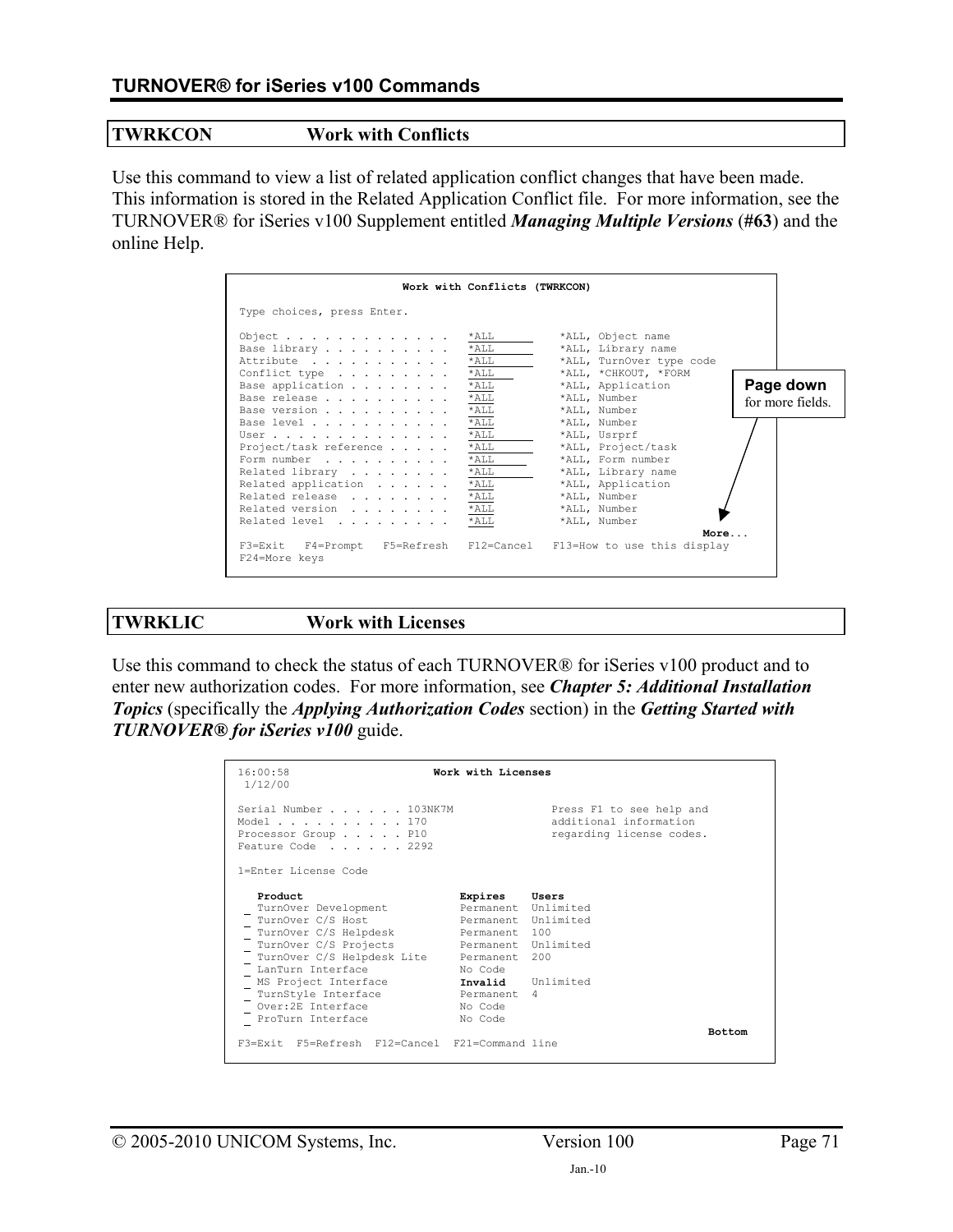# **TURNOVER® for iSeries v100 Commands**

# **TWRKTSK Work with Tasks**

There is one parameter (*Project*) for this command. This command provides an alternate path to the *Work with Projects* and *Work with Tasks* panels. See *Chapter 9: Working with Projects and Tasks* in the *TURNOVER® for iSeries v100 User Guide*.

| <b>VIEWDFTS</b> | <b>View Defaults</b> |
|-----------------|----------------------|
|                 |                      |

There are no parameters for this command. This command provides another way to view application definitions. See *Chapter 1: Working with Application Definitions* in the *TURNOVER® for iSeries v100 User Guide*.

|--|

There are no parameters for this command. This command provides an alternate path to the *View Global TURNOVER® for iSeries v100 Defaults* panel.

| <b>VIEWPTFHST</b> | <b>View PTF History</b> |
|-------------------|-------------------------|
|                   |                         |

There are no parameters for this command. It displays the history of TURNOVER® for iSeries v100 system program temporary fixes applied to your system.

| <b>WDDYNUPD</b> | <b>Wisedesk Dynamic Update</b> |
|-----------------|--------------------------------|
|                 |                                |

Use this command to control dynamic maintenance of help trees on your system. This command creates a data queue (if none exists) and starts, stops, or delays a job that monitors the data queue. For more information, see the *Wisedesk* topic in *Chapter 9: Working with Projects and Tasks* in the *TURNOVER® for iSeries v100 User Guide*.

| Wisedesk Dynamic Update (WDDYNUPD)                                                   |                     |                                                              |  |
|--------------------------------------------------------------------------------------|---------------------|--------------------------------------------------------------|--|
| Type choices, press Enter.                                                           |                     |                                                              |  |
| Action code<br>Data queue<br>Data queue library                                      | WDDYNUPD<br>$*LIBL$ | *START, *STOP, *DLYJOB<br>Character value<br>Character value |  |
|                                                                                      |                     |                                                              |  |
|                                                                                      |                     |                                                              |  |
|                                                                                      |                     |                                                              |  |
| F3=Exit F4=Prompt F5=Refresh F12=Cancel F13=How to use this display<br>F24=More keys |                     | <b>Bottom</b>                                                |  |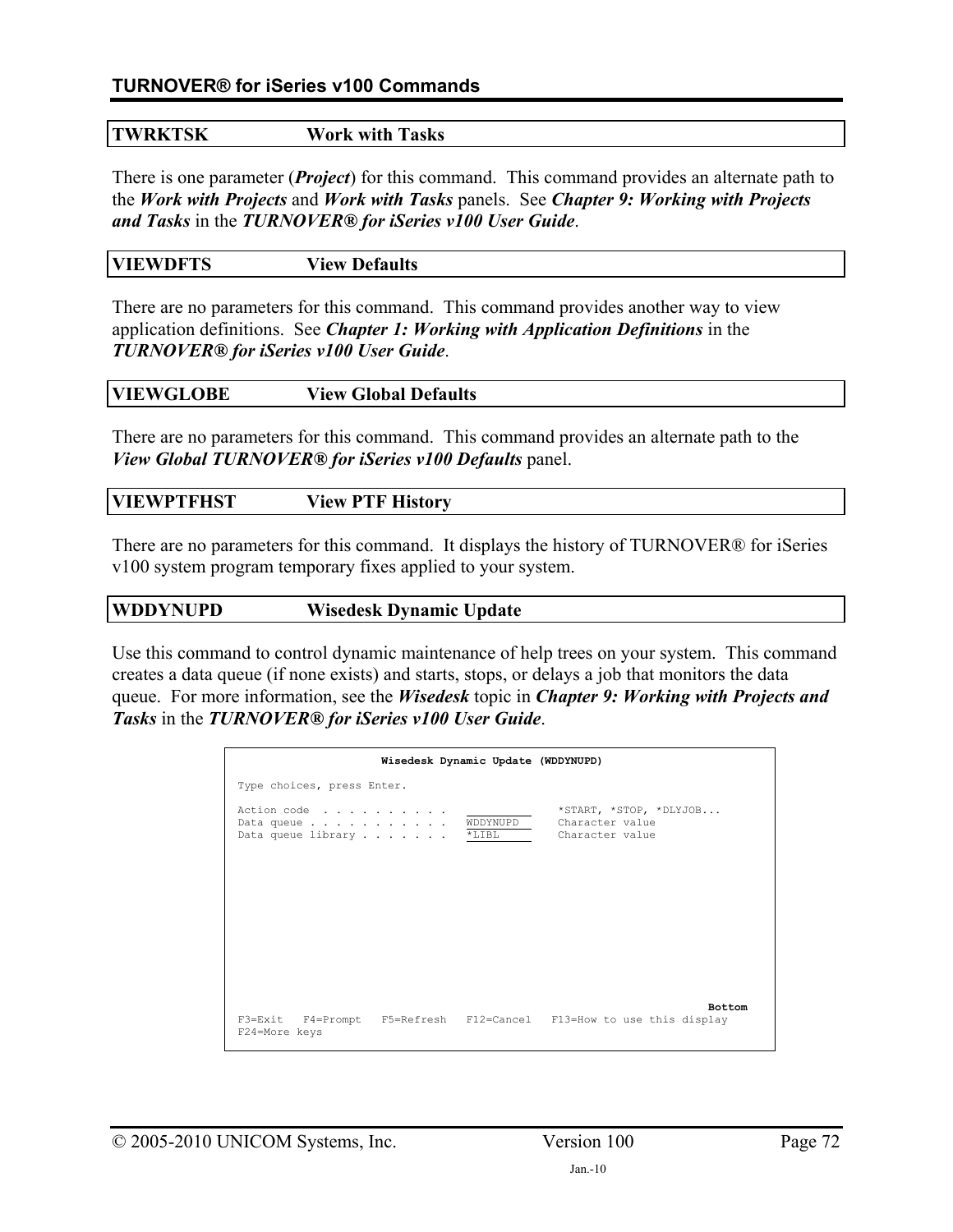### **WORKTASK Work with Entered Problems/Requests**

There are no parameters for this command. This accesses the Problem/Request review panels, normally used by a project coordinator. For more information, see *Chapter 9: Working with Projects and Tasks* in the *TURNOVER® for iSeries v100 User Guide*.

#### **WRKAPPDFN Work with Application Definition**

This command is the same as selecting Main Menu option **1** to work with application definitions. By entering an option, you can go directly into a specific application definition panel. For more information, see the *TURNOVER® for iSeries v100 Application Planning Guide* and *Chapter 1: Working with Application Definitions* in the *TURNOVER® for iSeries v100 User Guide*.

| Work w/ Application Definition (WRKAPPDFN)                                                                                                                |                     |                                                                                        |
|-----------------------------------------------------------------------------------------------------------------------------------------------------------|---------------------|----------------------------------------------------------------------------------------|
| Type choices, press Enter.                                                                                                                                |                     |                                                                                        |
| Application<br>Release<br>Version<br>Level $\ldots$ , $\ldots$ , $\ldots$ , $\ldots$ , $\ldots$<br>Option $\cdots$ , $\cdots$ , $\cdots$<br>System *LOCAL | $*$ SLT<br>$*$ NONE | *SLT, Name<br>Number<br>Number<br>Number<br>*NONE, 1, 2, 3, 4, 5, 6, 7<br>*LOCAL, Name |
| F3=Exit F4=Prompt F5=Refresh F12=Cancel F13=How to use this display<br>F24=More keys                                                                      |                     | Bottom                                                                                 |

# **WRKAPPGRP Work with Approval Groups**

There is one parameter (*Approval group*) for this command. This command provides an alternate path to the *Work with Approval Group Objects* panel where you can view and maintain approval groups. (You can also access this panel by selecting, for an application, the *Approval list* application default, then pressing **F9** (*Add group*) on the *Approval List* panel.) For more information, see the *TURNOVER® for iSeries v100 Application Planning Guide* and *Chapter 1: Working with Application Definitions* in the *TURNOVER® for iSeries v100 User Guide*.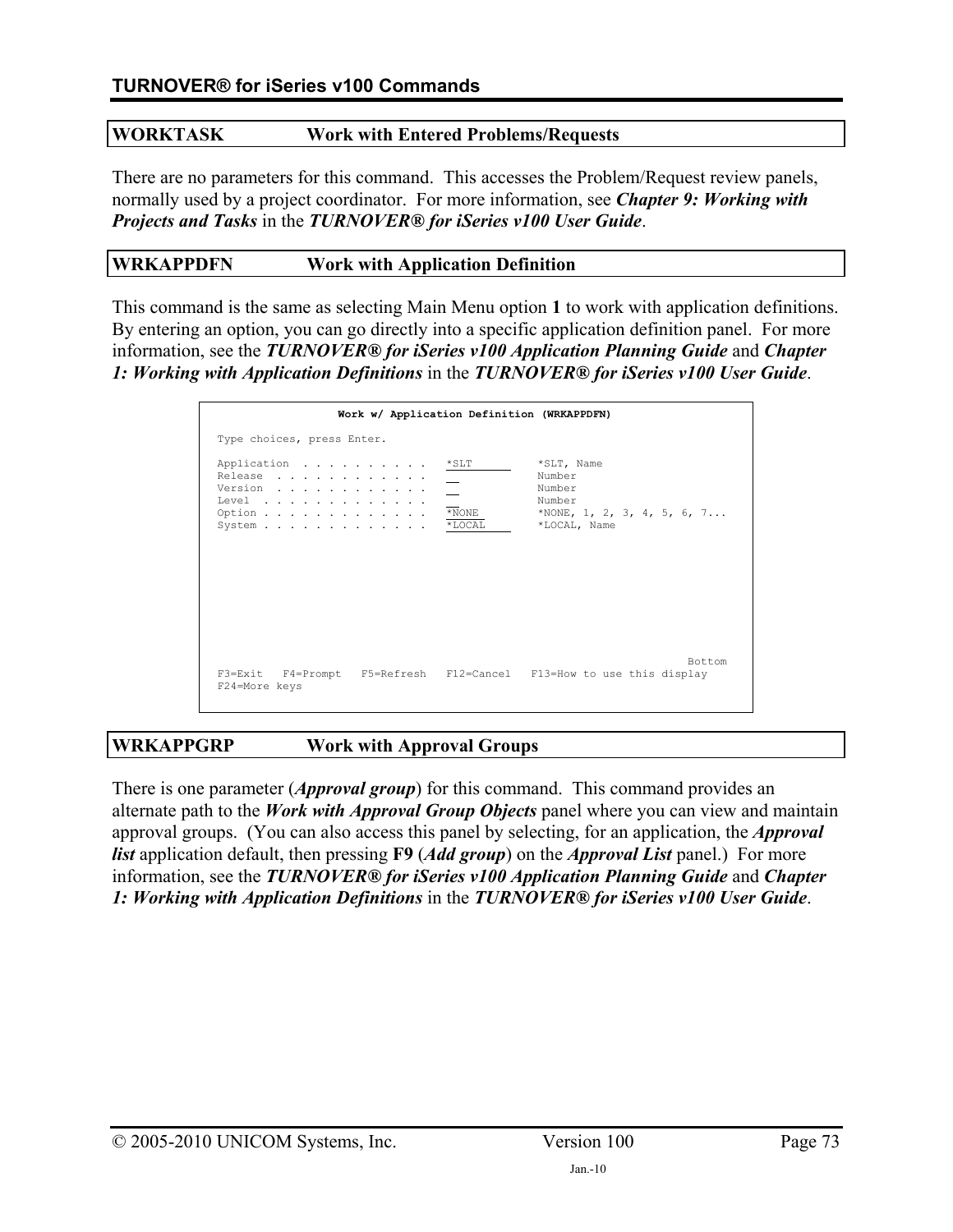# **WRKAPPLST Work with Approval Lists**

There is one parameter (*Approval list*) for this command. This command provides an alternate path to the *Work with Approval List Objects* panel where you can view and maintain approval lists. (You can also access this panel by selecting, for an application, the *Approval list* application default, then pressing **F4** on the *Approval list name* field on the *Approval List* panel.) For more information, see the *TURNOVER® for iSeries v100 Application Planning Guide* and *Chapter 1: Working with Application Definitions* in the *TURNOVER® for iSeries v100 User Guide*.

# **WRKCATSTR Work with Strings for Category**

Use this command to work with search strings for a help tree category. This is the same as selecting a category or subcategory with option **7** on the *Work with Categories* panel. For more information about help trees and search strings, see the *Wisedesk* topic in *Chapter 9: Working with Projects and Tasks* in the *TURNOVER® for iSeries v100 User Guide*.

|                            |                                     | Work with Cat. Search Strings (WRKCATSTR)                           |               |
|----------------------------|-------------------------------------|---------------------------------------------------------------------|---------------|
| Type choices, press Enter. |                                     |                                                                     |               |
|                            | Tree $\qquad \qquad \qquad$<br>Path | Name                                                                |               |
|                            |                                     |                                                                     |               |
|                            |                                     |                                                                     |               |
|                            |                                     |                                                                     |               |
|                            |                                     |                                                                     |               |
| F24=More keys              |                                     | F3=Exit F4=Prompt F5=Refresh F12=Cancel F13=How to use this display | <b>Bottom</b> |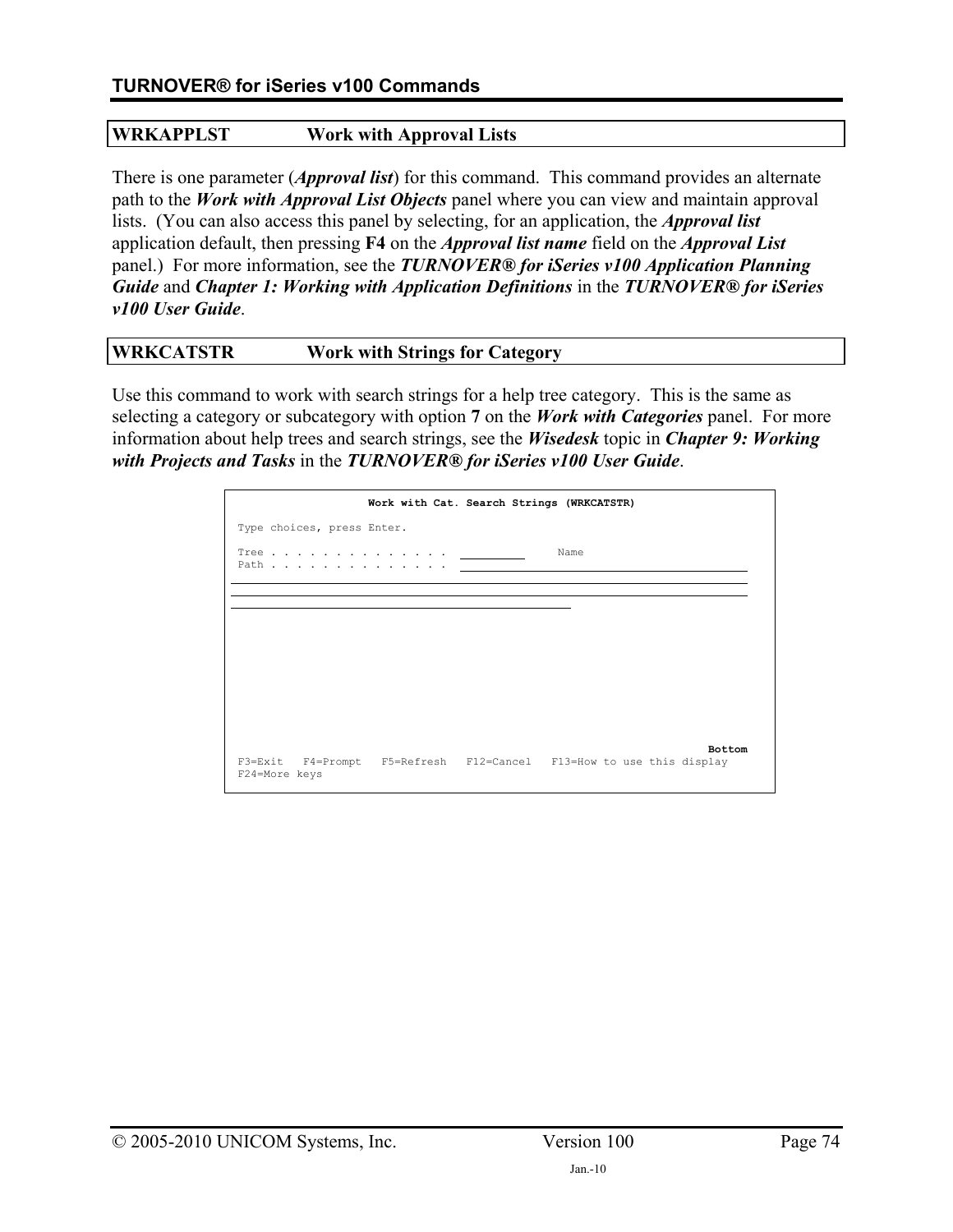# **WRKCATTSK Work with Tasks for Category**

Use this command to work with the tasks associated with a help tree category. This is the same as selecting a category or subcategory with option **12** on the *Work with Categories* panel.

|                            | Work with Category Tasks (WRKCATTSK) |                                                                                      |
|----------------------------|--------------------------------------|--------------------------------------------------------------------------------------|
| Type choices, press Enter. |                                      |                                                                                      |
|                            |                                      | Name                                                                                 |
|                            |                                      |                                                                                      |
|                            |                                      |                                                                                      |
|                            |                                      |                                                                                      |
|                            |                                      |                                                                                      |
|                            |                                      |                                                                                      |
| F24=More keys              |                                      | <b>Bottom</b><br>F3=Exit F4=Prompt F5=Refresh F12=Cancel F13=How to use this display |

# **WRKDSTSYS Work with System Definitions**

There are no parameters for this command. This command provides an alternate path to the *Maintain System Definitions* panel. See *Chapter 11: Distributing Changes to Production Computers* in the *TURNOVER® for iSeries v100 User Guide*.

| <b>WRKESCQ</b> | <b>Work with Escalation Queue</b> |
|----------------|-----------------------------------|
|                |                                   |

There are no parameters for this command. For more about the *Escalation queue*, see *Chapter 9: Working with Projects and Tasks* in the *TURNOVER® for iSeries v100 User Guide*.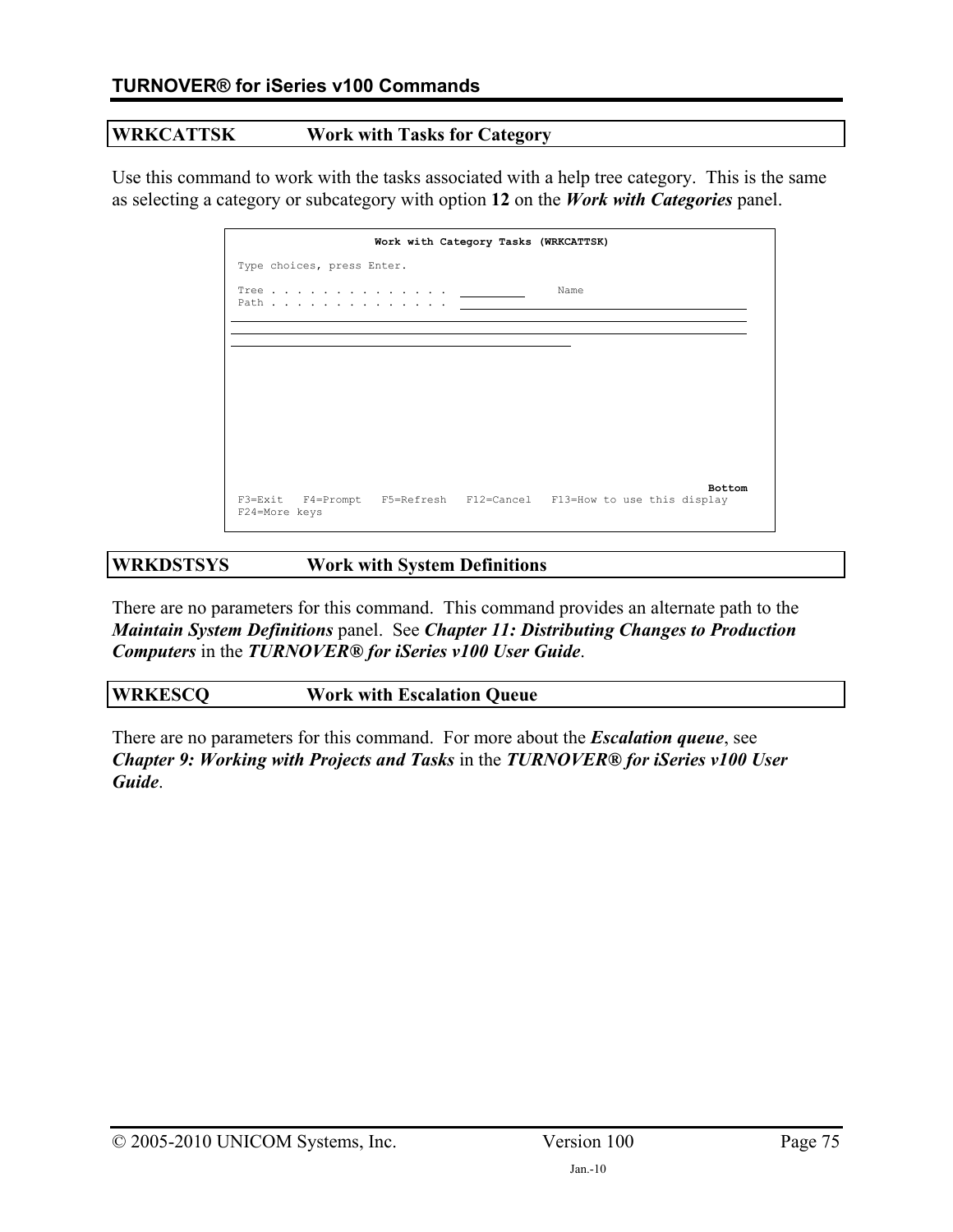#### **WRKFORMLOG Work with Form Log**

This command is available as option **4** on the TURNOVER® for iSeries v100 Distribution Menu. For more information, see *Chapter 11: Distributing Changes to Production Computers* in the *TURNOVER® for iSeries v100 User Guide*.

|                                                                                         | Work with Form Log (WRKFORMLOG)  |                                                                                      |
|-----------------------------------------------------------------------------------------|----------------------------------|--------------------------------------------------------------------------------------|
| Type choices, press Enter.                                                              |                                  |                                                                                      |
| Form number<br>System number<br>Function<br>+ for more values                           | $*$ LAST<br>* PRV<br>* PRV       | Number, *LAST<br>Number, *PRV, *ALL<br>$*$ PRV, $*$ ALL, $*$ CREATE, $*$ COPY        |
| Time period:<br>Beginning time $\cdots$<br>Beginning date<br>Ending time<br>Ending date | * PRV<br>* PRV<br>* PRV<br>* PRV | Time, *PRV, *AVAIL<br>Date, *PRV, *AVAIL<br>Time, *PRV, *AVAIL<br>Date, *PRV, *AVAIL |
| F3=Exit F4=Prompt F5=Refresh F12=Cancel F13=How to use this display<br>F24=More keys    |                                  | <b>Bottom</b>                                                                        |

### **WRKGRPFOR Work with Form Group Forms**

Use this command to specify a form group name (To*nnnnnnn*G) and work with all forms in that form group or to specify a form number and work with all forms that are in the same form group as that form. For more information, see *Chapter 7: Submitting a TURNOVER® for iSeries v100 Form to Run* in the *TURNOVER® for iSeries v100 User Guide*.

|                                                                                      | Work with Form Group Forms (WRKGRPFOR) |                                     |               |
|--------------------------------------------------------------------------------------|----------------------------------------|-------------------------------------|---------------|
| Type choices, press Enter.                                                           |                                        |                                     |               |
| Form group<br>Form *GROUP                                                            | $*$ FORM                               | Form group, *FORM<br>Number, *GROUP |               |
|                                                                                      |                                        |                                     |               |
|                                                                                      |                                        |                                     |               |
|                                                                                      |                                        |                                     |               |
| F3=Exit F4=Prompt F5=Refresh F12=Cancel F13=How to use this display<br>F24=More keys |                                        |                                     | <b>Bottom</b> |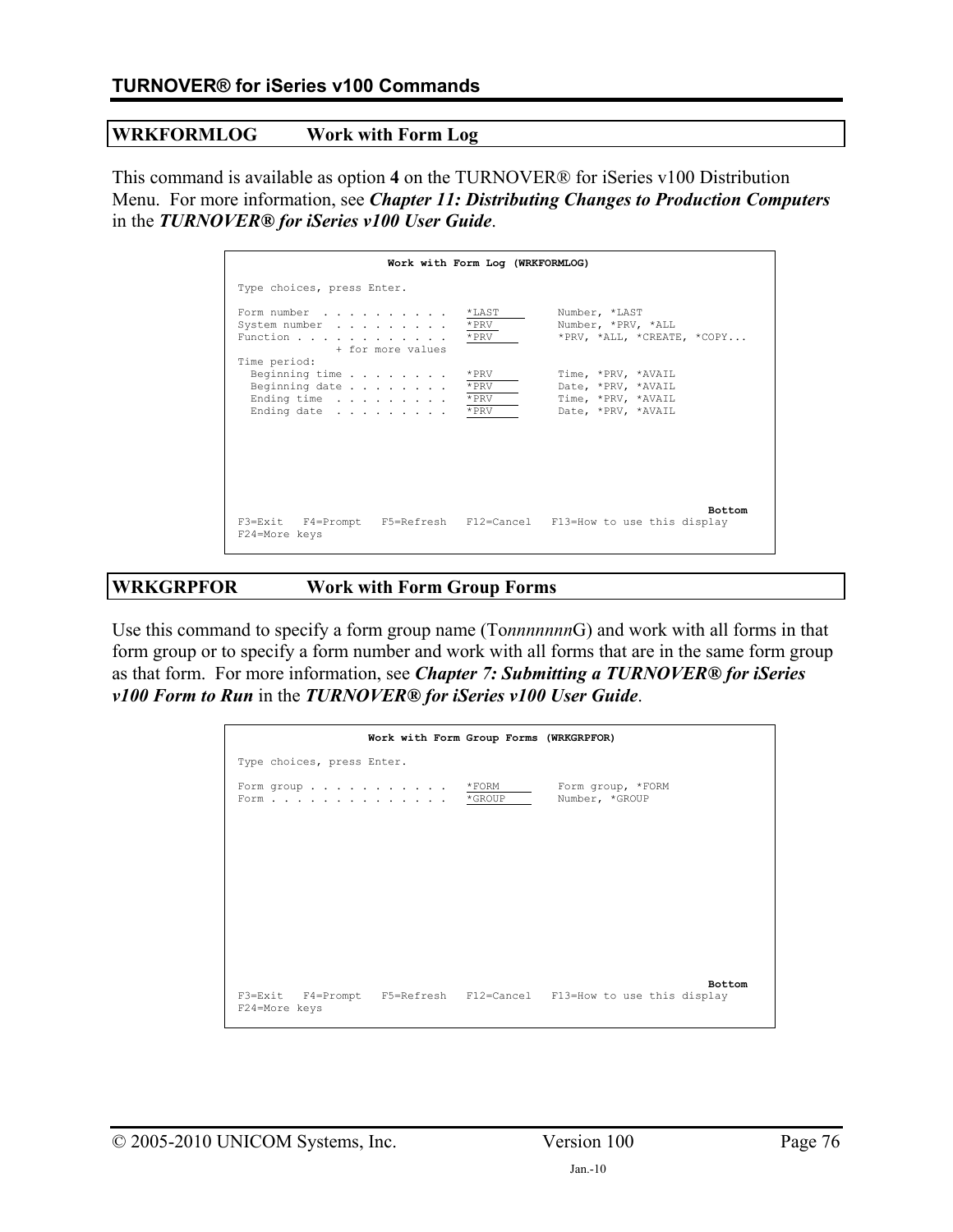# **WRKHLPTREE Work with Help Trees**

This command is available through option **16** within HELPDESK and as **F16** within both WORKTASK's task review panel and TURNOVER® for iSeries v100 Project's *Work with Tasks* panel, as well as from any command line within TURNOVER® for iSeries v100.For more information, see the *Wisedesk* topic in *Chapter 9: Working with Projects and Tasks* in the *TURNOVER® for iSeries v100 User Guide*.

# **WRKOBJREF Work with Object References (X-Ref)**

This command is available as option **33** on the Checkout/Check-in Menu, and as option **15** on the *Programmer Worklist*.

| Work with Object References (WRKOBJREF)                                                                                                         |                                                                                         |
|-------------------------------------------------------------------------------------------------------------------------------------------------|-----------------------------------------------------------------------------------------|
| Type choices, press Enter.                                                                                                                      |                                                                                         |
| Object Name<br>Library Name<br>Type code $\ldots$ , $\ldots$ , $\ldots$<br>X-Ref Table Name<br>Output $\ldots$ , $\ldots$ , $\ldots$ , $\ldots$ | Name<br>Name<br>AAUDIT, ABPGM, ADMDL, ADPGM<br>APDEMO, DEFAULT, J52XREF, L<br>*, *PRINT |
| F3=Exit F4=Prompt F5=Refresh F12=Cancel F13=How to use this display<br>F24=More keys                                                            | <b>Bottom</b>                                                                           |

# **WRKPWMDFT Global PWM Session Defaults**

There are no parameters for this command. This command provides an alternate path to the *Global Worklist Session Defaults* panel. (You can also access this panel by selecting option **8** (*Utility menu*) on the TURNOVER® for iSeries v100 Main Menu, then selecting option **12** on the Utility Menu. For more information, see *Chapter 8: Utility Menu* in the *TURNOVER® for iSeries v100 User Guide*.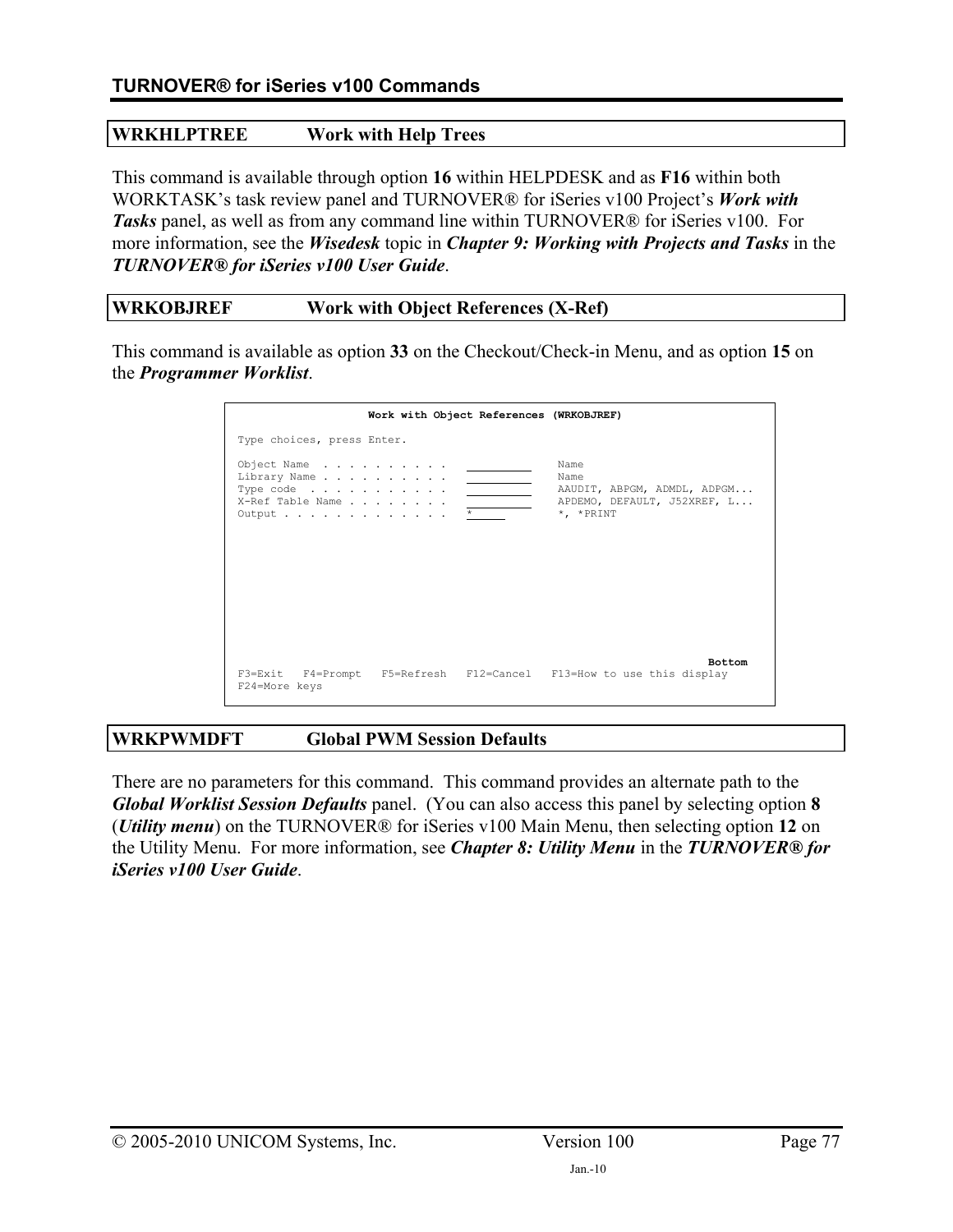#### **WRKRCVJOB Work with Receive Form Jobs**

Use this command from a command line, or as a user option, to locate all jobs (RCVTONETF or TOAUTORCV) associated with receiving a distributed TURNOVER® for iSeries v100 form.

| $9/15/95$ 14:25:46 Work with Receive Form Jobs                                                 | Your Company Inc. |
|------------------------------------------------------------------------------------------------|-------------------|
| Form 105789<br>Description Work with Receive Form Jobs command                                 |                   |
| 1=Work with job                                                                                |                   |
| Job<br>User Number Status<br>RCVTONETF TURNOVER 190921 *FIN<br>TOAUTORCV TURNOVER 190922 *OUTO |                   |
| F3=Exit F5=Refresh F12=Cancel F21=System command                                               | <b>Bottom</b>     |

If a form has been redistributed, you will see more than one RCVTONETF and TOAUTORCV job for the form.

### **WRKRMTAPP Work with Remote Applications**

There are no parameters for this command. This command provides an alternate path to the *Work with Remote Application Definitions* panel. (You can also access this panel by selecting option **11** (*Distribution menu*) on the TURNOVER® for iSeries v100 Main Menu, then selecting option **5** on the TURNOVER® for iSeries v100 Distribution Menu. For more information about distributing, see *Chapter 11: Distributing Changes to Production Computers* in the *TURNOVER® for iSeries v100 User Guide*.

#### **WRKTODATA Work with \*DATA Object Types**

There are no parameters for this command. This accesses the *Work with\*DATA Files* panel. For more information, see the section entitled *Working with \*DATA Definitions* in *Chapter 5: Checking Out/Checking In Source* of the *TURNOVER® for iSeries v100 User Guide*.

### **WRKTOENV Work with TURNOVER® Environments**

There are no parameters for this command. This command accesses TURNOVER® for iSeries v100's environment control file. For more about TURNOVER® for iSeries v100 environments, see *Chapter 5: Additional Installation Topics* in the *Getting Started with TURNOVER® for iSeries v100* guide as well as the TURNOVER® for iSeries v100 Supplement entitled *Setting Up Additional TURNOVER® for iSeries v100 Environments* (**#32**).